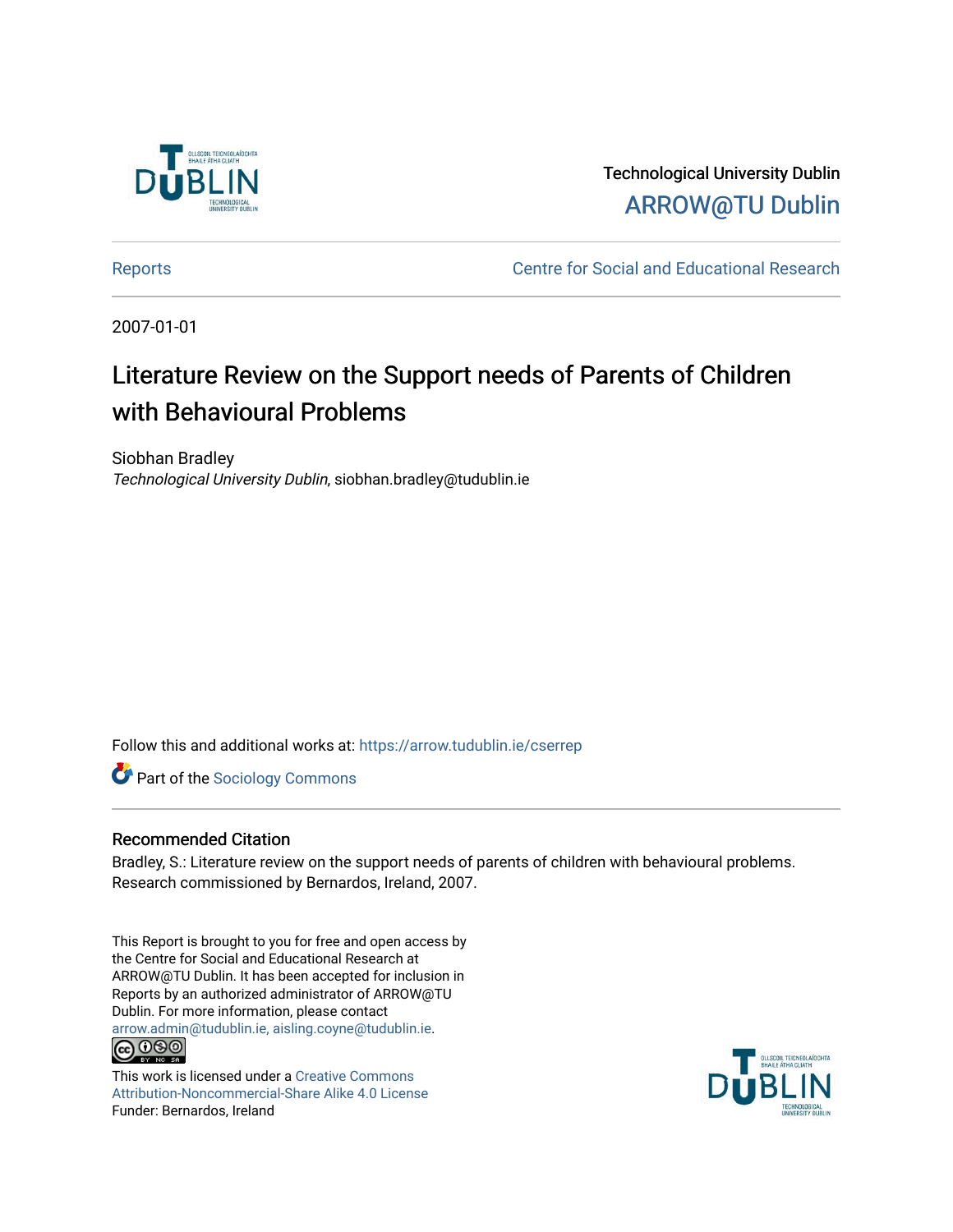



# **LITERATURE REVIEW**

# **ON**

# **THE SUPPORT NEEDS OF PARENTS**

**of**

# **CHILDREN WITH BEHAVIOURAL PROBLEMS**

For

# BARNARDOS, CARLOW

Siobhan Bradley Noirin Hayes Centre for Social & Educational Research Dublin Institute of Technology

2007





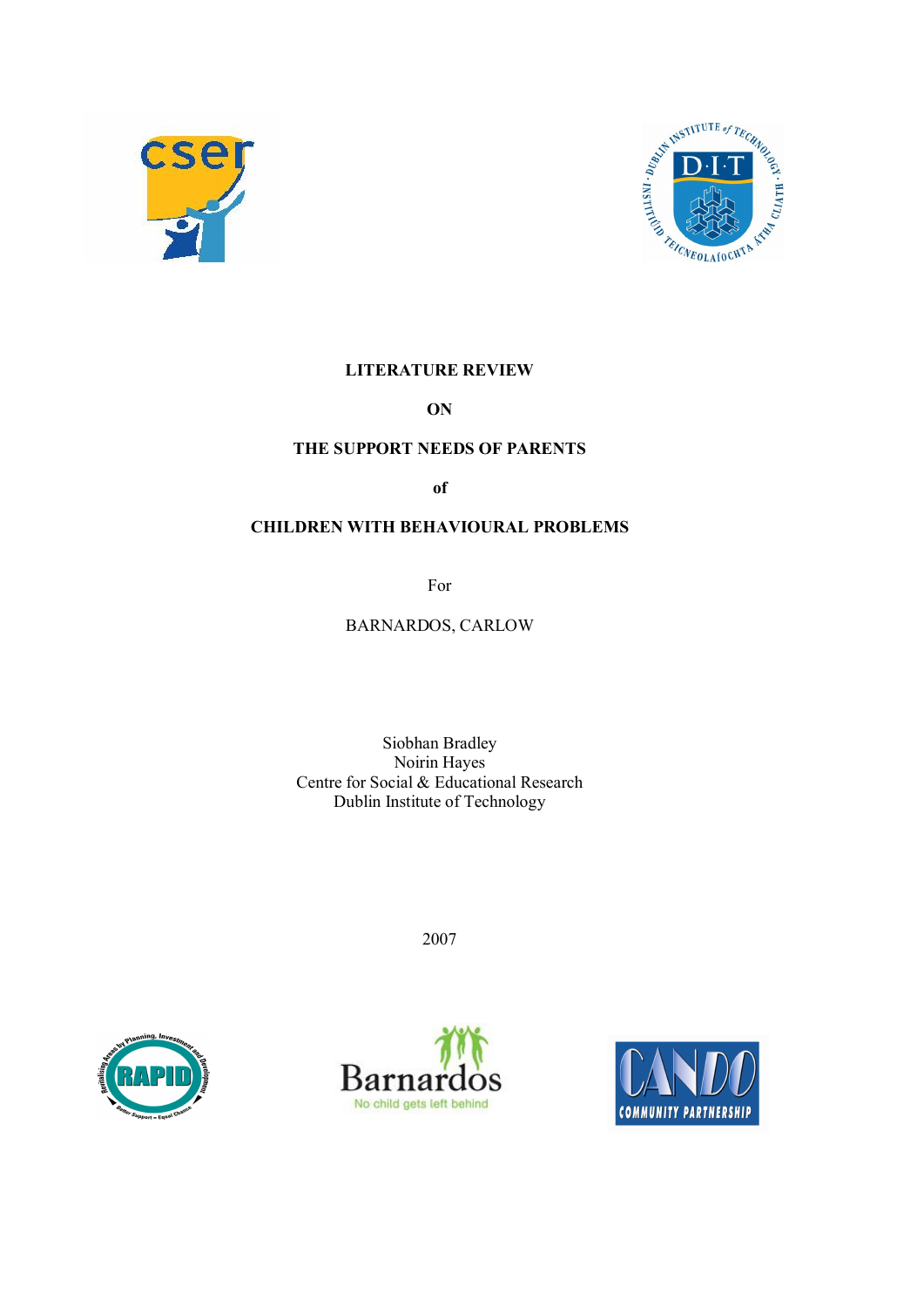# **Foreword**

*…despite the fact that partners have been having babies for millennia, contemporary parents are journeying into unchartered terrain, which appears to hold unexpected risks to their own and their children's development.*

(Skolnick & Skolnick, 2005, p.271)

It is widely accepted that the task of child rearing is exceedingly difficult in a context of rapid societal change which is reflected in the complexities of changing family structures, the challenge of work life balance and the social and environmental issues effecting communities.

Barnardos Family Support Project in Carlow is supported and informed by a multi-agency advisory group representing voluntary and statutory agencies and the local community.

The collective experience of the member agencies of this group and that of the local community coupled with increasing anecdotal evidence, suggests that an increasing number of parents in the general population are experiencing difficulty with regard to managing and responding to their children's behaviour.

With consideration of the specific roles, responsibilities and limitations of existing service providers both statutory and voluntary it was agreed that further information was required in order to establish on one hand the extent to which families in Carlow are 'under pressure' trying to respond to problematic behaviour i.e. maintain adequate boundaries with their children and on the other models of good practice in parent support. Primary research will be undertaken in relation to the needs of parents who have not yet accessed existing services and will be informed by the findings of this report.

This literature review was commissioned to identify models of good practice and subsequent learning in order to inform current service provision and the development of new services where relevant. This study, commissioned by Barnardos was funded by Carlow Area Network Development Organisation (CANDO) and RAPID. Research was carried out by Siobhan Bradley of the Centre for Social and Educational Research (CSER) at DIT.

Marian Dowd Project Manager Barnardos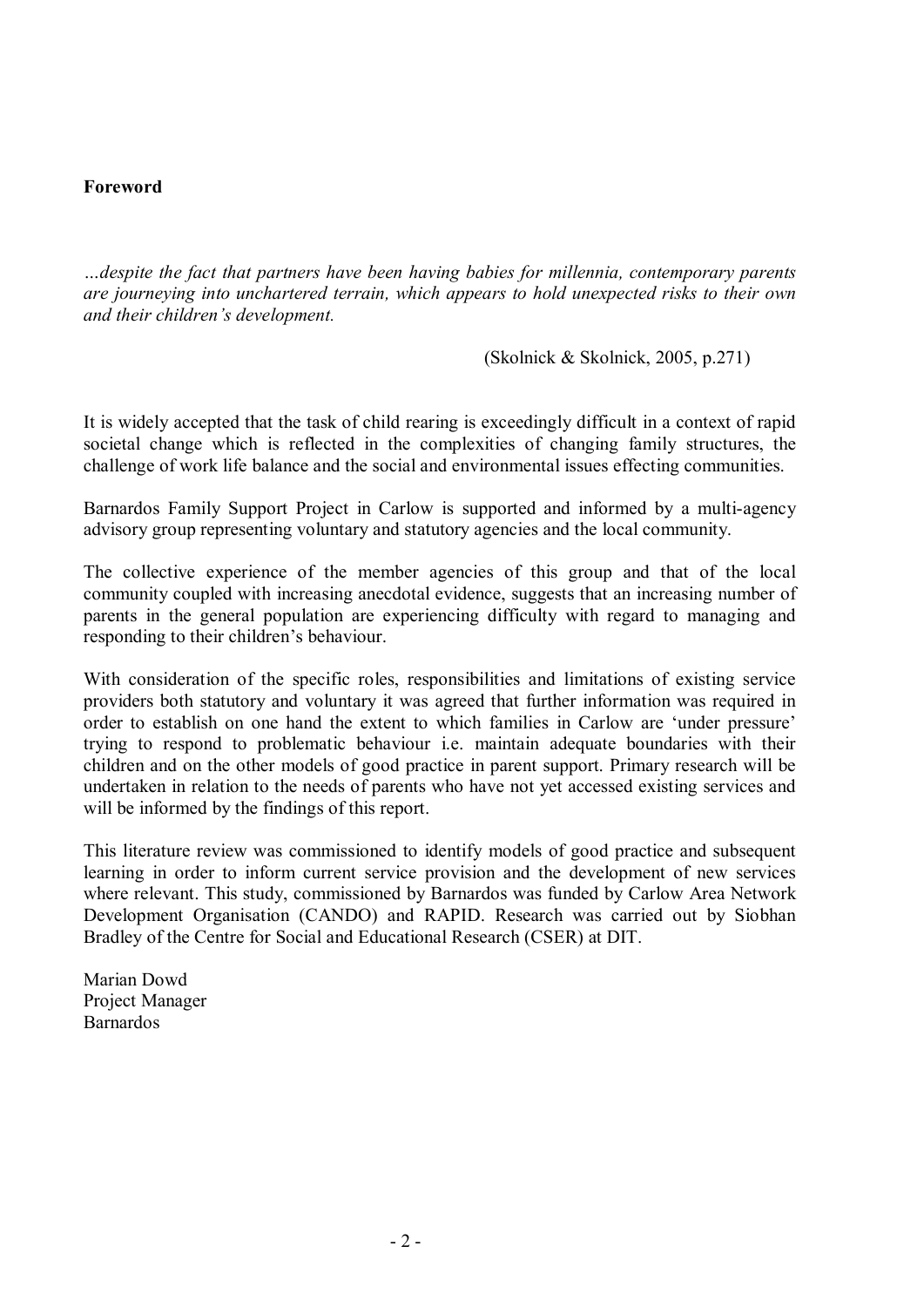# **TABLE OF CONTENTS**

| 1.0<br>1.1                                                                                                                  | <b>Section One: Introduction</b>                                                                                                                                           |  |  |  |  |  |  |
|-----------------------------------------------------------------------------------------------------------------------------|----------------------------------------------------------------------------------------------------------------------------------------------------------------------------|--|--|--|--|--|--|
| <b>Section Two: Setting The Context: Overview Of Behavioural Problems</b><br>2.0                                            |                                                                                                                                                                            |  |  |  |  |  |  |
| 2.1                                                                                                                         |                                                                                                                                                                            |  |  |  |  |  |  |
| 2.2                                                                                                                         |                                                                                                                                                                            |  |  |  |  |  |  |
|                                                                                                                             | <b>Section Three: Risk and Protective Factors</b>                                                                                                                          |  |  |  |  |  |  |
| 3.0                                                                                                                         |                                                                                                                                                                            |  |  |  |  |  |  |
| 3.1                                                                                                                         |                                                                                                                                                                            |  |  |  |  |  |  |
| 3.2                                                                                                                         |                                                                                                                                                                            |  |  |  |  |  |  |
| 3.3                                                                                                                         |                                                                                                                                                                            |  |  |  |  |  |  |
| 3.4                                                                                                                         |                                                                                                                                                                            |  |  |  |  |  |  |
| 4.0<br>4.1<br>4.2                                                                                                           | <b>Section Four: Addressing Behavioural Problems: Assessment And Intervention</b><br>Current Assessment and Intervention Services for Children with Behavioural Problems11 |  |  |  |  |  |  |
| Section Five: Supporting Parents In Addressing And Responding To Child And Adolescent<br><b>Behavioural Problems</b><br>5.0 |                                                                                                                                                                            |  |  |  |  |  |  |
| 5.1                                                                                                                         |                                                                                                                                                                            |  |  |  |  |  |  |
| 5.2                                                                                                                         |                                                                                                                                                                            |  |  |  |  |  |  |
| 5.3                                                                                                                         |                                                                                                                                                                            |  |  |  |  |  |  |
| 5.4                                                                                                                         |                                                                                                                                                                            |  |  |  |  |  |  |
| 5.5                                                                                                                         | Focus on Child Also                                                                                                                                                        |  |  |  |  |  |  |
| References                                                                                                                  |                                                                                                                                                                            |  |  |  |  |  |  |
|                                                                                                                             |                                                                                                                                                                            |  |  |  |  |  |  |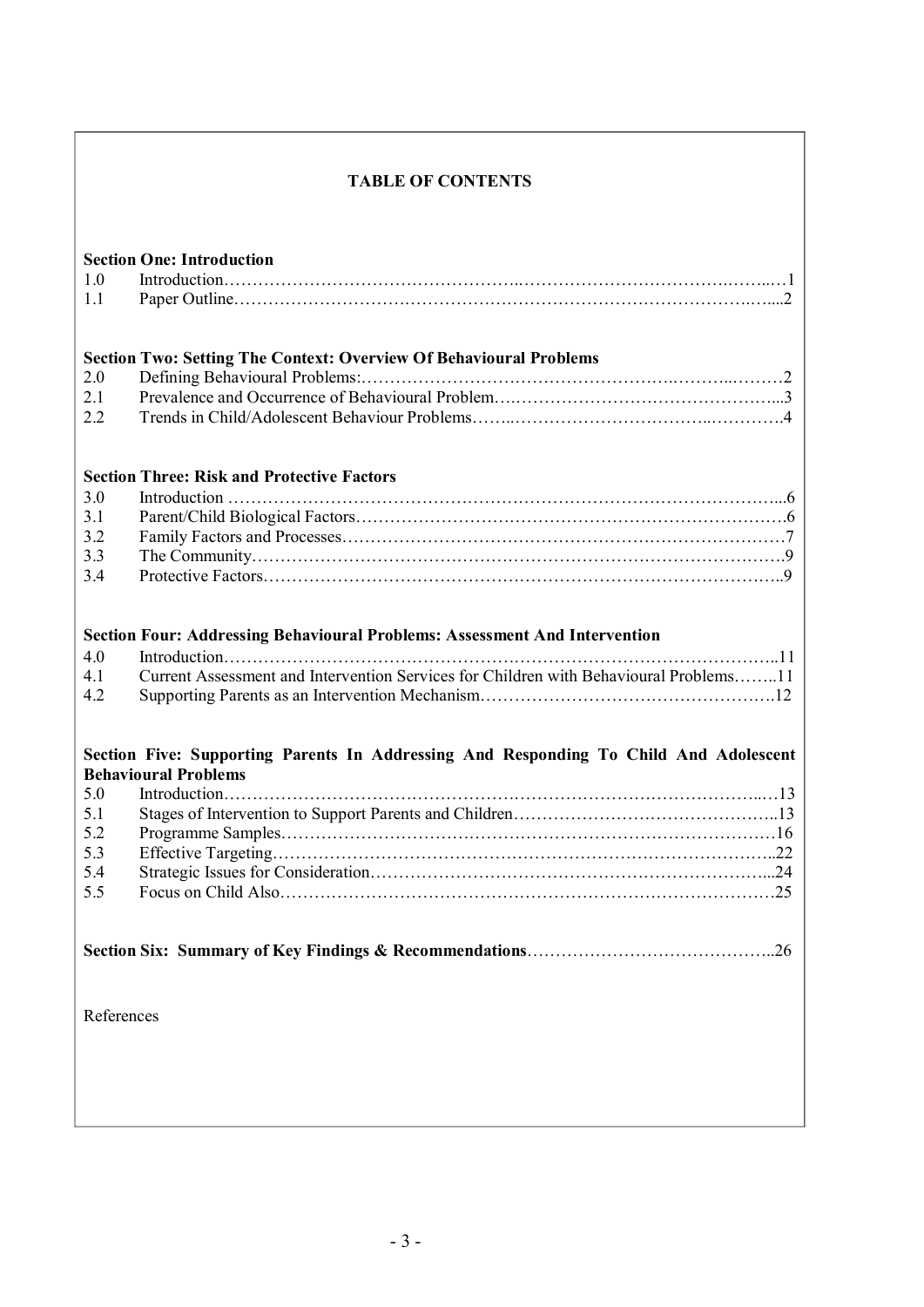#### **SECTION ONE:**

### **INTRODUCTION**

#### **1.0 Introduction**

*"The toughest thing anyone faces in their personal life is bringing up a child."* (Tony Blair, 21 November, 2006, on announcement of the UK Supernanny Scheme)

*"A little help at a particularly difficult time for parents can be hugely effective."* (Claire Tickel, National Children's Charity, UK on announcement of the Supernanny Scheme)

> *"It's very difficult the older the children get to actually rein them back in."* (Single Mother, Natalie).

The experiences of Ireland's children now are considerably different to those experienced by Ireland's children even fifteen years ago. An increasing number of children live in one parent households, in dual income families and in migrant and refugee households. The unprecedented economic growth which Ireland has experienced from the mid 1990s and the benefits of our economic affluence have not been equitably shared and the longstanding promise of successive Irish governments that the 'rising tide lifts all boats' has not materialized (Callan and Nolan, 2002; Reynolds, 2005). It is now estimated that one in every seven children in Ireland live in poverty<sup>1</sup>. Disadvantage experienced by children is likely to impact on their behaviour, life style and opportunities. Recent years have witnessed and increased emphasis on parenting and the vital and pivotal role parents play in providing for and in supporting their children. Policy documents such as *The Report of the Commission of the Family* (1998), *Children First* (1999) and *The National Children's Strategy* (2000) all emphasise the States commitment to supporting parents in their parenting role.

The risk factors of disadvantage, and the increasing attention to growing behavioural problems (or at least, recording and reporting of such problems) has acceleratedd public debate around the support needs of parents, and what works best, in terms of service provision and supports for parents in raising their children. Daily media reports and academic research highlight the growth in youth antisocial behaviour, crime rates and indeed the growing intensity of youth crimes. However, while research and reviews of anti-social behaviour amongst children are long documented, a more extensive focus on the behavioural problems of children, to include emotional and mental health problems, such as ADHD, have only recently come under the research and policy microscope, largely fuelled through the Department of Health's *Vision for Change* and the Health Service Executive's *Child Mental & Emotional Health*. Both reports brought attention to the growing behavioural and mental health problems experienced by Ireland's youth and the scarcity of resources, and often, the difficulties experienced by parents and children in accessing appropriate professional support and treatment.

In the UK, growing levels of anti-social behaviour led to the introduction of a number of policy measures such as Parenting Orders and the Super Nanny scheme. There are also a growing number of information services, supports and training programmes available to parents to assist them in meeting their parenting responsibilities. In Ireland, such supports continue to remain limited. *A Vision for Change* and *Child Mental and Emotional Health* both emphasise the key role of parents in supporting children with behavioural problems and the general lack of supports and services for both parents and children in dealing with behavioural problems. Despite compelling evidence, that early identification and response to a child's behavioural problems promotes better outcomes for children and reduces the

<sup>1</sup> http://www.barnardos.ie/news62.htm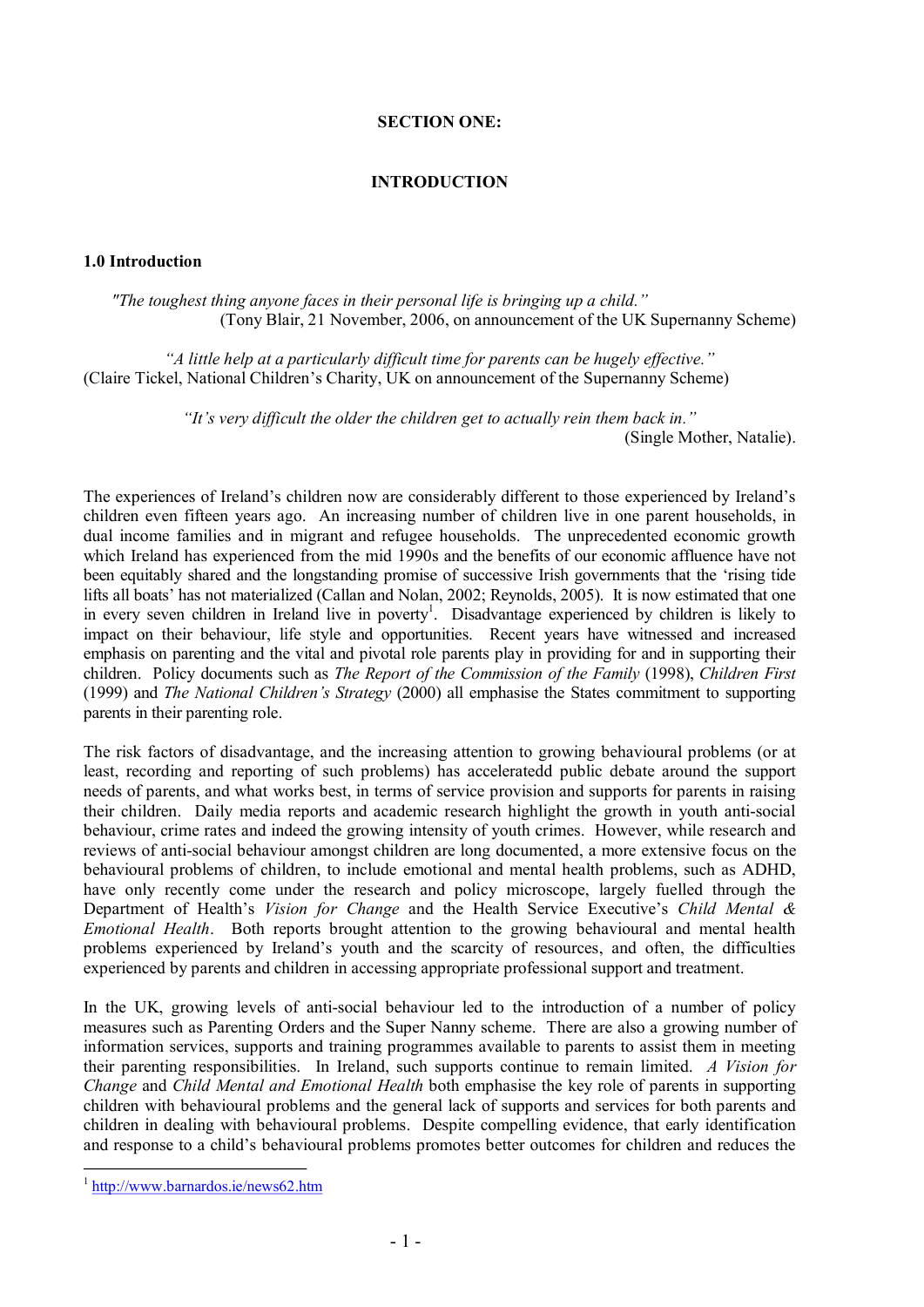burden of suffering for families and the community, services and supports for families in Ireland are still in their infancy and remain insufficient to truly tackle the prevalence and diversity of behavioural problems. Recent media reports highlighted the extensive waiting period children must endure for an assessment. How long a child is forced to wait depends on where he or she lives. In Dublin, they may wait for up to two years, in Carlow/Kilkenny it can take nearly four years and in Kerry a child who goes on a waiting list on his fifth birthday may not get a diagnosis until he is nine and a half<sup>2</sup>. Given the extensive waiting periods to access secondary and tertiary services in Ireland, and indeed internationally (e.g. Australia, US), the emphasis on the importance and pivotal role primary services within the community can play has increased in recent years.

## **1.1 Paper Outline**

This background paper aims to provide an overview of the type, extent and prevalence of behavioural problems of children and young people in Ireland. The paper will review risk factors which may contribute to and/or accelerate the development of such problems, and protective factors and support programmes/services which may respond to behavioural problems or reduce their likelihood of occurrence in the first instance. It pays particular attention to the support needs of parents, and the key role supports can and do play in preventing the development of behavioural problems, and in resolving/responding to such problems where existent. It concludes with a summary of key findings from the literature review to guide Barnardos in the identification and design of possible supports/strategies to support parents of children with behavioural problem in the Carlow region.

The paper was commissioned by Barnados, Carlow and aims to provide an introductory context to the organisation of key considerations and potential approaches which may inform discussion regarding the organisation's response to supporting parents whose children experience behavioural problems locally. The paper will also assist the organisation in designing their research instruments for primary research to assess the scale and extent of child and youth behavioural problems in the area and the support needs of parents in coping/responding to these.

 $^{2}$  http://www.rte.ie/news/2006/1205/health.html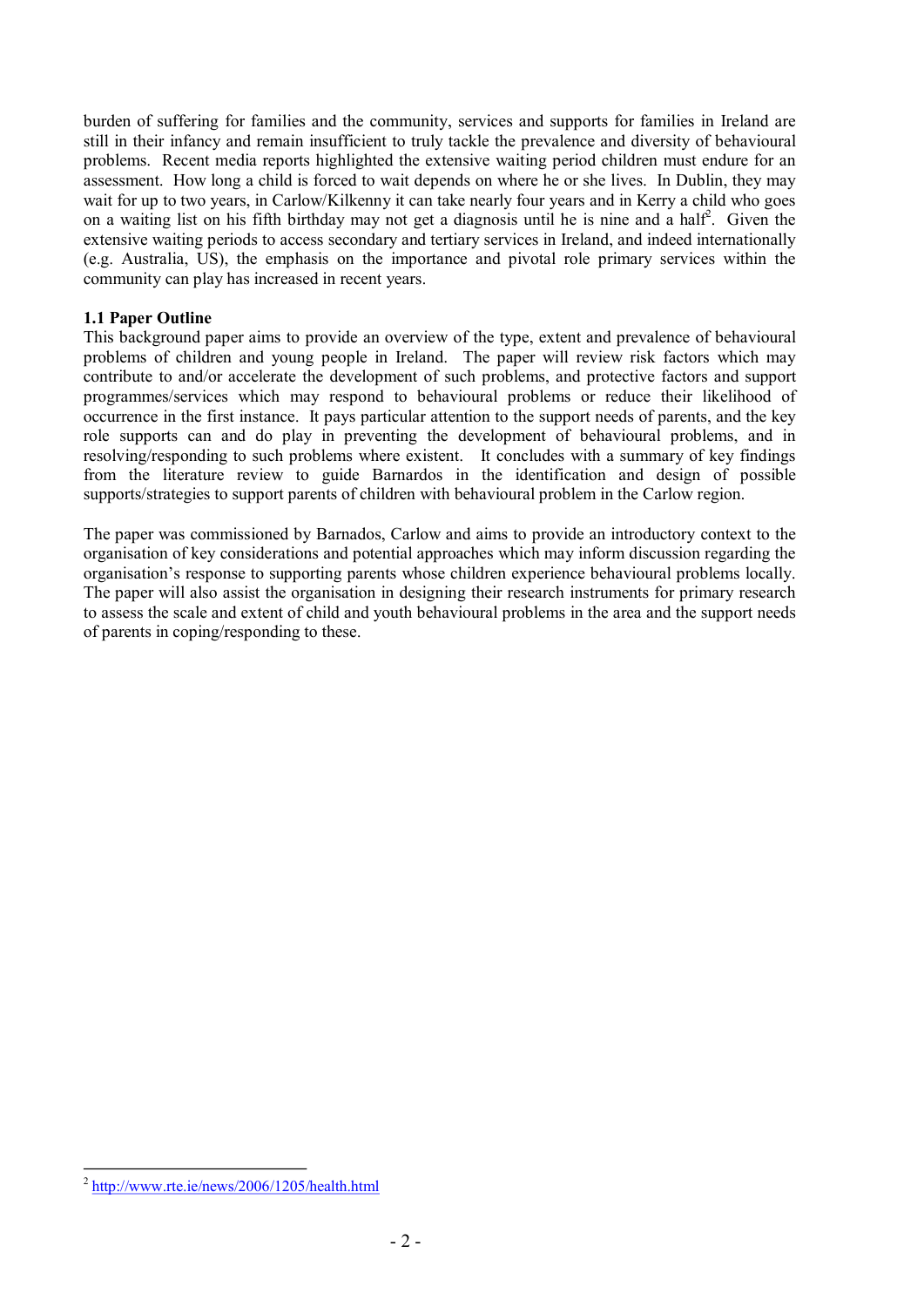#### **SECTION TWO:**

### **SETTING THE CONTEXT: OVERVIEW OF BEHAVIOURAL PROBLEMS**

#### **2.0 Defining Behavioural Problems:**

Hall & Elliman (2003) define psychological, emotional and behavioural problems as

*'behaviours or distressed emotions, which are common or normal in children at some stage of development, but become abnormal by virtue of their frequency or severity, or their inappropriateness for a particular child's age compared to the majority of ordinary children'.*

The most prevalent types of disorders disclosed in children are:

- · emotional disorders, e.g. depression, anxiety states, phobias and psychosomatic disorders
- oppositional defiant disorders and conduct disorders (ODD and CD), e.g. non compliance, defiance, stealing, truancy, aggression and more persistent delinquency.
- attention deficit disorder, with or without hyperactivity (ADHD and ADD)
- major psychiatric disorders e.g. psychosis, which increasingly occur from puberty onwards
- · developmental delay and autism
- eating disorders, e.g. anorexia nervosa
- anti-social behaviour e.g. drug and alcohol abuse

(Cummins, McMaster; 2006)

The spectrum of behaviours can therefore vary from very mild to clinically problematic, and their definition and nature often expands beyond the term 'behavioural problems' itself to incorporate mental and emotional health problems. Often the behavioural problem is a manifestation of a deeper emotional/mental health problem. This paper will focus on the most commonly experienced and reported problems amongst children and adolescents. Emotional disorders (such as depression, anxiety and obsessions), hyperactivity (involving inattention and over-activity) and conduct disorders (involving awkward, troublesome, aggressive and antisocial behaviour) are the three most common groups of childhood mental health problems<sup>3</sup>.

#### **2.1 Prevalence and Occurrence of Behavioural Problems**

Table One presents estimated prevalence rates of behavioural problems amongst zero to eighteen year olds in Ireland. It is estimated that a fifth of the child and adolescent population may suffer from psychological problems at any given time (Cummins and McMaster, 2006), a statistic which is not out of line with other internationally developed countries such as the  $US^4$ , and Canada<sup>5</sup>.

<sup>&</sup>lt;sup>3</sup> http://www.counselling-directory.org.uk/childrenstats.html<br>
<sup>4</sup> The US Surgeon General's 2000 *Report on Children's Mental Health* estimates that one in five children and<br>
adolescents will experience a significant ment

 $5$  A Canadian study estimated that approximately 26% of school - age children experience mental health problems (Offord, Boyle, & Szatmari, 1987).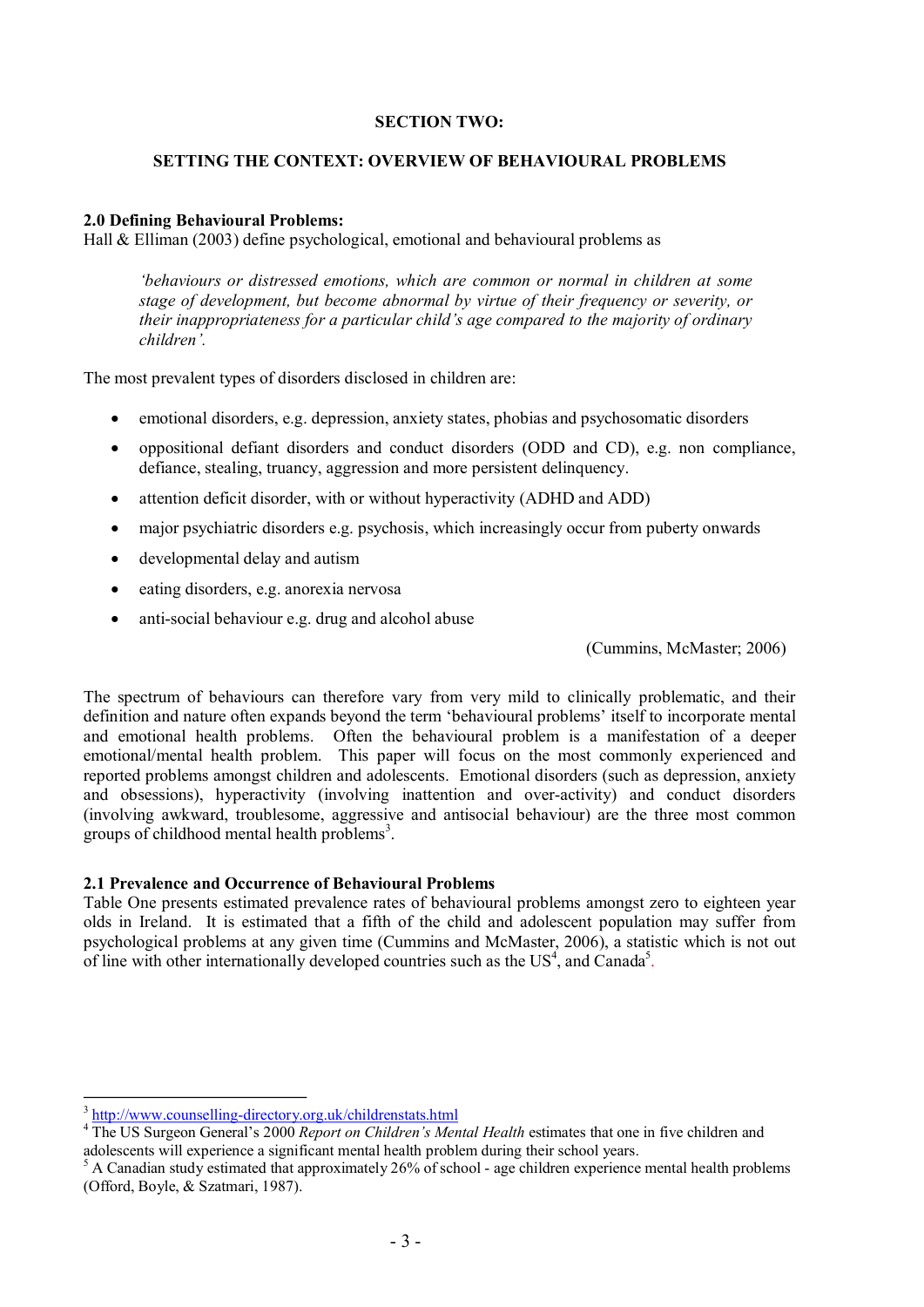| <b>Disorder</b>                                      | Percentage  | <b>Ratio</b>  |
|------------------------------------------------------|-------------|---------------|
| Psychological Problems                               | 20%         | $1$ in $5$    |
| Mental Illness with some impairment                  | 10%         | $1$ in $10$   |
| Major Psychiatric Disorder                           | $5\%$       | $1$ in $20$   |
| Mental Illness requiring in patient admission        | $.5\%$      | 1 in 200      |
| <b>ADHD</b>                                          | $3 - 5\%$   | 1 in 20 to 30 |
| Autism and related conditions                        | $.5 - 1\%$  | 1 in 100-200  |
| Mental health problems among children in care        | $60 - 70\%$ | $> 1$ in 2    |
| Mental health problems among children in residential | 90%         | $< 1$ in 1    |
| homes                                                |             |               |

**Table 1: Prevalence of child emotional and mental health problems (0 – 18)**

Source: Irish College of Psychiatrists (2006) in Cummins, McMaster, 2006

Current data from epidemiological studies of psychological disorders in children in Ireland are limited. In 2004, a HSE commissioned epidemiological study of behavioural problems in children screened 3,274 children in Clonmel (representing 74% of all people under eighteen in the area) for mental health difficulties using the Child Behaviour Checklist and related instruments<sup>6</sup>.

The study found an estimated prevalence rate of 18.71% for at least one psychological disorder in the preceding year. The study found 17% of two to five year olds, 10% of six to twelve year olds and 26% of 13 – 18 year olds screened positive for a mental health problem. Almost half of these (43%) had an anxiety disorder, a quarter had ODD and just over a fifth had ADHD. Slightly more than a tenth had a conduct disorder problem, and one in ten had a mood disorder, alcohol abuse or intellectual disability (Martin & Carr, 2005).

# **2.2 Trends in Child/Adolescent Behaviour Problems**

Research generally suggests two key entry points in the development of behavioural problems – early childhood and early adolescence with potentially different risk factors associated with each (Lahey, B, Waldman, I, McBurnett, K, 1999) (risk factors are discussed in greater detail in Section 2). The most significant age difference is that ADHD is more common amongst children, while conduct disorder is more common amongst adolescents (Martin & Carr, 2005). Several international longitudinal studies have provided a picture of the changing forms of behavioural problems from early childhood through to adolescence. Richman and colleagues found that 67% of children who displayed externalising behavioural problems (e.g. non compliance, oppositional behaviours and overt physical and verbal aggression) at age 3 were still aggressive at age 8 (Richman, Stevenson, & Graham, 1982). Similarly, a UK study found that 60% of three year olds with conduct disorders still exhibit problems at the age of eight if left untreated and predict that many problems will persist into adolescence and adulthood (National Institute for Health and Clinical Excellence, 2006). A number of studies have documented that boys who reach the criteria for ADHD in childhood are at increased risk for conduct disorder and anti-social behaviour in adolescence and early adulthood (Hann, D., Borek, N., 2001).

The Australian Temperament Project (ATP), a large scale, longitudinal study, which followed approximately 1600 Victorian children from infancy through to 18 years of age, recently released data supporting two different pathways associated with the development of anti social behaviour in adolescents. The study identified three groups were identified on the basis of self-reported involvement in antisocial behaviour during adolescence. Groups were designated low/non antisocial and persistent and experimental antisocial. Those in the persistent group began to exhibit significantly higher rates of

<sup>&</sup>lt;sup>6</sup> Note that the Behaviour Checklist screens for a wide range of behavioural problems and is used to identify problems such as aggression, hyperactivity, bullying, conduct problems, defiance and violence. The first section of the questionnaire consists of 20 competence items and the second section consists of 120 items on behaviour or emotional problems.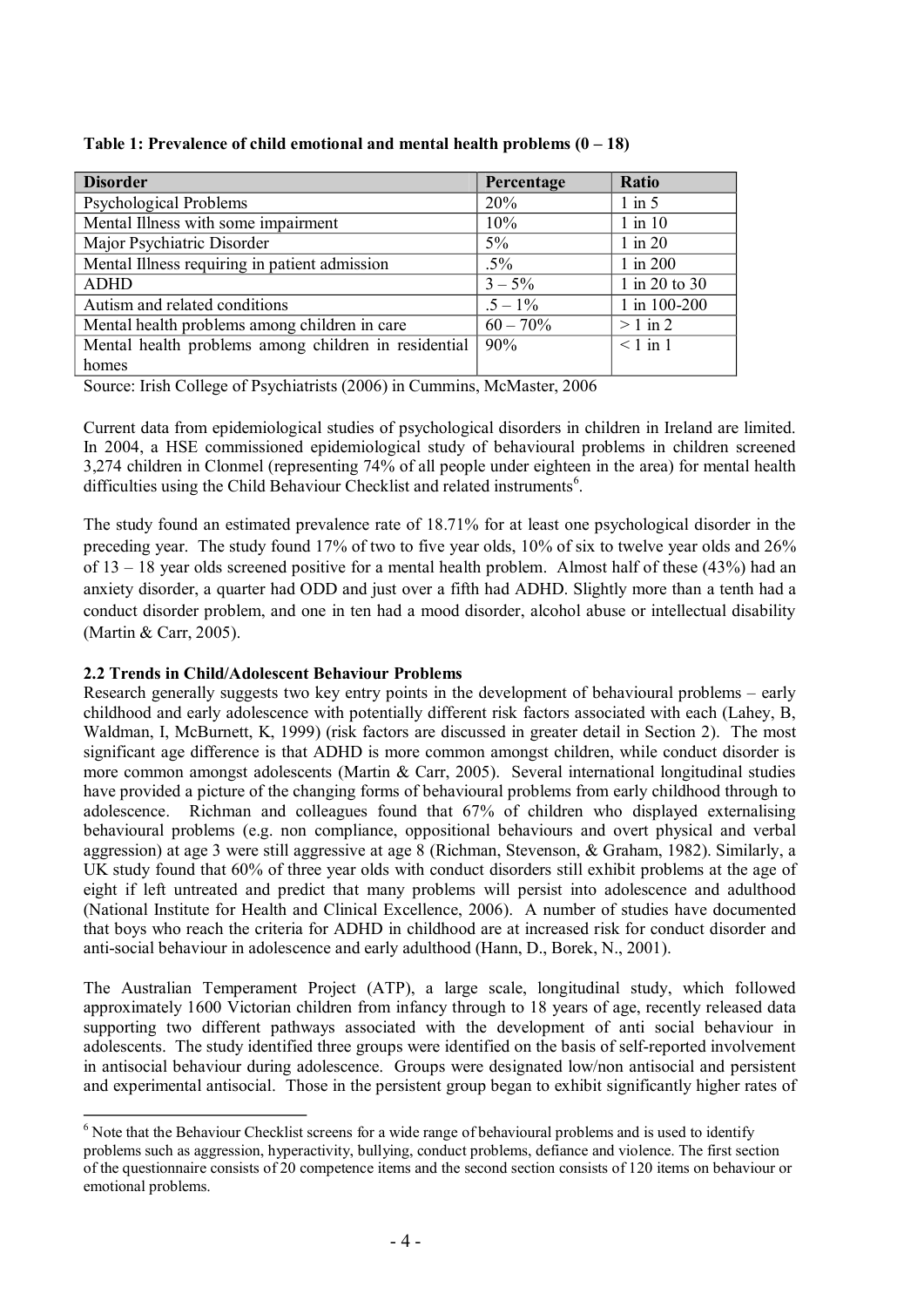antisocial behaviour from the age of 5/6, increasing until age 11/12 when they began to plateau. Those in the experimental group did not begin to exhibit anti social behaviour at a significantly higher rate than the low/non anti-social group until  $12/13$ , with these differences increasing until the age of  $15/6$ , when there was a slight downward trend (Ralph & Sanders, 2003).

## *Key Entry Points to Development of Behavioural Problems*

#### *2.2.1 Early Childhood*

Early behavioural problems has been cited as one of the strongest predictors of later problems, including psychological difficulties, involvement in crime and antisocial behaviour (Kolvin, Miller, Scott, Gatzanie, Fleeting, 1990). Children who exhibit particularly high levels of externalising behaviour problems early in their lives are at high risk for intensifying to lying, bullying and fighting in middle childhood, and more serious behaviours such as cruelty to animals, vandalism and aggressive criminal behaviours in adolescence (Hann, D., Borek, N., 2001). Children with conduct disorders at a young age are more likely to have higher rates of juvenile offending, substance use and mental health problems in later adolescence (Fergusson & Lynskey, 1998). Current thinking therefore emphasises a focus on the early primary school years to prevent the development of persistent anti social behaviour. However, thinking also concludes that interventions targeting experimental antisocial behaviour should focus on the early secondary school years (Ralph, Sanders, 2003).

### *2.2.2 Early Adolescence*

Adolescence is a key stage of life development when children require an understanding of the life challenges they face and need to develop basic skills to cope with difficult emotions. It is a time of increased risk of poor mental health with anxiety, depression, psychosis, eating disorders, and substance misuse becoming more prevalent, as well as an increasing risk of deliberate self harm and suicidal behaviour (Department of Health & Children, 2006).

Some young people begin to exhibit problem behaviours during early adolescence. In such cases, entry into conduct problems generally occurs through associations with peers. Externalising behaviour problems can intensify during this period when peer influences can lead to rule breaking behaviour such as delinquent and antisocial behaviours, substance use, and in some cases, gang involvement and drug dealing (Hann & Borek, 2001).

The ATP found that the late onset group who began to engage in anti social behaviour for the first time in late adolescence did not appear to be associated with a more difficult transition to adult life, but changing behaviour coincided with new friendships with other anti social young people, psychosocial adjustment problems, substance use and difficulties in relationships with parents and friends (Smart, Richardson, Sanson, Dussuyer, Marshall, (2005). Initial data on these 'late starters' suggests that much of their antisocial behaviour tended to be non aggressive and that they are more likely to desist in problem behaviours as they become older. However, other research suggests that some late starters might be involved in highly aggressive and problematic behaviours (Hann & Borek, 2001).

UK surveys have shown that up to 90% of parents believe young people's drug use derives from the need to conform with their peer group. However, placing too much emphasis on peer pressure, may lead parents to underestimate their own influence on children, which, though it varies at different ages, has been shown to affect young people's long term behaviour (Oyguard et al., 1999). Targeted supports which highlight the role and influence of parents as well as the risk factors of an adolescent's association with peer groups are therefore essential.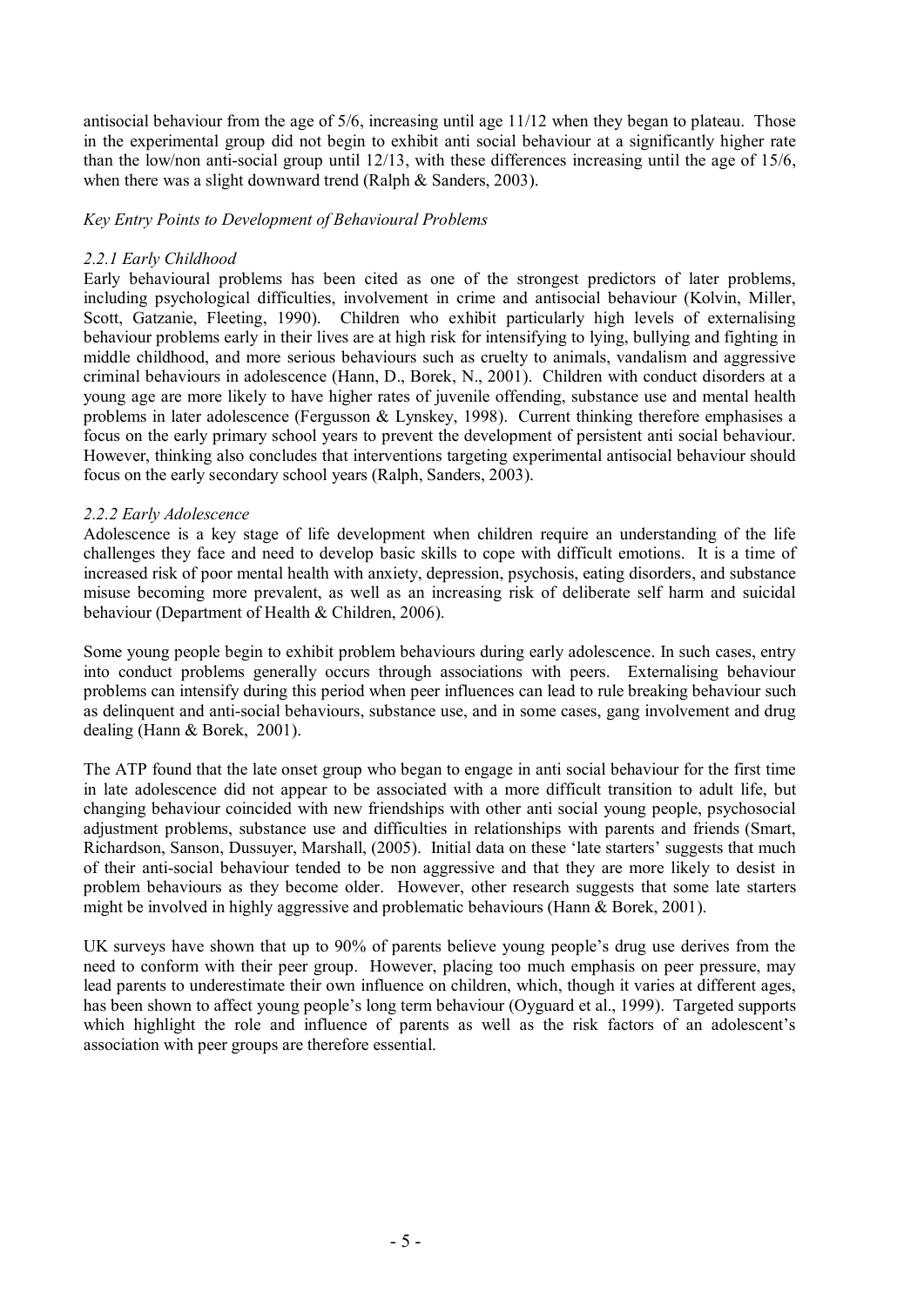#### **SECTION THREE:**

#### **RISK AND PROTECTIVE FACTORS**

#### **3.0 Introduction**

Risk factors can be defined as those factors associated with a higher likelihood of negative outcomes and have mainly been studied in relationship to the development of problem behaviour (Deković, 1999). In order to accurately identify support strategies for parents whose children exhibit behavioural problems, it is essential to have an understanding of the factors that place children at risk of, or contribute to the development of such behaviour in the first place.

Research suggests, that, in isolation, risk factors may make relatively little contribution to the development of behavioural problems, whereas such factors in combination may be powerful determinants of negative outcomes (Klein & Forehand, 2000; Kolvin et al 1990). Problems result from interactions between characteristics of the child and situations within the family, peer group, school and community. Therefore, it can be expected that families with multiple risk factors experience more problems and thus also a greater need for support. Cummins and McMaster's study (2006) found that children who screened positive for mental health difficulties were more socially disadvantaged, had more behavioural difficulties and adaptive behaviour problems, more physical health problems, more family problems, more life stress and poorer coping skills.

An understanding of the key risk factors associated with the onset and development of child and adolescent behavioural problems, and in turn, an identification of high risk groups of children is important in the effective identification and design of supports for parents and children. Key risk factors are briefly summarised in Section 2.1.

#### **3.1 Parent/Child Biological Factors**

#### *Maternal Factors*

#### *3.1.1 Age*

Although it is not clear how maternal age is related to child behaviour problems, at least two kinds of variables can be hypothesised as mediators. First having a child earlier in life often restricts maternal educational and occupational attainment and related life circumstances, such as neighbourhood of residence, that are associated with youth conduct problems and crime (Hann, Borek, 2001). Bradley and Hayes's 2006 study in a disadvantaged area of Dublin found half of all mothers in the area who resided in local authority housing had their first child before the age of  $20^7$ . Almost three quarters (73%) of these mothers had left full time education by the age of sixteen. A quarter reported difficulty in coping with their child 'sometimes' and a further 14% reported difficulty in coping with their child 'all the time'.

Research also suggests that less mature women may be more likely to raise their children in ways that foster conduct problems, such as use of harsh and inconsistent discipline (Hann, Borek, 2001). The impact of parental discipline on children's behaviour is discussed in more detail later in this section.

 $\frac{7}{7}$  Total population of mothers in survey sample = 74.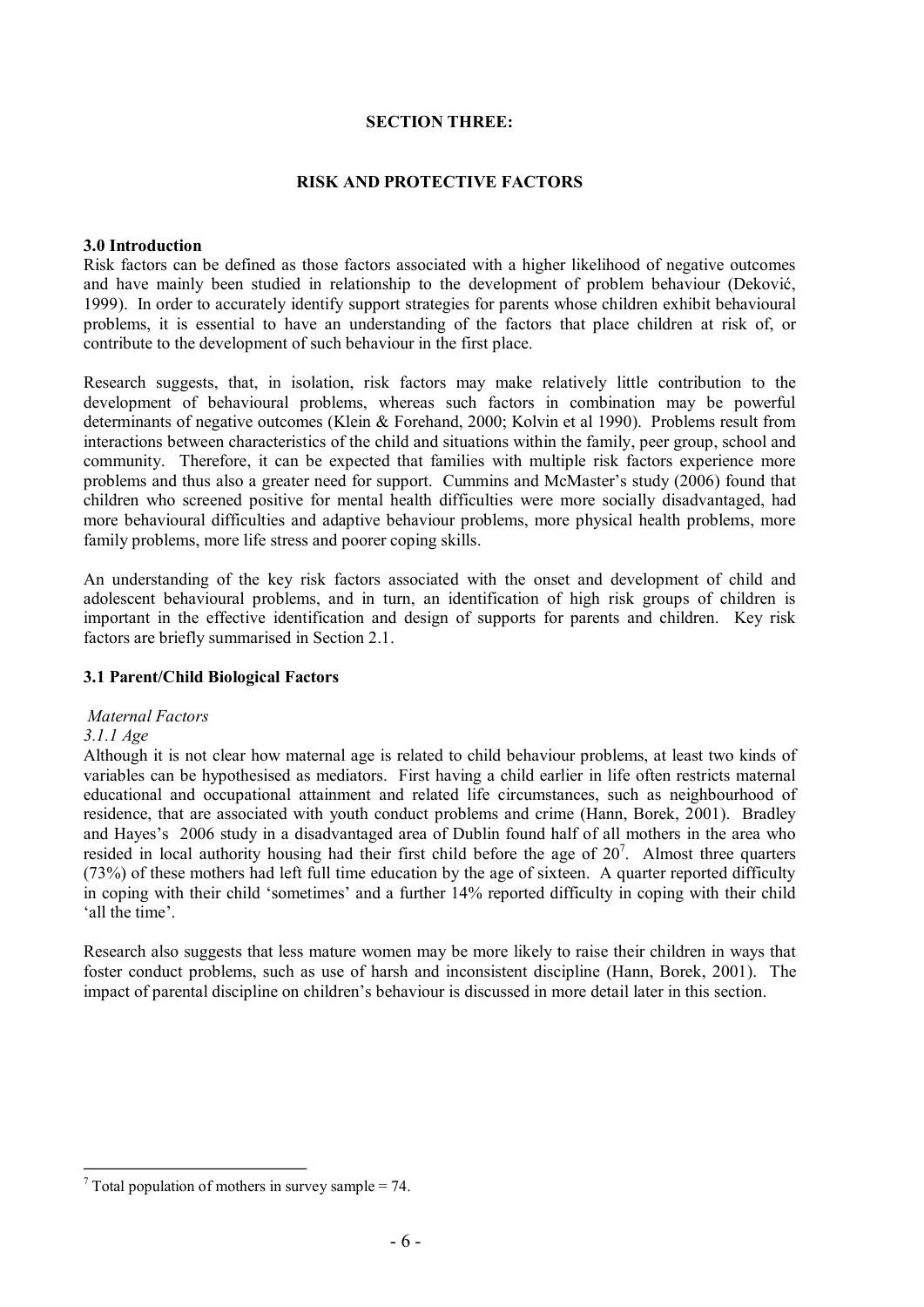#### *Maternal Smoking/Alcohol Consumption*

Research has consistently associated factors such as low birth weight and maternal smoking or alcohol consumption during pregnancy with later health, education and behaviour problems (Sutton, Utting, Farrington, 2004).

#### *3.1.1 Child Gender*

Fitzgerald and Jeffers (1994) categorised almost a fifth of the Irish children they studied as behaviourally disordered with twice as many boys as girls classified in this way. Boys are vulnerable in terms of developing conduct and behavioural difficulties and for offending (Kolvin et al., 1990). Anxiety disorders are more common amongst girls and disruptive conduct behaviour amongst boys (Martin & Carr, 2005).

#### **3.2 Family Factors and Processes**

A number of aspects of family interaction can increase the risk of developing behavioural problems from early childhood through to adolescence. Specifically, lower levels of engagement, greater use of invalidation, and harsh and inconsistent discipline have all been identified as causal risk factors for the development of behavioural problems (Hann, Borek, 2001). Links drawn between low educational achievement, unemployment, involvement in crime, poor health, teenage pregnancy, and family factors have further underlined the importance of promoting and supporting positive family experiences (Riordan, 2001).

#### *3.2.1 Parent's Relationship Status*

Research in relation to the impact of parent's relationship status on child well-being and behaviour is mixed. McKeown, Pratschke and Haase (2003) found practically no statistically significant variation in the well being of children in four family types<sup>8</sup>, indicating parent's marital status and presence of one or two parents in household do not, of themselves, affect the child's wellbeing. Existing evidence in relation to the effects of differing family types on children suggests that the nature of the household is not the most significant factor, but rather the quality of the relationships and the economic resources available to the family (Hobcraft & Kiernan, 2001). Other studies have shown that a higher proportion of children in loneparent households have scholastic or emotional problems, compared to those living with both parents, but report this to be more likely due to economic circumstances than to parental marital status (McMunn, Nazroo, Marmot, Boreham & Goodman, 2001; Flanagan, 2001).

#### *3.2.2 Parenting Approach*

Ongoing parental conflict, particularly where it directly involves children increases the risk of poor outcomes for children. McKeown et al., (2003) found the first and most important process to affect child wellbeing, as reported by the child, was that of unresolved problems between the child and its parents, including conflicts relating to behaviour (e.g. homework, school progress, drinking/smoking), family issues (e.g. doing things as a family, communication) and personal autonomy (e.g. how much pocket money is spent, boyfriend/girlfriend)<sup>9</sup>. Similarly, an Australian study of parent's experiences of their teenager's behaviour revealed that issues around family conflict and management of emotions featured strongly and were identified as areas where parents wanted assistance (Ralph, Sanders, 2003). Conflict with parents has been found to be strongly associated with contact with antisocial peers and substance use. High levels of positive family relations, parental monitoring, rule setting, and positive reinforcement for appropriate behaviour are associated with less contact with disruptive peers, less engagement in antisocial behaviour and less substance use. A range of parenting skills and attributes are important. A close parent child bond may discourage drug use directly, and choice of non drug using friends (Crundall, 1993), while low family cohesion may predispose children towards deviant behaviours which parents then lack the influence to control.

<sup>&</sup>lt;sup>8</sup> Four family types included in study were two parent married families, two parent co-habiting families, one parent single families and one parent separated families.

This refers to behaviours that aid in exploring a given problem and generate potential solutions. For young children, this also includes parental exploration of problems, helping to give structure to the situation and encourage prosocial means of understanding the situation.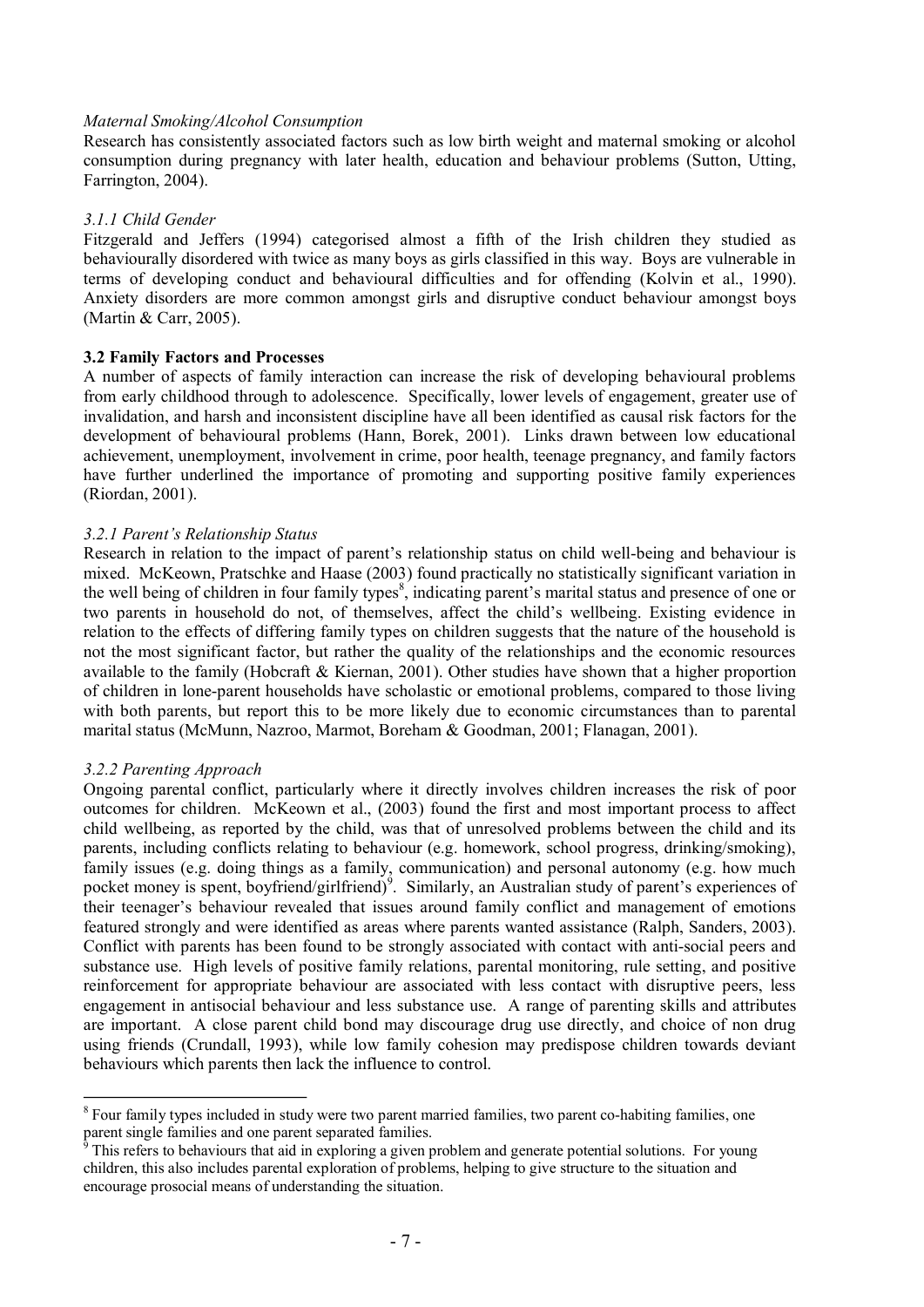Research shows that preschool children who develop attention/hyperactive difficulties experience coercive family interactions and their parents often report disciplinary concerns (Bor, Sanders, Markie Dadds, 2002). Research also suggests that parents of children with conduct disorder frequently lack several important parenting skills. Predictive longitudinal studies indicate that harsh and inconsistent parenting predicts later youth conduct problems (Patterson, Chamberlain, Reid, 1982).

# *Firm Discipline V Hard Discipline 10*

Parents who provide firm discipline and monitoring of their adolescents tend to have children who become involved with peers of similar parenting discipline styles. Being involved in networks of this type protect against delinquency because parental monitoring protects against association with disruptive peers (Hann, Borek, 2001).

Parental discipline and conflict management have been primary targets for many intervention programmes and trials have consistently documented that improvements in these areas leads to improvements in child/adolescent behaviour. Beginning in toddlerhood through middle childhood and adolescence, interventions that include improvement in parental discipline, in addition to monitoring and validation, show reductions in youth conduct and antisocial behaviour (Patterson et al, 1982).

#### *3.2.3 Family Income*

Economic disadvantage is linked with relatively high rates of martial unhappiness, general dissatisfaction, vulnerability to depression and restricted access to employment opportunities, childcare and social participation (Riordan, 2002). Compared to their economically advantaged peers, children in economically disadvantaged households are exposed to more family turmoil, violence, separation from their families and instability (Evans, 2004).

Studies also show that low income children are read to relatively infrequently, watch more TV and have less access to books and computers. Their homes are more crowded, noisier and of lower quality (Ibid., 2004). For example, while 55%<sup>11</sup> of parents of four year old children in Hayes and Bradley's aforementioned study played 'letter/number games' with their children on a daily basis, the remaining 45% did so 'less often'. Furthermore, almost half of all parents (49%) stated their children watched at least three hours of TV/DVD per day (Bradley, Hayes, 2006).

There is evidence of a close response relationship between child behaviour and poverty: the longer a child is in poverty, the more at risk they are of behavioural problems when compared to children from families in short term poverty or affluence (Duncan, Brooks-Gunn, Klebanov, 2004). The prevalence of significant emotional and behavioural problems were found to be 6% higher for children from lower socio-economic groups than the average 10% for children at primary school level in a recent study in the South East of Ireland. For children in secondary school, the prevalence rate was 10% higher for those from lower socio-economic classes than the average  $26\%$  (Martin & Carr, 2005).

#### *Parental structuring of the learning environment*

Research to date conducted with school aged children and adolescents suggests that families that encourage involvement with school and maintain contact with the school have children who show fewer problematic behaviours than do families who are less involved (Hann, Borek, 2001).

<sup>&</sup>lt;sup>10</sup> Firm discipline refers to parental strategies for managing and controlling child behaviour that consistently use rules, set limits, provide reasons for the rules, and offer non punitive consequences for breaking the rules. Hard discipline refers to non abusive strategies, controlling child behaviour that may involve inappropriate or inconsistent use of rules, little reasoning, and punitive or excessively negative reactions to rule breaking (Hann,

 $11$  Total survey population: 95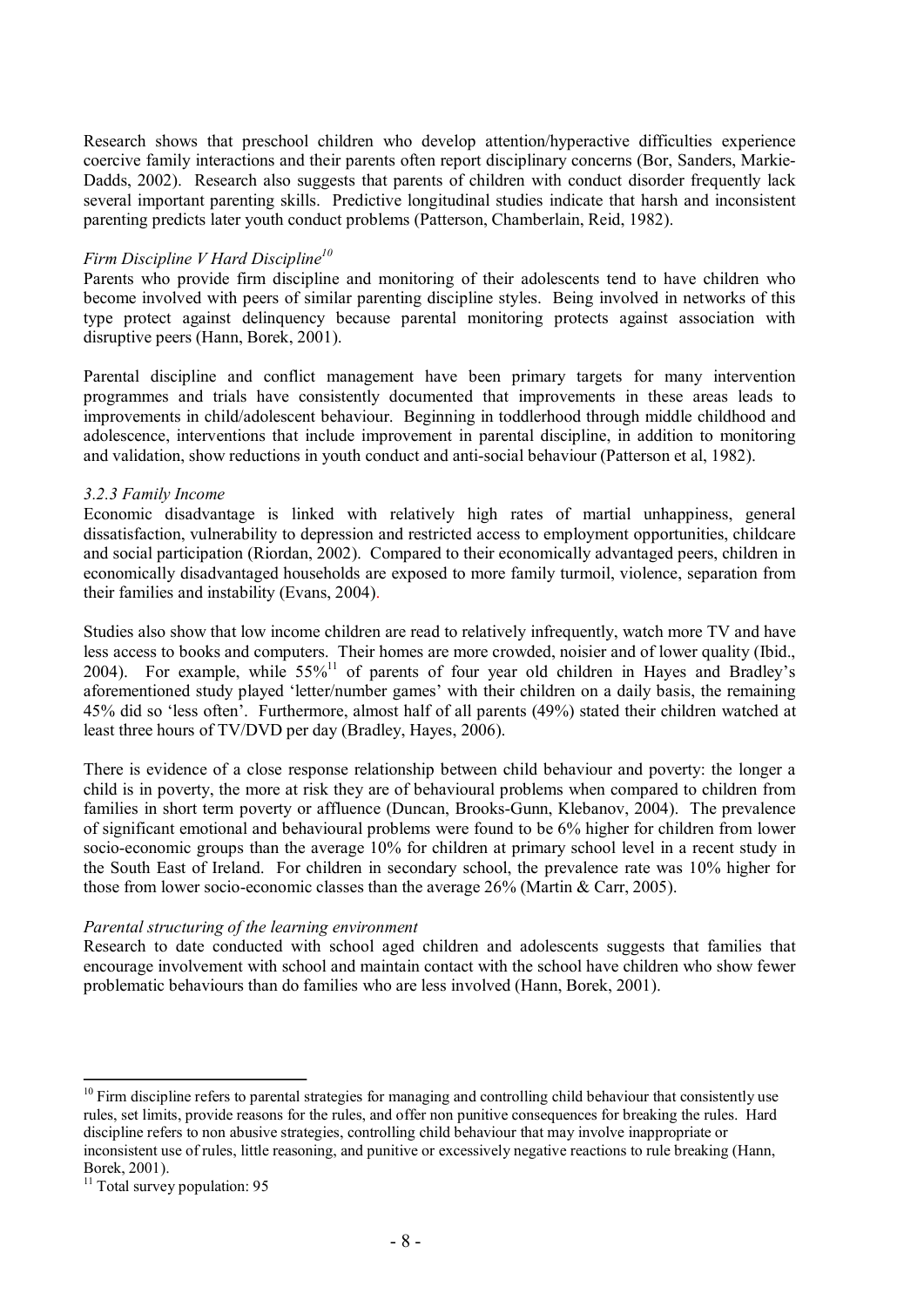#### *Family history of problem behaviour*

A sizeable body of literature has examined whether the presence of antisocial behaviour, delinquency or criminal behaviour in other family members places children at increased risks for similar behaviours. Much of this work has found increased risk when mothers, fathers, or siblings were rated as more antisocial or had a history of delinquency or criminal behaviour (Farrington, Hawkins, 1991). One UK study found that 63% of boys with convicted fathers were subsequently convicted themselves. Having a convicted parent at age 10 was the best single predictor of an antisocial personality at age 32 (Farrington, Coid, 2003).

#### **3.3 The Community**

#### *3.3.1 The Neighbourhood*

Social factors play an important role in parenting and may place certain families at risk of suboptimal parenting, leading to an increased risk of emotional and behavioural problems in children. The neighbourhood one lives in can provide protection, or increase risk. In Kolvin et al's (1990) study, the surrounding environment was almost as important in predicting delinquency as was family deprivation. In Bradley and Hayes's Ballymun study, 60% of surveyed eleven year olds reported a problem with crime in their neighbourhood and 68% wished they lived in a different neighbourhood.

Other neighbourhood factors cited in research which influence child behaviour include community disorganisation and neglect, availability of drugs, general disadvantage in the neighbourhood, high turnover and lack of neighbourhood attachment.

### *3.3.2 Peer Influences*

Particularly as children mature into adolescents, peers play a large role in shaping both appropriate and inappropriate behaviours.

### *3.3.3 School*

The way that young people engage with or disengage from formal education and training is crucial to their later experiences and behaviours. Ensuring that children and adolescents remain engaged in the educational system is a crucial first step that can be taken to break the cycle of social exclusion. School may act as an important risk or protective feature in the child's life (Hayes & Kernan, 2001). School offers the possibility of academic and social success and factors that will influence outcome include socio-economic and family background, IO, the ability to learn and the school environment (Brazelton, T., 1992).

#### **2.4 Protective Factors**

For every risk factor, an increased exposure to risk is found to relate significantly to an increased likelihood of reported involvement in problem behaviour. Conversely, the more young people are exposed to protective factors, the less likely they are to report taking part in antisocial activities (Beinart, Anderson, Lee, Utting, 2002).

While there has been an abundance of research on risk factors, there has been much less research on the protective factors that enable a child to 'bounce back' or show resilience in the face of challenges and threats (Cummins, McMaster, 2006). Protective factors can operate in a variety of ways. They can:

- Directly reduce a risk
- · Buffer an individual against the effects of a risk
- Disrupt the mediating factors associated with the risk
- Prevent the initial occurrence of the risk factor

Place, Reynolds, Cousins and O'Neil (2002) have described protective factors under three main headings: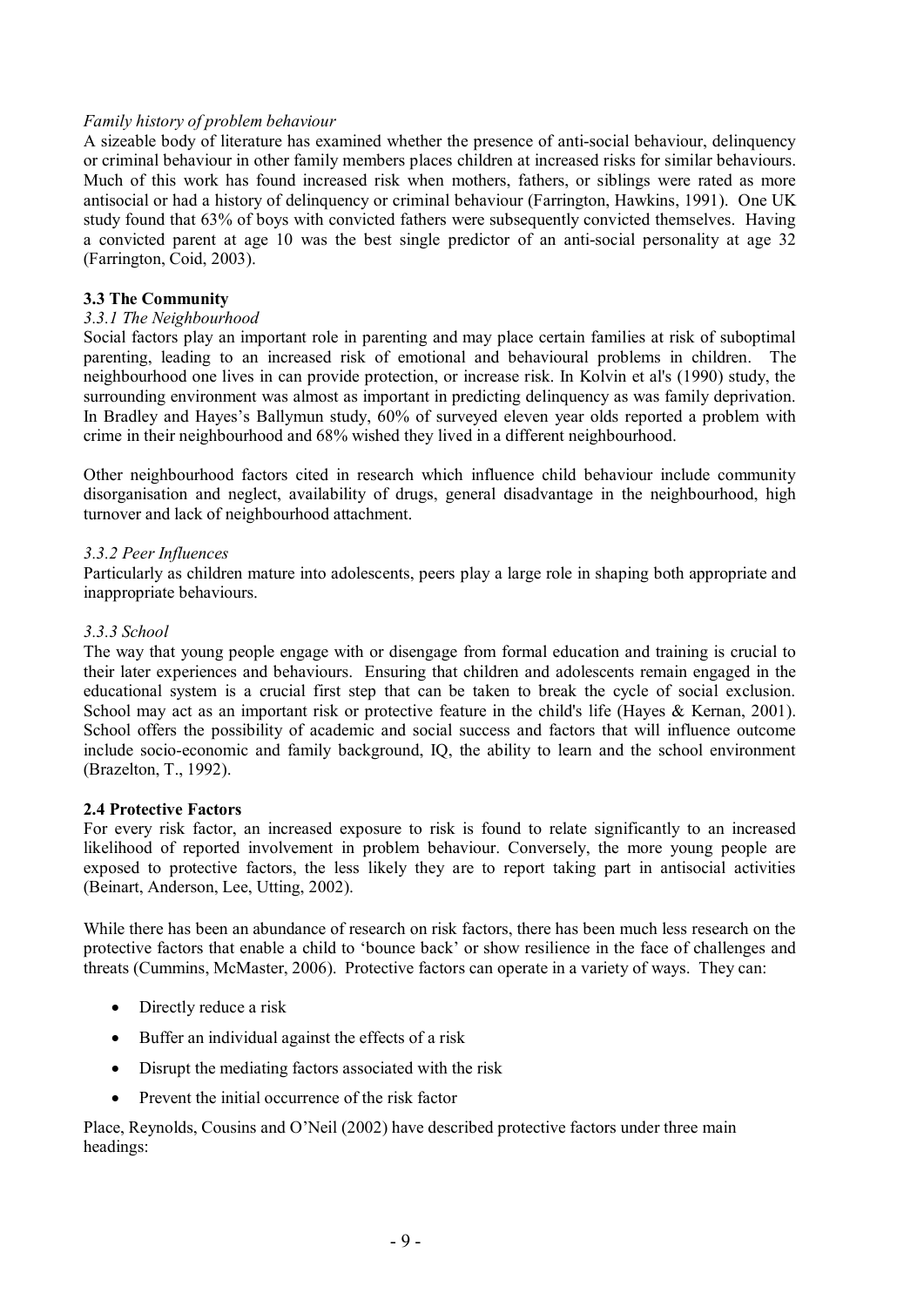- Individual factors: good problem solving, good social skills, self reliance, positive outlook on life, high cognitive ability, emotional resilience
- Family factors: quality of attachment, socio-economic status
- · Community factors: parental satisfaction with social support.

Protective factors are linked to positive outcomes even when children are growing up in adverse circumstances and heavily exposed to risk. They may also include positive events or turning points in people's lives such as educational success (Garmezy 1987). In addition to the above, protective factors encourage health standards set by parents/teachers/community; opportunities for involvement in family school and community; social and learning skills that enable participation and recognition and praise for positive behaviour (Beinart et al., 2002). Overall, then, any strategy or support which fosters and enhances exposure to protective factors for parents and their children are likely to impact positively on children's behaviour.

Resilience is also an important feature when considering/promoting protective factors to address behavioural problems. Resilence refers to the strengths and protective factors which cushion a vulnerable child/young person from the worst effects of adversity in whatever form it takes and help a child/young person to cope, survive and even thrive in the face of hurt and disadvantage (Gilligan, 1997). Rutter (1979) estimated that even with the most severe stresses and adversities, it is unusual for more than half of all affected children to succumb to a maladaptive outcome. Gilligan (2000) notes, that although child qualities are important in understanding resilience, the experiences the child encounters and how she/he processes these are also important, since it is this part of resilience which is susceptible to influence. He argues that reducing, even by one the number of problem area in a child's life may have a disproportionate and decisive impact as adversity seems most debilitating when it comes in multiple forms. Swedish researchers also report that reducing the accumulation of problem areas seems to reduce the risk of later problems (Statton and Magnusson, 1996).

The strength and protective factors associated with (the development of) resilience have been explored (Masten & Garmezy, 1985; Werner and Smith, 1992) under three sets of characteristics:

- Attributes of children/young people themselves (e.g. self-esteem, positive values and social competencies);
- Characteristics of their families (e.g. quality of parent child relationship, family environment where there are clear expectations and opportunities for child/young person's participation);
- · Characteristics of their wider social environment (includes nature of friendships, education, community).

A resilience led approach focuses on developing strengths and protective factors that help children adapt to difficulties and do better than might be expected. They attempt to shift the balance from vulnerability to resilience by increasing the number of available protective factors in children's lives (Werner, 1990). This means identifying, and increasing strengths (protective factors) in children's lives wherever possible.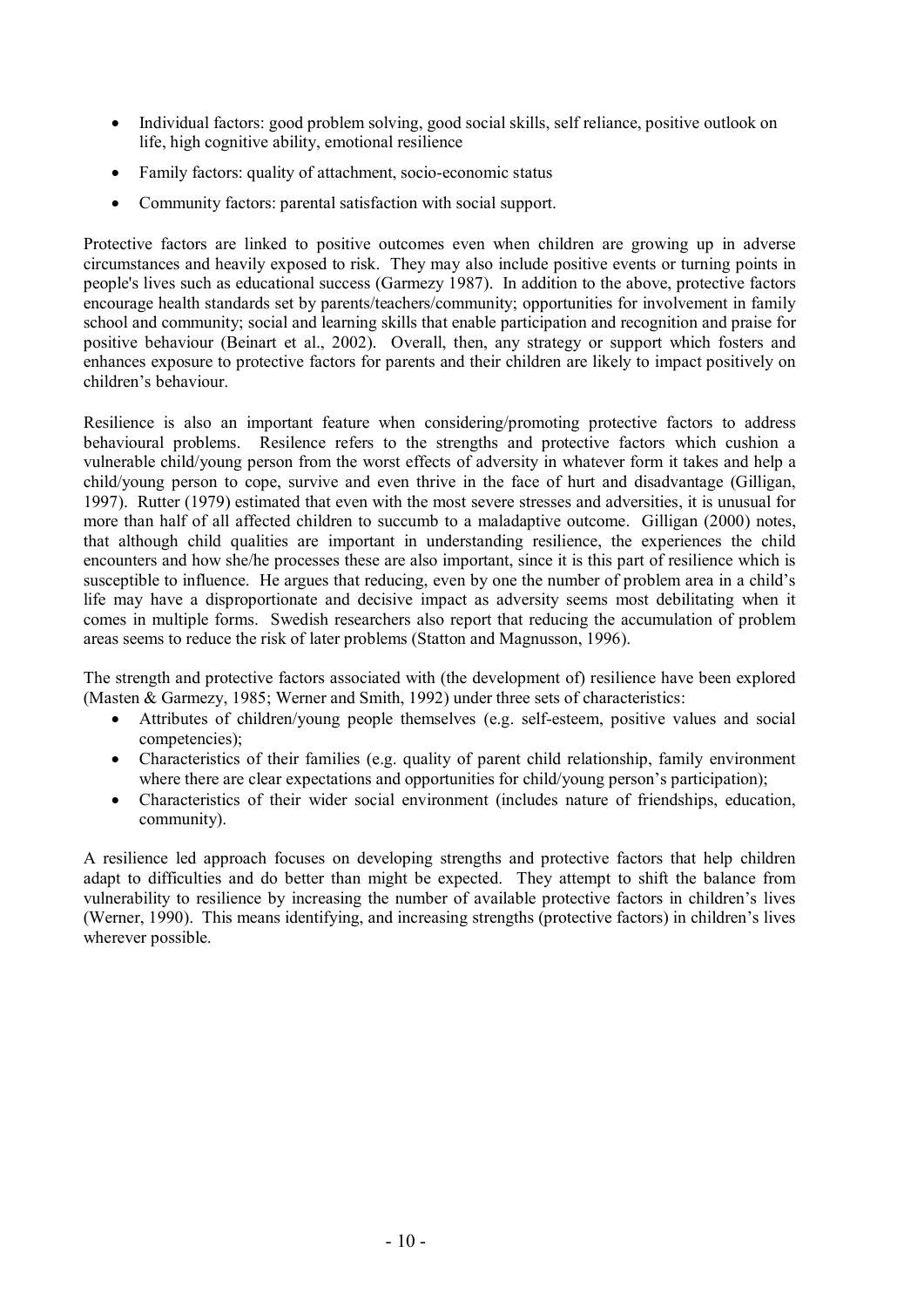#### **SECTION FOUR:**

#### **ADDRESSING BEHAVIOURAL PROBLEMS: ASSESSMENT AND INTERVENTION**

#### **4.0 Introduction**

In Ireland, childhood emotional, developmental disorders, behavioural problems and mental illness are under recognised, often remain untreated and are subject to delays in diagnosis and receipt of treatment. This can adversely affect the child's behaviour, emotional well being and educational attainments, as well as affecting family, friends and society at large (Cummins, McMaster, 2006). Research on changing lifestyles and parenting styles, as well as those focused on risk and protective factors suggest the need to plan early intervention or prevention programmes and are based on the assumption that if children are reached early enough, their life course can be significantly changed for the better (Barlow & Parsons, 2003). *A Vision for Change* (2005) recommended programmes addressing risk and protective factors early in life be targeted at child populations at risk and cited the *Community Mothers Programme*<sup>12</sup> and *Lifestart*<sup>13</sup> as examples of best practice in this regard.

#### **4.1 Current Assessment and Intervention Services for Children with Behavioural Problems**

#### *4.1.1 Secondary and Tertiary Services*

Currently, secondary and tertiary<sup>14</sup> services for children are inequitably distributed across the country, not all teams are fully resourced and many have unfulfilled posts. Some geographical areas lack provision altogether and waiting lists are often long (Cummins, McMaster, 2006:

*It seems unlikely that child and adolescent mental health services will ever be extensive enough in any country to treat all children with mental health problems. It is therefore necessary to identify disorders at a primary care level and to intervene early to prevent progression to disorders of marked severity or chronicity.*

Resource shortages and promotion of intervention at primary level are emphasised in several other developed countries. For example, *Mental Health of Young People in Australia* (2000) highlights the disparity between the number of young people with mental health problems and the limited number of clinicians available to help them which makes it *unlikely that specialised programmes based in secondary and tertiary settings will ever be able to provide direct care for all those with problems in Australia* (Sawyer, M., Arney, F., Baghurst, P., Clark, J., Graetz, B., 2000)*.* There is therefore a need to focus on supports to respond to behavioural problems and to provide assistance and support as early as possible.

<sup>&</sup>lt;sup>12</sup> The Community Mothers Programme is a Parent Support Programme in which friendly local women known as Community Mothers carry out monthly visits to first and second-time parents in their own homes. These visits are made by appointment and they focus on health care, nutrition and the baby's overall development. The Community Mothers are volunteers and are guided and supported by Family Development Nurses. Objectives of the Programme are detailed in Appendix A.

<sup>&</sup>lt;sup>13</sup> *Lifestart* is a home-based, educational and family support programme for parents of children aged birth to five years. The aim of the programme is to empower parents to enable their children to reach their full potential. Monthly, age-appropriate, child developmental material is delivered in the home by trained family visitors to parents throughout the first five years of the child's life. The material used is taken from the *Growing Child* and covers the physical, intellectual, emotional and social dimensions of children in this age group.

<sup>&</sup>lt;sup>14</sup> Includes child and adolescent mental health services and departments of psychiatry in hospital. Services are usually delivered by multidisciplinary and early intervention teams from a variety of disciplines, including community based clinical psychologists, social workers, PHNs, speech and language therapists, physiotherapists and occupational therapists, as well as paediatricians and child and family support workers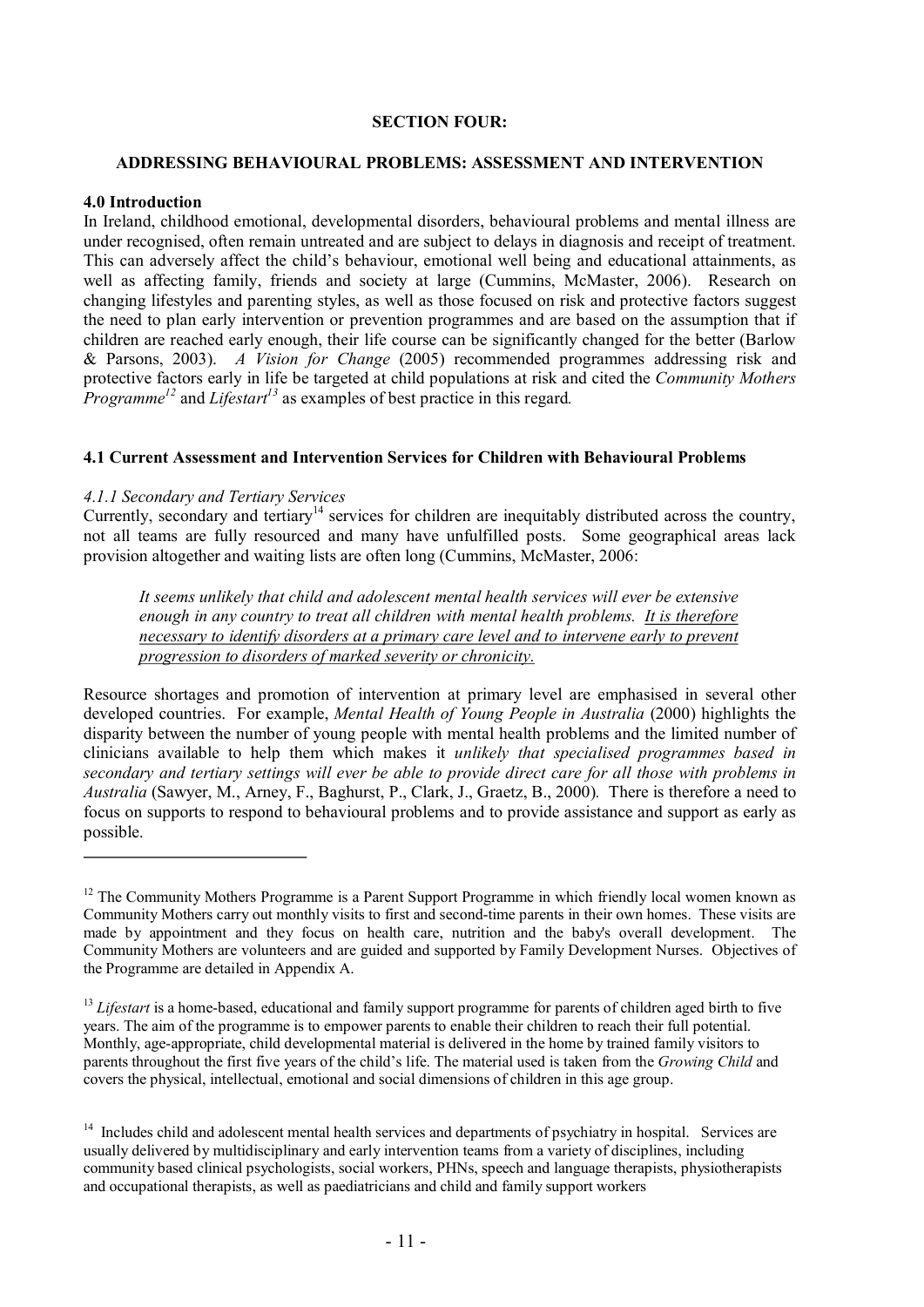# *4.1.2 Primary Care Services*

It is recommended that young people and their families, identified through screening, should be offered prompt intervention, within the context of a stepped care model. There are a wide range of community care services that deliver mental health care at primary care level in the community, particularly for children. Less intensive interventions should be offered within a primary care context initially and only if children do not respond to these, should more intensive interventions be offered, or referral made to secondary or tertiary services (Martin, Carr, 2005).

The children's centre programme in the UK is based on the concept that providing integrated education, care, family support and health services are key factors in determining good outcomes for children and their parents. It has been proposed that Child and Family Centres in Ireland are developed in a similar fashion and facilitated by cooperation of the HSE, Community Development Programmes, Family Resource Centres and others to provide:

- early education and day care, including early identification of an provision for children with special educational needs and disabilities,
- family and parent outreach support, including support for parents of children with special needs,
- health services
- · service hub within the community for parents and providers of childcare services,
- effective links with local employment services, local training providers and further and higher education institutions,
- · effective links with children's information services, out of school and after school clubs,
- management and workforce training.

(Cummins, Mc Master, 2006).

# **4.2 Supporting Parents as an Intervention Mechanism**

A particularly effective means of supporting families is to focus on parenting behaviour. Mental health problems can have a significant and adverse impact on children, adolescents, parents and families. It is therefore important that interventions provide broadly based help for the parents and families of young people with problems as well as the young people themselves (Sawyer et al., 2000). Interventions that have addressed parental engagement (as well as discipline and problem solving) have been successful in decreasing later childhood behaviour problems (Hann, Borek, 2001). The development of effective parenting skills has been considered as the primary mechanism for change in child conduct disorder, through the reduction in the severity, duration and manifestation of the disorder 15 . Since behavioural problems have not been found to be attributable to a single source or situation, interventions for changing these behaviours need to focus on multiple risk factors across multiple settings. Similarly, the relative contribution of individual risk factors may change with development suggesting different targets for interventions at different ages (See Section 4.1 for further discussion). Behaviours targeted for intervention, as well as the immediate expected outcome from such interventions will therefore differ depending on the age of the child (Hann, Borek, 2001). Sample interventions and support programmes for parents of children with behavioural problems are discussed in detail in Section 4.

<sup>15</sup> http://www.adhd.com.au/conduct.html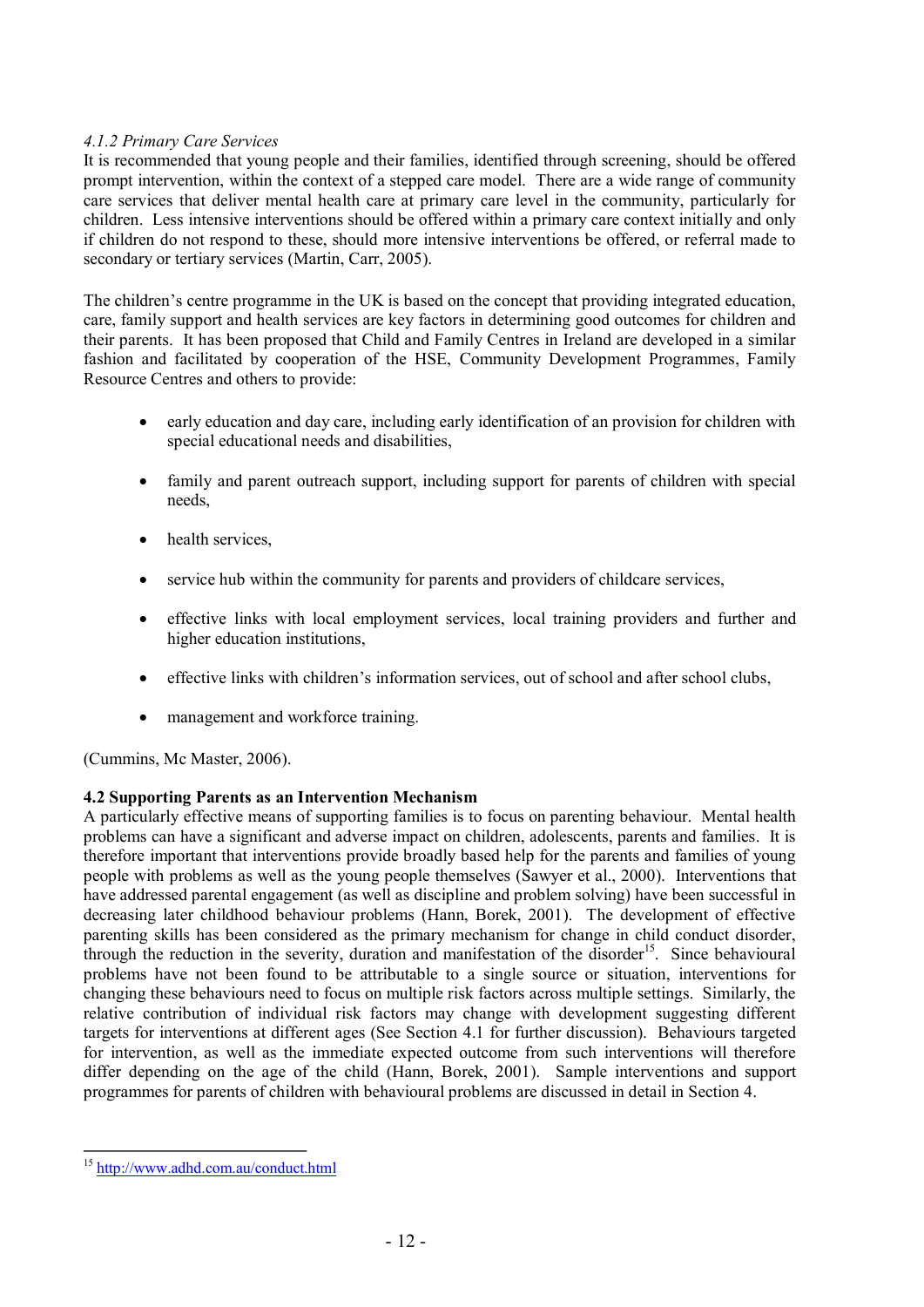#### **SECTION FIVE:**

#### **SUPPORTING PARENTS IN ADDRESSING AND RESPONDING TO CHILD AND ADOLESCENT BEHAVIOURAL PROBLEMS**

#### **5.0 Introduction**

Parenting is a life-long process and parent's need for support varies depending on family circumstances, the stage of development of the child, the number of children, the child's behaviour etc. A child's family system plays an important role in the prevention and treatment of behavioural problems. The child rearing practices of parents are an important part of this dynamic. It has been well established that children's early experiences are important and that intervention and support for parents in the early years can stimulate children's intellectual, social and physical development (Riordan, 2001). Parent behaviour can set the stage for children to develop and use coping skills that make them more resilient, or conversely place them at risk for problems. Preventative work with families has been identified by numerous sources as the most effective means of avoiding severe long term problems (Pugh, De'Ath, Smith, 1994; Kamerman & Kahn, 1993).

In designing support services for parents, it is pivotal to remember that parents are not a homogenous group. Their backgrounds and experiences vary, their needs are dynamic and change with circumstances and supports must reflect and respond to the diverse lifestyles, experiences and needs of parents and their children. For example, increasing numbers of dual income households, ethnic families and young parents who (due to reasons such as house prices and employment options) are living further distances from the family home all highlight the need for new and varied supports to assist parents in raising their children. In certain instances, especially for those affected by disadvantage, a wide support from a myriad agencies may be required to help parents in their role, again highlighting the multi dimensional risk factors and associated behavioural problems children may experience.

### **5.1 Stages of Intervention to Support Parents & Children**

The age of the child will very often affect the type of support required, however it is never too early to make support available nor is it ever too late. Assertive strategies should be used to engage young people with behavioural problems and their families in treatment. With young children, engagement should target parents. With adolescents, services may directly target teenagers, as well as their parents (Martin, Carr, 2005). Family disorganisation and lack of knowledge or motivation may prevent young people and their families from proactively engaging with health and/or other support services. Community based, attractive, accessible, evidence-based training programmes may be used as a vehicle for identifying children at risk, and engaging with families of children with problems. A variety of professionals, including family doctors, PHNs, pre school and school staff may all play a role in helping parents engage with such programmes (Ibid., 2005). The key intervention stages to prevent, reduce, control or respond to behavioural problems are briefly discussed in this section. The remainder of the section pays particular emphasis to the support needs of parents and reviews potential strategies in this regard.

#### *5.1.1 Prevention During Pregnancy*

Good anti natal preparation is a way of giving parents and children a good start in life and is often delivered through Home Visiting Programmes (HVPs). Programmes focus on the importance of the early years and the pivotal role parents play in shaping children's lives, and operate on the premise that one of the best ways to reach families with young children is by bringing services to them, rather than expecting them to seek assistance in their communities. Programmes in the US now number in the thousands and are supported through a variety of public and private funds. Many programmes begin during pregnancy to support parents and focus and better outcomes for parent and child from the onset.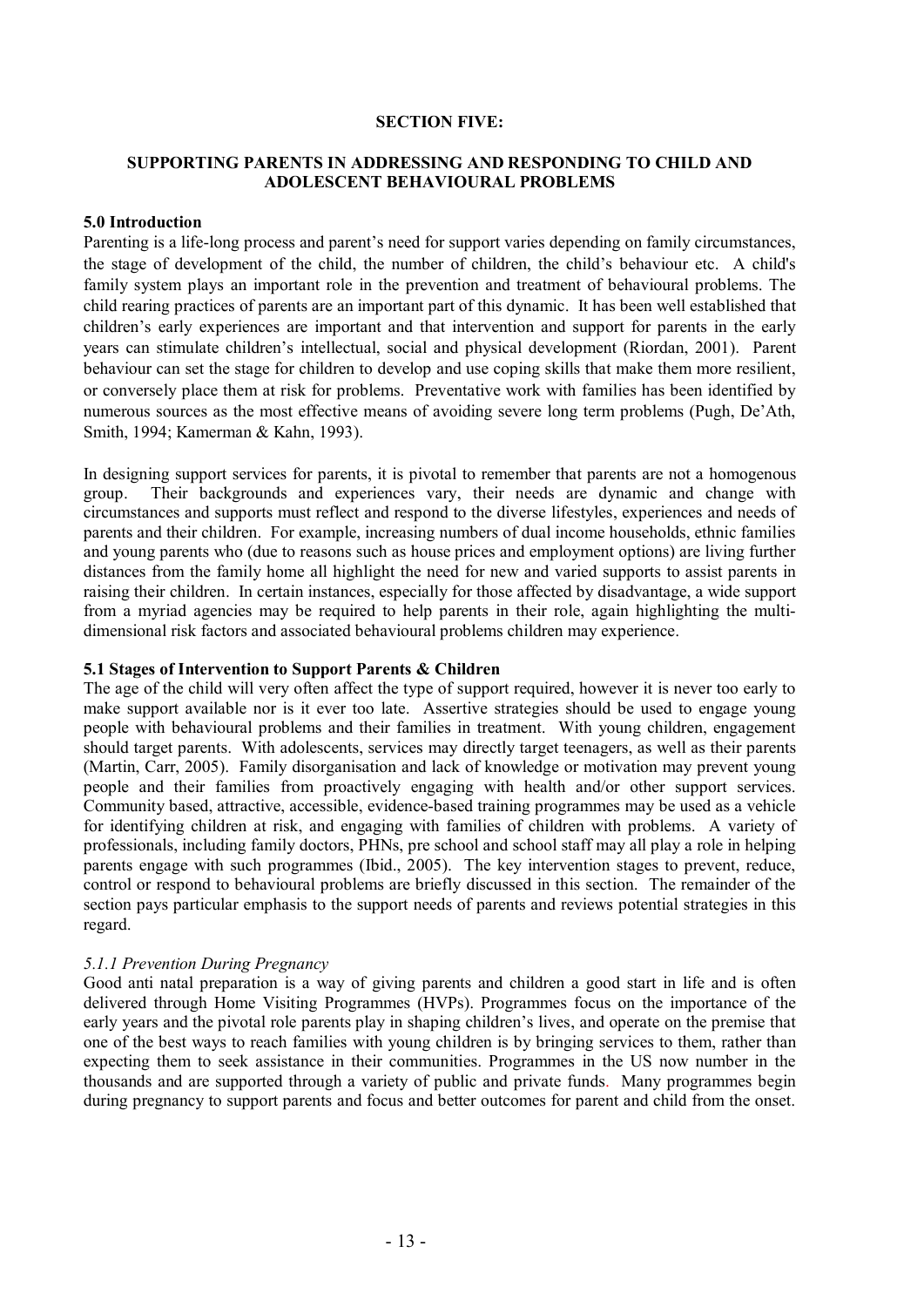Examples include the Nurse Family Partnership Programme (NFPP)  $^{16}$ , Hawaii's Healthy Start<sup>17</sup>, Parents as Teachers (PAT)<sup>18</sup> and the Comprehensive Child Development Programme (CCDP)<sup>19</sup>. Irish examples include the aforementioned Lifestart and Community Mothers Programme.

Given the strong link, between mothers' stress and anxiety during pregnancy and children's behavioural problems (O'Connor, Heron, Glover, 2002), this is one area where a well-designed and professionallydelivered home visiting programme, such as the Nurse-Family Partnership, appears especially promising. This programme was found to have long-term effects on children's behaviour, including fewer arrests and convictions by the age of 15 (Olds, Henderson, Cole, Eckenrode, Kitzman, & Luckey, 1998).

### *5.1.2 Birth to Two Years*

Research literature in child and adolescent behavioural and emotional problems strongly supports refocusing a significant proportion of resources towards an early intervention/prevention model that provides parents with appropriate support and assistance during children's early years (Sanders, 1999). As science becomes more systematic and skilled at diagnosing maladaptive behaviour in children under 3 and in identifying some of the early warning signs in infants as young as six months, intervention supports for parents of young children are gaining increasing recognition (Sutton, Utting, Farrington, 2006).

Parents may be more willing to hold the door open to friendly, non-stigmatising support and advice when they have young children than at any other time as the Sure Start programme has demonstrated (Sutton et al., 2004). Supports for children in this age range also usually take place through HVPs and evaluations of such programmes demonstrate long as well as short-term benefits (Also discussed Section 4.2.1). Programmes send individuals into the home and seek to improve the lives of the children by encouraging changes in attitude, knowledge, and/or behaviour of the parents. The valuable role that trained nurses/health visitors can play is reinforced by evidence that they can successfully deliver programmes as varied as screening and support for mothers with postnatal depression (Cooper et al, 2003) and parenting courses for the parents of children with attention deficit (ADHD) disorders (Sutton et al., 2004).

# *5.1.3 Three to Eight Years*

In objective terms, severe conduct problems are relatively stable and easier to identify by age three. There is also a rich seam of research concerning effective preventive interventions for this age group.

<sup>&</sup>lt;sup>16</sup> The Nurse-Family Partnership consists of intensive and comprehensive home visitation by nurses during a woman's pregnancy and the first two years after birth of the woman's first child to improve parent and child outcomes. Home visiting also promotes the cognitive and socialemotional development of the children, and provides general support and parenting skills to the parent The program is designed to serve lowincome, atrisk pregnant women bearing their first child. Nurse home visitors work with families in their homes during pregnancy and the first two years of the child's life.. Typically, a nurse visitor is assigned to a family and works with that family through the duration of the program. A fifteen year follow up study of programme outcomes included 79% fewer verified reports of child abuse or neglect, 44% fewer maternal behavioural problems due to alcohol and drug abuse, 56% fewer arrests on the part of the 15-year-old children and 56% fewer days of alcohol consumption on the part of the 15-year-old children.

<sup>&</sup>lt;sup>17</sup> Hawaii's Healthy Start, a home visiting programme that serves families identified through screeing at birth as highly stressed and/or at risk of child abuse.

<sup>&</sup>lt;sup>18</sup> PAT, a program that began in Missouri and now operates at more than 2,000 sites across the US to promote the development of children from birth to age three.

 $19$  CCDP, a five year federal demonstration program that worked with poor families to promote children's development, parents' ability to parent, and family self sufficiently.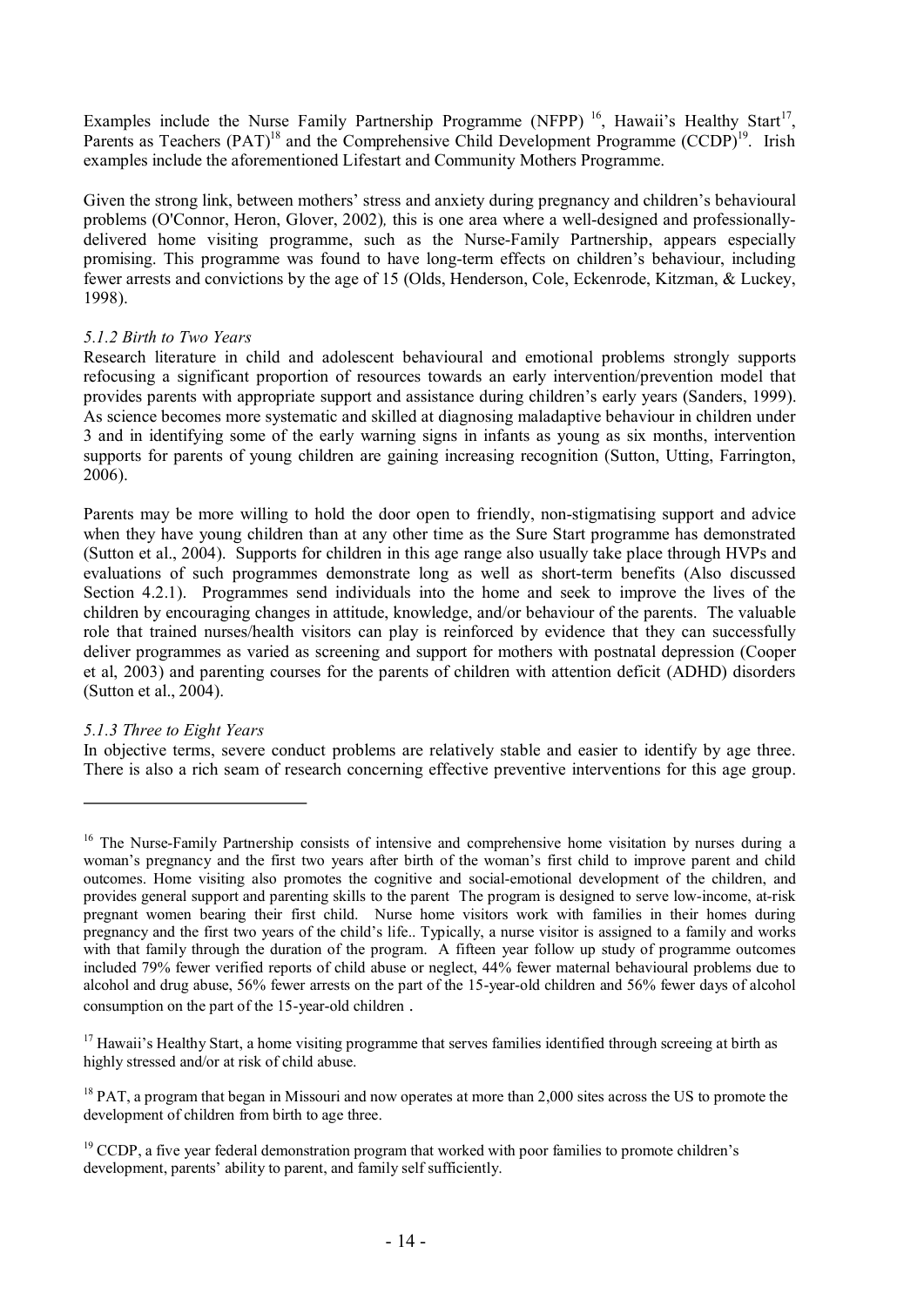The Incredible Years Programme in the US is amongst the best known of all group-based parenting programmes and amongst the more extensively and rigorously evaluated (Sutton et at., 2004). Improvements in parental style, relationships and parent-child behaviour have been recorded from trials in clinical and community settings (Webster-Stratton, 2001), positive findings which have been replicated in both types of setting in the UK, Canada and Norway (Morph, Clifford, Larsson, Rypdal, Tjeflatt, Lurie, 2004). The Positive Parenting Programme ('Triple P') devised and positively evaluated in Australia (Sanders et al., 2002) has also gained a foothold in the UK.

High quality preschool programmes for young children been also been shown to contribute to cognitive, emotional and social development in childhood and later school success, economic performance and reduced levels of crime in adulthood. The short and long term benefits of pre-school, are now. universally recognised and accepted as evidenced through the increasing trend for between one and two years free preschool education in several European countries (Schweinhart, 2000, NWCI, 2006, OECD 2004).

For an older age group, the Promoting Alternative Thinking Strategies ('PATHS') programme (Kushce, Greenberg, 1998) is an example of a strongly evaluated curriculum being used in UK primary schools to promote social competence, self-control and problem-solving.

### *5.1.4 Nine to Thirteen Years*

As children reach the 'cusp' between the end of primary school and their first years of secondary education, the influences on their behaviour grow increasingly complex. Their relationships with parents are still hugely important, but so increasingly are friendships and the example set by teachers and other significant adults in their lives. They are more aware of the neighbourhoods where they live and of messages delivered through television and other media (Sutton et al., 2004). This is also an age group where some children will become involved in 'early onset' offending and in under-age smoking, drinking and other substance misuse. In terms of prevention, there is a continuing need for universal services – this is, for example, the age group most likely to benefit from drug and alcohol education, including strategies for resisting negative peer pressure (Ibid., 2004). 'Whole class' and 'whole school' approaches have also proved effective in reducing the risks associated with anti-social behaviour, for example the Bullying Prevention Project (Smith & Sharp, 1994).

Some interventions for this age group originally evaluated in the US, have been introduced into the UK in recent years. Some have worked through schools or youth organisations to reduce conduct problems, and delay the onset of substance use and/or offending. For example, mentoring programmes have sought with varying degrees of success to tackle anti-social behaviour through regular contact with an adult/older peer who befriends a young person and offers them a positive role model. The Big Brothers & Sisters programme, working with children and young people from one parent families, has yielded some of the most positive evaluation results to date, in terms of preventing anti-social behaviour (Sutton et al., 2004). Other interventions make families the main focus for intervention, albeit in a more intensive and age-specific format. Some Youth Offending Teams in England have, for example, made use of the Functional Family Therapy model (Barton, Alexander, Waldron, Turner, Warburton, 1985) when designing programmes for use with the Parenting Order introduced by the Crime and Disorder Act, 1998.

Various evaluations of Multisystemic Therapy (MST) (Henggeler, 1999) are an even stronger indication of the range and depth of service delivery that may be needed to achieve positive results with children from the most dysfunctional and disadvantaged families. Practitioners in London and Cambridge have begun using this approach, which, in the US, is presented as a cost-effective alternative to youth custody (Utting et al., 2004). However, prevention at this level requires the intensive services of a multi-disciplinary team, on-call for much of the day, providing a combination of behavioural therapy with tailored support services for the whole family (Henggeler et al, 1998).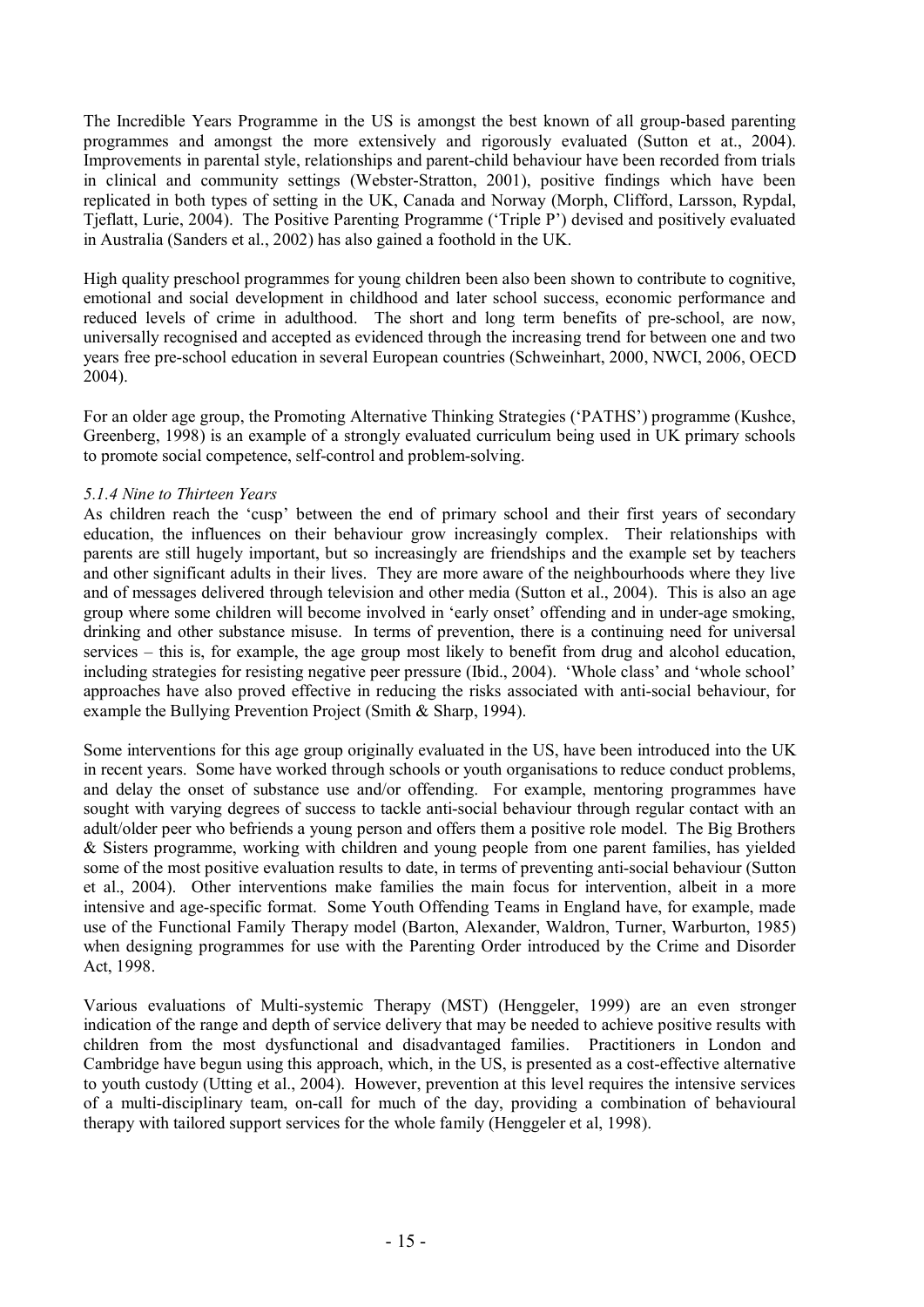#### **5.2 Sample Programmes**

Parents of children with behavioural difficulties bear a heavy burden and stress and depression as well as familial and marital discord often develop. Great emphasis has been placed on programmes which address parents' situations and needs and treatments must take account of the fact that parents and family members suffer considerable stresses even while when the child is of pre-school or primary school age. A central issue relating to treatment is how it affects the family as a unit, and what kinds of benefit are obtained (Morch et al., 2004).

A number of parent training programs focus on increasing parents' skills in managing their child's behaviour and facilitating social skills development. Research indicates such programs have been positive, resulting in significant changes in parents' and children's behaviour. For example, research suggests that parents who have participated in parent training programs are successful in reducing their child's level of aggression by  $20 - 60\%^{20}$ . The skills focused on, include parents learning to assist in administration of appropriate reinforcement and disciplinary techniques, effective communication with the child and problem solving and negotiation strategies. A further component of training incorporates behavioural management and involves providing families with simple and effective strategies including behavioural contracting, contingency management, and the ability to facilitate generalisation and maintenance of their new skills, thus encouraging parents' positive interaction with their child $^{21}$ . There are other types of programmes which help parents understand their and their child's emotions and behaviour and improve communications.

Research has found that parent training programmes result in significant decreases in overall internalising and externalising behaviour problems. They also decreases family conflict and stress, the number one identified cause of reduced child well-being in McKeown et al.'s 2003 study.

Parenting programmes usually last one to two hours a week for between 8 and 22 weeks and are usually held in groups of between six and ten participants. This may vary somewhat depending on the nature of the problem and the extent/severity of parental need. Training is sometimes delivered on a one to one basis where a parent's needs are too complex for group work. In the UK, parenting programmes are increasingly attached to schools and/or children's centres. This usually facilitates greater engagement and uptake amongst parents. Social or children's services also provide and also contract voluntary or private organisations to deliver courses for them. Youth offending teams also provide parenting courses or make them available through voluntary organisations, particularly where children are involved or at risk of involvement in crime and/or anti social behaviour $^{22}$ .

A list of sample programmes with the strongest evidence of improving the quality of parenting are summarised in Table 2 and an outline description of programmes are provided thereafter.

 $\frac{20 \text{ http://www.addhd.com.au/content.html}}{21 \text{ http://www.addhd.com.au/content.html}}$ 

http://www.respect.gov.uk/uploadedFiles/Members\_site/Articles/Resources/Respect\_academies/Supporting\_paren ts.pdf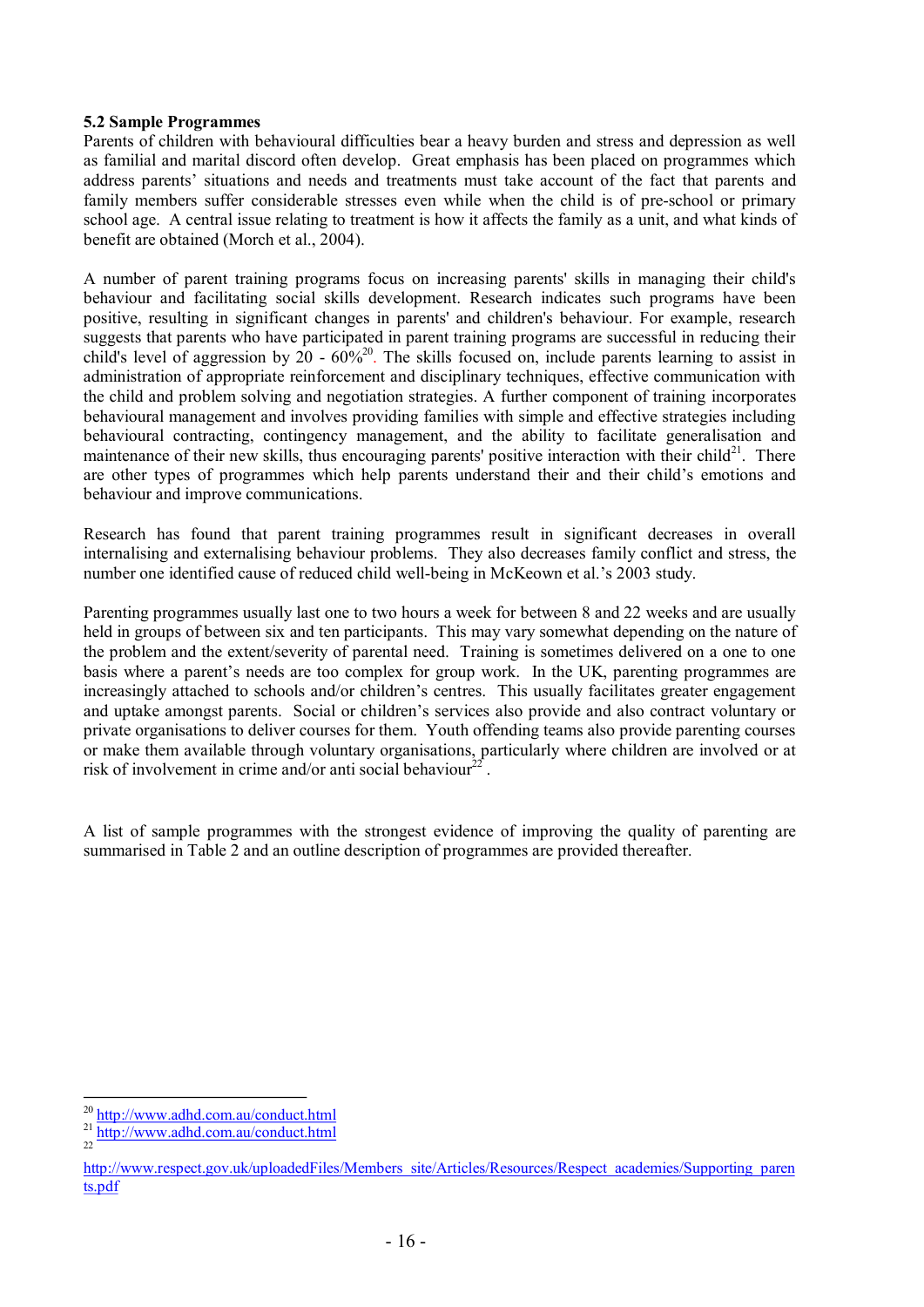|  |  |  |  | Table 2: Sample Programmes to Support Parents of Children with Behavioural Problems |
|--|--|--|--|-------------------------------------------------------------------------------------|
|--|--|--|--|-------------------------------------------------------------------------------------|

| <b>Programme Name</b>                          | <b>Target Group</b>                                                                                                                     | <b>Detail</b>                                                                                                                                                                                                                                          | <b>Evidence</b>                                                                                                                                                                                                                                                                                                          |
|------------------------------------------------|-----------------------------------------------------------------------------------------------------------------------------------------|--------------------------------------------------------------------------------------------------------------------------------------------------------------------------------------------------------------------------------------------------------|--------------------------------------------------------------------------------------------------------------------------------------------------------------------------------------------------------------------------------------------------------------------------------------------------------------------------|
| Webster<br>Stratton<br><b>Incredible Years</b> | $2 - 12$ Years                                                                                                                          | Treats aggression and conduct<br>problems, helps parents support<br>their child's education, and deal<br>with bad behaviour.                                                                                                                           | US research found that the benefits of every \$1 spent is \$4.25 from<br>$\bullet$<br>reductions in the cost of crime alone<br>UK control trial found that children showed a large reduction in anti<br>$\bullet$<br>social behaviour while those in the waiting list (control group) did<br>not.                        |
| Positive<br>Parenting<br>Programme (Triple P). | Middle Childhood (A<br>Teen Triple P has<br>also been developed<br>specifically<br>for<br>adolescent problems<br>$-$ Section N)         | Provides Guidance for Parents on<br>Parenting Skills to Promote Good<br>Behavioural<br>and<br>Emotional<br>Adjustment. Uses a tiered system<br>of<br>increasing<br>intervention<br>according to parental need                                          | 66% of children diagnosed with ODD/Conduct Disorder whose<br>$\bullet$<br>parents received the parenting programme were in the normal range<br>of behaviours (at both 1 and 3 year follow ups).                                                                                                                          |
| <b>Mellow Parenting</b>                        | Family must include<br>child $\leq$ 5, aimed at<br>whose<br>parents<br>relationships<br>with<br>children are<br>under<br>severe stress. | Focus on mother-child<br>relationship                                                                                                                                                                                                                  | Successful in engaging hard to reach families, often with severe,<br>$\bullet$<br>multi-generational parenting problems. Change has been<br>demonstrated in maternal well-being, child behaviour, child<br>development and mother child interaction.<br>Pilot study in US found reduction in risk of abuse.<br>$\bullet$ |
| <b>Strengthening Families</b><br>Programme     | $3 - 17$ Years                                                                                                                          | 14 session family skills<br>programme designed to reduce<br>risk factors for substance abuse,<br>aggression, depression and<br>delinquency                                                                                                             | Improving parenting behaviour and child outcomes: substance use,<br>$\bullet$<br>problem conduct, school related problem behaviours, affiliation with<br>anti social peers and peer resistence.                                                                                                                          |
| Multi Systematic<br>Therapy                    |                                                                                                                                         | Clinically significant anti social<br>behaviour<br>Intensive parenting intervention<br>involving therapists, (available to<br>families 24 hours a day) who help<br>parents to set rules aimed to<br>improve different aspects of<br>child's behaviour. | Decreasing behaviour problems, improving family relations,<br>$\bullet$<br>reducing recidivism<br>Reducing re-arrest rates, reducing time spent by juvenile offenders<br>in institutions                                                                                                                                 |

Source: Gomby, Culross, Behrman, 1999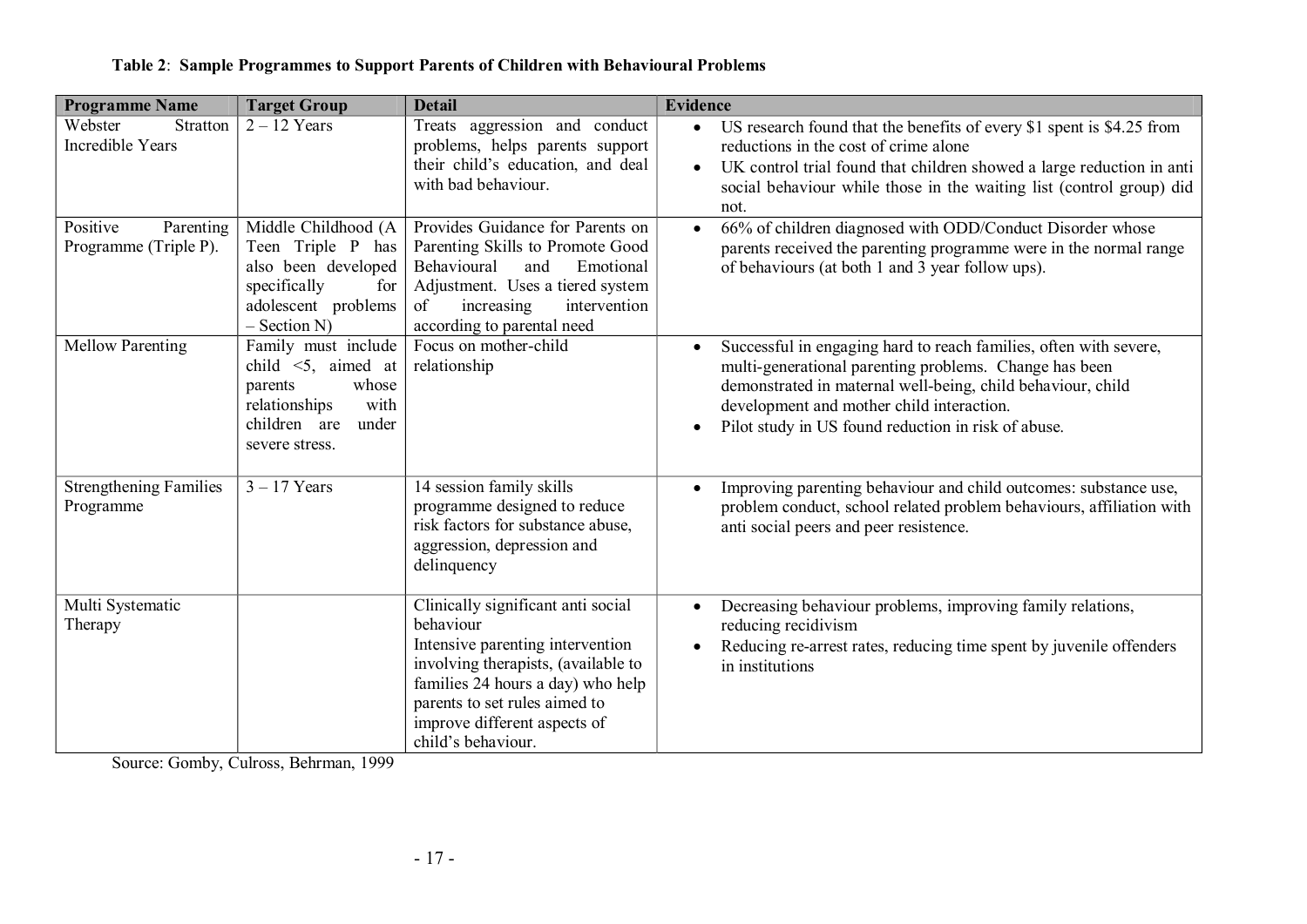#### *5.2.1 Webster Stratton Incredible Years*

The Incredible Years is a programme designed for children aged 4 to 8 with behavioural problems and is widely regarded as one of the best documented and successful intervention approaches (Sutton et al., 2004). In addition to treatment based on parent groups, known as the Basic Programme, there is an Advanced Programme with a number of sessions for parents and a focus on parent's relationship and functioning. Two versions of the treatment programme have been designed for groups of children, one clinic based and the other adapted for use in preschool. A class room management programme has also been developed to assist teachers and preschool staff. Not least because of the stringent designs, WebsterStratton's methods have been regarded as fulfilling the strictest criteria of evidencebased treatments. The basic programme has produced impressive and consistent results - evaluations have shown parents respond very well to the programme and nearly 70% of children whose parents participate in the programme show a significant improvement by leaving the clinical group (Morch et al., 1999). An 18 month post treatment follow up study with parents, found that most parents had been satisfied with the programme and reported:

- improved self-esteem and self-confidence
- reduced feelings of guilt and isolation.
- learning of new parenting skills which enabled them to relate to the child in a more positive way.

(Ibid., 1999)

A Norwegian evaluation found that while some parents reported quite dramatic changes in children's behaviour, others reported little or no improvement, despite having gained self esteem and new skills. Parents generally felt that the *group* aspect of the programme was most valuable for most; meeting parents in a similar situation was very important for their morale and self esteem and it helped reduce feelings of stigmatisation, guilt and isolation. Parents also found it encouraging to meet other parents who understood the problems they faced with their child. It was a great benefit to be able to talk honestly and openly about the difficulties they had to deal with, in a supportive group environment. Parents were generally *very satisfied with group leaders* and were most impressed with what they perceived as the leaders' positive personal qualities including warmth, optimism, enthusiasm, supportiveness, attentiveness and humour, however, they spoke more positively about their interaction with other parents that with group leaders (Ibid., 1999).

In terms of programme content, role play was enjoyed by most mothers who found it a good way to break the ice and reduce tension. Others (mainly fathers) found it intimidating, artificial and largely a waste of time. Likewise, some found the video clips were a useful way of presenting group session objectives, while others found them old fashioned, unrealistic and too American<sup>23</sup>. Home assignments were seen by some as useful while others found it difficult to devote time and energy to them with other work and family commitments (Morch et al., 1999).

Parent's views of their situation eighteen months post programme completion varied. Many felt the programme was too short and wanted follow up or 'booster' sessions, and continuing contact with other group members, and with child psychiatry. Parents who had seen improvements felt they had acquired tools they could use to meet future problems and were confident of their ability to cope with difficulties that might arise (Ibid., 1999).

<sup>&</sup>lt;sup>23</sup> Data on 18 month follow up with parents based on data collected from participants in the Incredible Years Programme in Norway.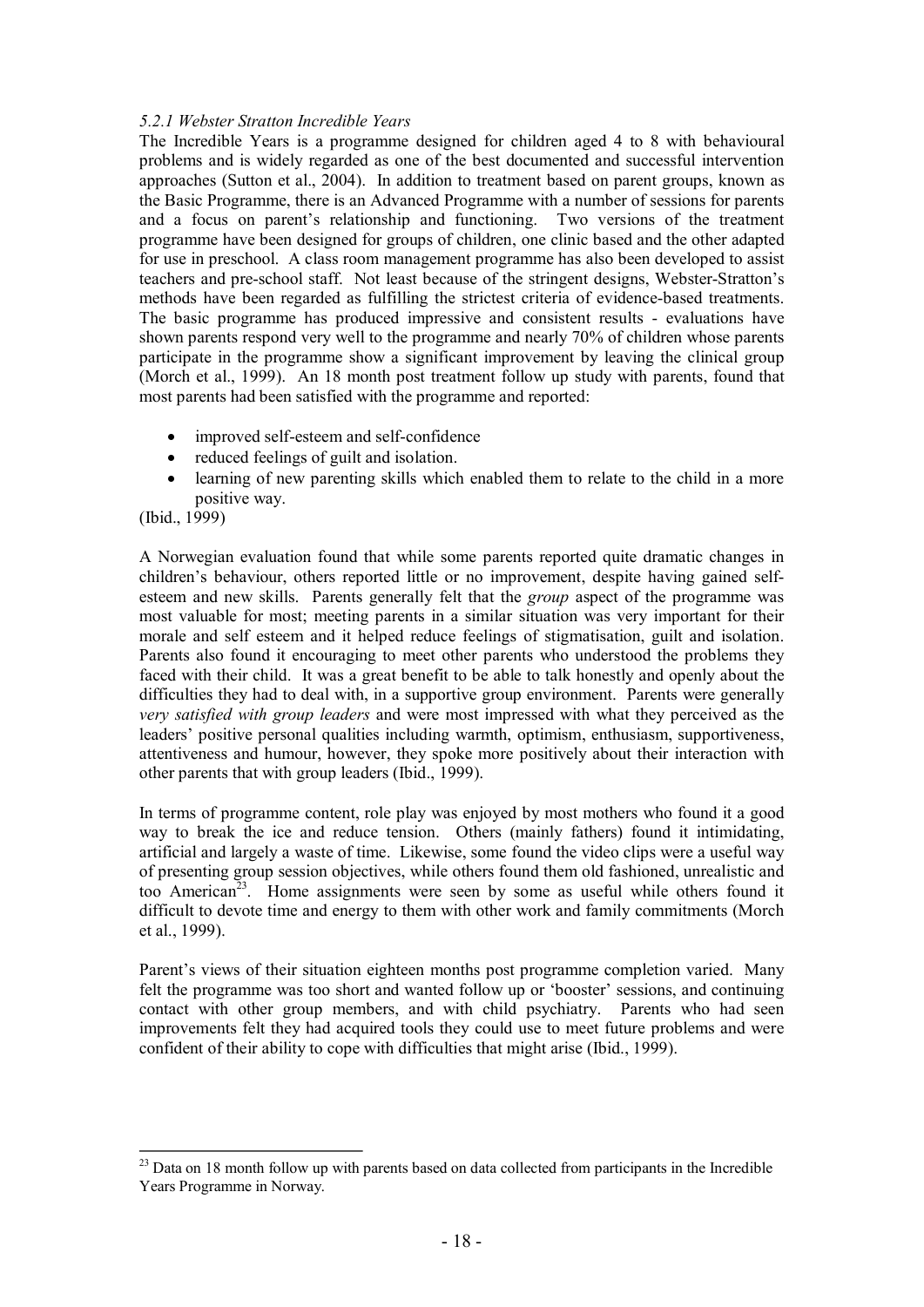# *5.2.2 Positive Parenting Programme (Triple P)*

Triple P, is an Australian developed system<sup>24</sup> which aims to provide guidance for parents on parenting skills in order to promote good behavioural and emotional adjustment. It is a multilevel parenting and family support strategy<sup>25</sup> that aims to prevent severe behavioural, emotional and developmental problems in children from birth to age 12 by enhancing parents' knowledge, skills and confidence. The enhanced intervention targets parenting skills together with other family adversity factors such as marital discord, depression and high levels of parenting stress. The aim is to provide highly accessible resources for parents, including newsletters, leaflets, loans of videotapes, and 'seminars' for parents to provide consistent, high-quality advice on parenting (Ralph, Sanders, 2003).

The project also provides training and accreditation to enable staff who come into regular contact with parents to provide clear advice and help to those who have difficulty with aspects of their child's behaviour. Referral routes have been specified to ensure that families with greater difficulties are seen by appropriately trained professionals. Triple P promotes positive, caring relationships between parents and their children and helps parents develop effective management strategies for dealing with a variety of childhood behavioural/developmental problems<sup>26</sup>. Programme principles include ensuring a safe, interesting environment; creating a positive learning environment; using appropriate discipline strategies; having realistic expectations, and taking care of oneself as a parent. The system is empirically proven to be helpful to families and is currently employed by health professionals internationally (Burley, Hayes, Martin, 2005). Implementation takes the form of provision of information and advice at a number of levels.

- · Schools will distribute newsletters with parenting tips and information on help available to all parents
- Leaflets will be available in schools, and community centres (eg libraries)
- Videotapes will be available for parents to borrow from schools
- Short Triple P 'seminars' on parenting will be presented in schools by trained professionals, to provide advice on common behaviour problems
- Individual consultations will be available through Triple P trained professionals for parents requiring specific advice on a specific problem<sup>2</sup>

#### *5.2.2.1 Teen Triple P*

Teen Triple P aims to specifically prepare parents for their child's transition to the teenage years by focusing on the common difficulties for children (and parents) of making a successful transition to secondary school. Schools provide a potentially convenient and appropriate community based contact point where parenting issues can be legitimately discussed (Ralph, Sanders, 2003).

 $24$  The programme was developed by Professor Matt Sanders and colleagues from the Parenting and Family Support Centre of the School of Psychology at the University of Queensland, Australia.

 $\frac{25}{25}$  Level 1, Universal Triple P targets an entire population with the aim of preventing the development of adverse outcomes. Level 2, Selected Triple P targets specific sub groups of the general population who are believed to be at greater risk than others for developing a problem through primary care or community services. Level 3, Primary Care Triple P, is a more intensive, selection, preventative strategy targeting parents who have mild and relatively discreet concerns about their child's behaviour or development. Level 4, Standard/Group/Self Directed Triple P targets high risk individuals who are identified as having problems, but who do not yet meet the diagnostic criteria for a behavioural disorder. Level 5, Enhanced Triple P is designed for families who are experiencing ongoing child behaviour difficulties after completing a less intensive Triple P level , or who may have addditional family adversity factors such as parental adjustment difficulties and partner support difficulties.<br>  $^{26}$  http://www.psych-sci.manchester.ac.uk/research/projects/ppp<br>  $^{27}$  http://www.psych-sci.manchester.ac.uk/researc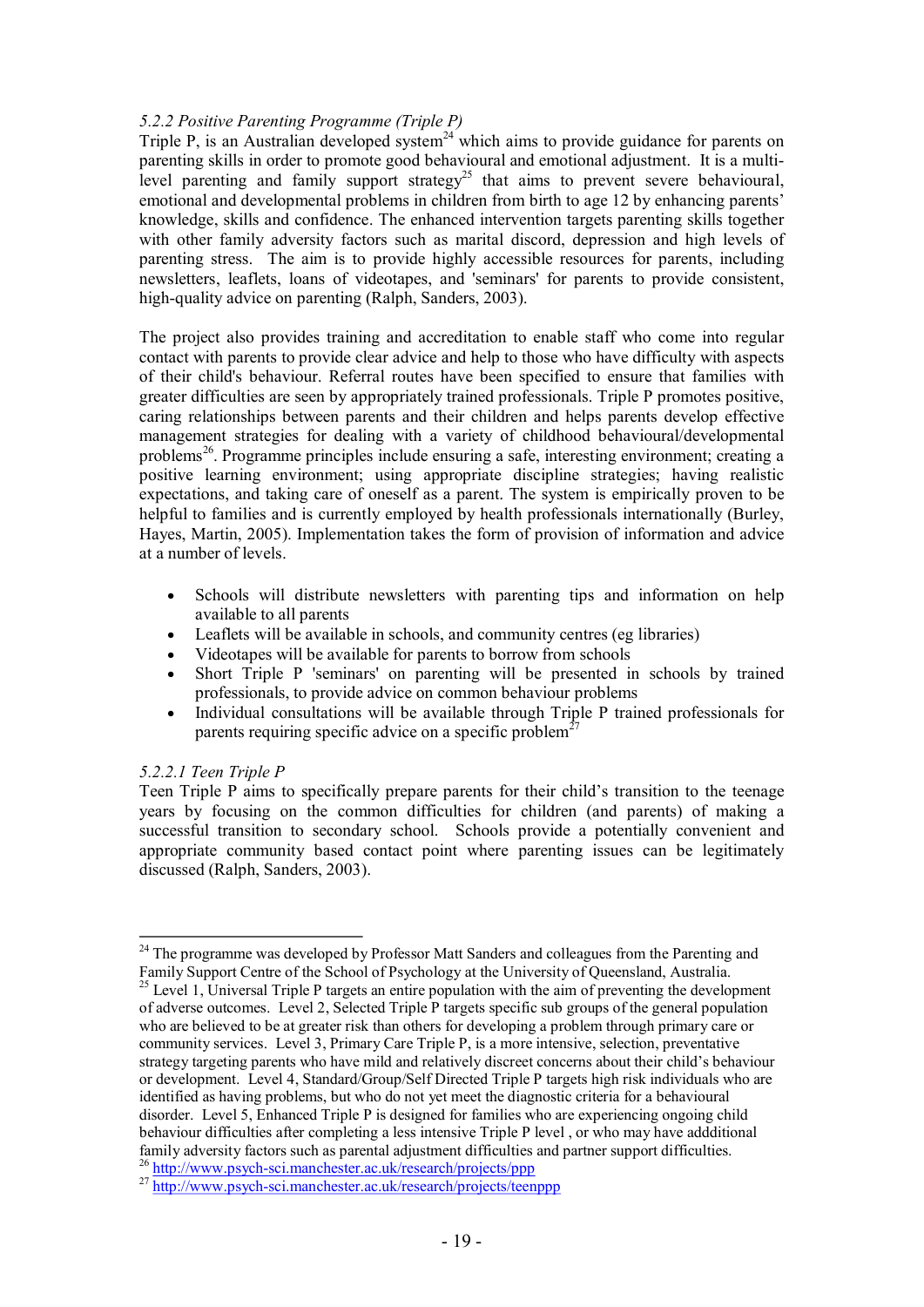Teen Triple P can be delivered universally; as an indicated prevention program forteenagers; and also as an early intervention program for those who meet diagnostic criteria with the aim of preventing progression of problem behaviour. This level of intervention can target parents of individual teenagers thought to be at risk or an entire population as a preventative approach to risk reduction (Ibid., 2003).

Group Teen Triple P is an 8 session program, optimally conducted in groups of  $10 - 12$ parents. It employs an active skills training process to help parents acquire new knowledge and skills. The Programme consists of four two hour group sessions that provide opportunities for parents to learn through observation, discussion, practice and feedback. Parents receive constructive feedback about their use of skills in an emotionally supportive context. Following the group sessions, four  $15 - 30$  minute follow up telephone sessions provide additional follow up support to parents. The benefits of the group rather than individual sessions include support, friendship, constructive feedback from other parents as well as opportunities for parents to discuss and learn through peer interactions (Ibid, 2003).

An evaluative post course completion follow up study found<sup>28</sup>:

- Parent teenager conflict as reported by parents was reduced significantly post treatment.
- · Parental laxness and over reactivity improved significantly post treatment.
- Parents reported significant improvements following group treatment on measures of self efficacy, self sufficiency, and self management, but not on personal agency.
- Parents reported a significant reduction on disagreements over their parenting strategies post treatment.

(Ibid., 2003)

The evaluation also found group facilitators reporting anecdotal evidence that most parents enjoyed participating in the group program and parents also reported good consumer satisfaction indicating that the program was appropriate for them helped them to achieve their goals.

#### *5.2.3 Mellow Parenting*

Mellow Parenting<sup>29</sup> is a 14 week one day a week group designed to support families with relationship problems with their infants and young children. It combines personal support for parents with video and direct work with parents and children on their own parenting strategies, and has proved effective in recruiting and engaging hard-to-reach families with a variety of problems<sup>30</sup>. The programme aims to empower parents, to find better ways of relating to their children and focuses on families with children under 5 who are experiencing relationship problems with their children<sup>31</sup>.

The programme combines personal group therapy with parenting support using behaviour modification principles. By agreement, videotapes record parent/child interactions in the home, which are then used as an aid to group discussions. The programme has shown lasting

 $28$  Findings are based on 25 parent who had participated in the Triple P programme. Parents were contacted through their child's high school in QLD (located in a socio-economically disadvantaged region) and had participated in the parent programme.

 $29$  The Mellow Parenting organisation does not directly run groups itself but trains professionals to run the group according to the model. It was developed by a group of professionals with psychology and social work expertise: Christine Puckering, Maggie Mills, Tony Cox and John Rogers. It is administered through the Association for Child Psychology and Psychiatry.

<sup>30</sup> http://www.mellowparenting.org/

<sup>31</sup> http://www.northamptonshire.gov.uk/child/family/ParProg.htm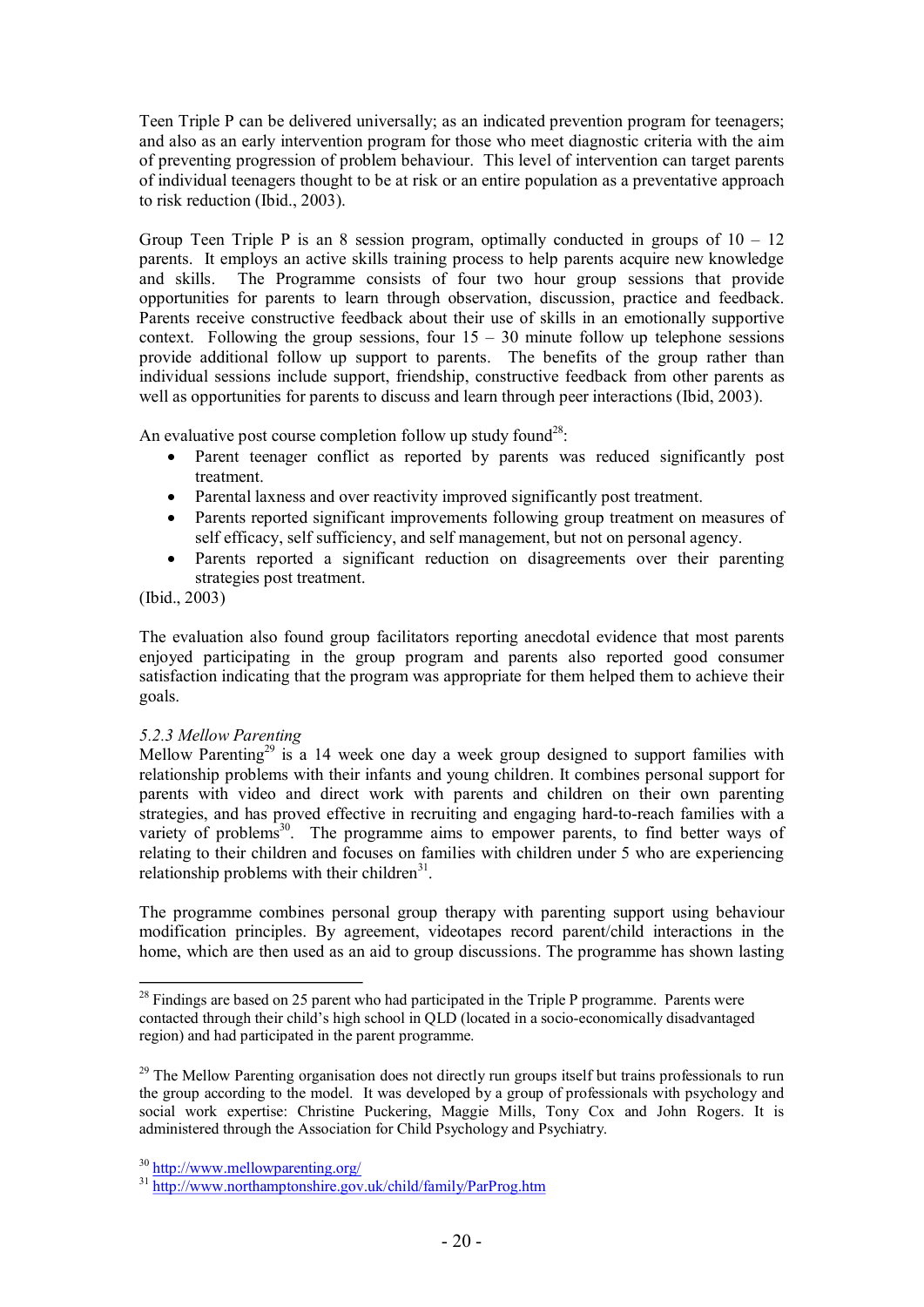gains in maternal well being, parent-child interaction, child behaviour, development and mother's effectiveness and confidence in parenting. Changes were sustained over an 18 month period. In the UK, the programme improved parenting on several dimensions. Negative interaction as evaluated on videotapes dropped threefold and 80% of the parents involved were able to come off the local Child Protection Register (Scott, 1998).

# *5.2.4 Strengthening Families Programme (SFP) 32*

The Strengthening Families Programme targets parents and children aged  $10 - 14$ . It is a universal, family-based intervention programme which enhances parents' general child management skills, parent-child affective relationships, and family communication. Based on a developmental model, it assumes that increasing the family's protective processes while decreasing its potential risk factors can alter a child's future, so that problem behaviours can be reduced or avoided. The program also seeks to delay the onset of adolescent alcohol and substance use by improving family practices.

In the seven-week intervention programme, parents and children learn individual skills and are then are brought together to improve family communication and practices.

- · During the parent training sessions, held in groups with an average of eight families, parents are taught to clarify expectations of children's behaviour, especially substance use; utilize appropriate and consistent discipline techniques; manage strong emotions concerning their children; and use effective communication.
- · In the child sessions, adolescents learn similar skills, as well as peer resistance and refusal techniques; personal and social interaction skills; and stress and emotion management.
- · In the combined parent and children classes, families practice conflict resolution and communication skills, and engage in activities designed to increase family cohesiveness<sup>33</sup>.

Both post-test evaluations of family processes and follow-up studies of individual substance use have demonstrated positive effects for amilies and adolescents, compared to control groups. In addition, post-test participants showed:

- · Improved child management practices, including monitoring, discipline and setting of standards;
- Increased parent-child communication;
- Increased child involvement in family activities and decisions; and
- Strengthened family affective quality.

One- and two-year follow-up studies revealed that participating adolescents had:

- · Lower rates of alcohol initiation at both follow ups; and
- · 3060% relative reductions in alcohol use, using without parents' permission, and being drunk $34$ .

In 1993, Project Family in the US conducted an experimental test of the IFSP with 442 families in areas with a high percentage of economically disadvantaged families. All families were video taped during structured family interactions in their home and completed extensive survey forms before and after the programme. Data revealed significant gains in targeted behaviour. For example, youth whose families took part in the programme were more likely

<sup>&</sup>lt;sup>32</sup> Fomerly, the Iowa Strengthening Families Program (ISFP)

<sup>&</sup>lt;sup>33</sup> http://www.colorado.edu/cspv/blueprints/promising/programs/BPP18.html

<sup>&</sup>lt;sup>34</sup> http://www.colorado.edu/cspv/blueprints/promising/programs/BPP18.html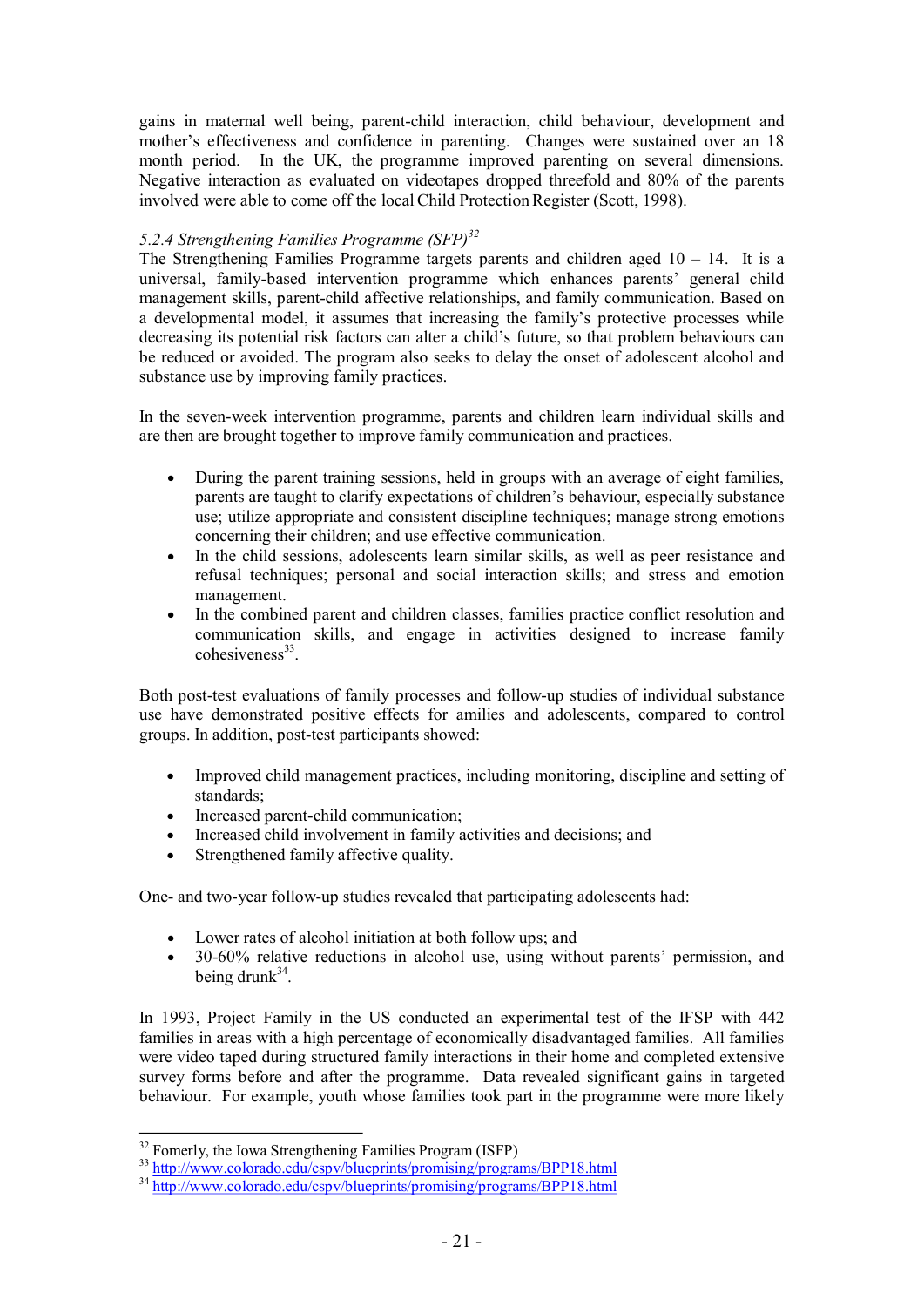to associate with appropriate peers than those from non participating families. Positive gains were sustained during one and two year follow ups.

#### *5.2.5 MultiSystematic Therapy (MST)*

MST is an intensive support programme for young people aged 10 to 17 and their families targeting the multiple risk factors for delinquency and behavioural problems. Evaluation and replication in clinical and community settings in the US suggest that it is a particularly effective intervention for adolescents with behavioural problems, including antisocial behaviour, violent and chronic young offenders and is now being introduced in the  $UK<sup>35</sup>$ .

MST targets multiple factors and promotes approaches such as: encouraging young people not to spend time with peers who are a bad influence; building stronger bonds with family, school and other conventional groups; enhancing parenting skills such as monitoring and discipline; and developing greater social and academic competence in the young person. The approach views individuals as part of a complex network of interconnected systems that encompass individual, family and extra familial factors (school, peers and neighbourhood). Intervention may be necessary in any one or a combination of these areas<sup>36</sup>.

Individualised treatment plans are designed in collaboration with family members, and include addressing identified barriers to effective parenting such as parental mental health problems or drug abuse. MST also helps family members build social support networks and uses the strengths of these to bring about changes in behaviour. The programme is usually provided in the home, school and other community locations over a period of about four months $37$ .

Evaluations of MST have demonstrated the following results for serious juvenile offenders:

- reductions of  $25 75\%$  in long term rates of re-arrest
- reductions of  $47 64\%$  in out of home placement
- extensive improvements in family functioning
- decreased mental health problems for serious juvenile offenders<sup>38</sup>

#### *Community Programs*

Community based interventions have also addressed both treatment and prevention. A number of programs have been developed, and focus on involving the youths in activity programs and providing training for those activities. The children are rewarded for attendance and participation in the programs. Examples include

#### **5.3 Effective Targeting**

Parents may be anxious for help but unaware of how to find it and those who most need help are very often those who are unlikely to seek help voluntarily, however, this does not, nor should it, rule out intervention. For example, one of the major problems parenting support programs face is that they do not reach all the families that need support (Barton, Roman, Fitzgerald, & McKinney, 2002). This is a common phenomenon in early intervention programs: especially as parents with children at greater risk are less likely to participate in such programs (Prinz, 1994). So far, most support has been given to those families who happen to know about the available services or to families that belong to particular target groups with special needs (e.g., Llewellyn, McConnell, & Bye, 1998). Although several of the aforementioned projects did operate in socially deprived areas, there is an awareness that in many instances projects/programmes are unable to engage the least educated and more marginalised parents, who traditionally did not attend school events (Ralph, Sanders, 2003).

<sup>35</sup> http://www.literacytrust.org.uk/socialinclusion/children/support.html

<sup>36</sup> http://www.promoteprevent.org/documents/EBI/Multisystemic%20Therapy.pdf

<sup>37</sup> http://www.literacytrust.org.uk/socialinclusion/children/support.html

<sup>38</sup> http://www.promoteprevent.org/documents/EBI/Multisystemic%20Therapy.pdf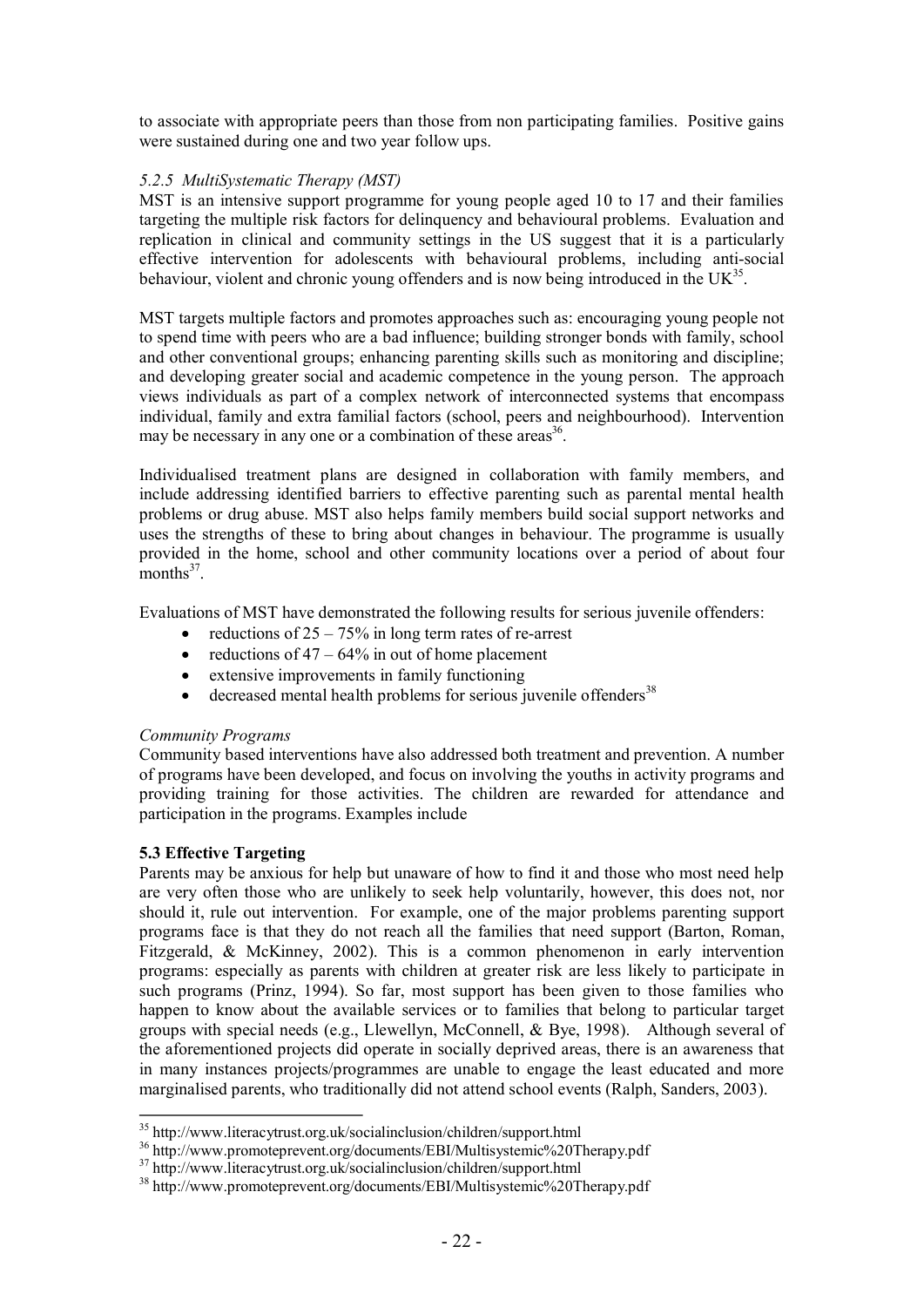The very first step in supporting parents whose children experience behavioural problems is through the provision of advice and information which will help them cope with the problem, access the supports they need and respond to the problem. Gaps in information provision impact upon parents' ability to use existing resources and services and to build social support networks (Riordan, 2001). Studies have shown that the principal sources of advice and information for parents are family and friends, followed by health professionals, teachers, and social services (Grimshaw & McGuire, 1998). Health and behavioural problems were the most frequently cited reasons by parents for seeking information from sources outside the circle of family and friends and in most cases parents turned to professionals, notably GPs, for advice in relation to medical and 'non-medical' concerns. In her evaluation of the Triple P Programme, Sanders (2003) found schools and community networks key in recruiting parents. Key contact points, in terms of the provision of advice regarding community supports for children who experience behavioural problems include local GPs, preschool, primary and post primary schools and other contact points with which parents have regular contact. The Triple P project in Zurich included several strategies to maximize participation including subsidisation of childcare costs, the promotion of the programme to parents that may not have been successfully approached by other means of communication, personal contact with parents from minority groups to discuss the programme and implementation of the programme during the first year of primary school when parent interest in promoting and supporting their children was expected to be particularly high<sup>39</sup>. A similar strategy could be applied where implementation of parent supports parallels with the onset of secondary school commencement.

There is a clear challenge to be more successful with regard to recruitment and engagement of parents. In response to low recruitment rates, an assertive approach has been developed in the US, including home visits, meetings at the family's convenience, written contacts, and concrete problem solving as well as incentives such as free transport, crèche facilities, meals and prize draws (Kosterman, Hawkins, Spoth, Haggarty, Zhu, 1995). It is essential, when designing supports, to bear in mind how diverse a group parents are, and the subsequent mechanisms for recruitment and engagement must vary according to need, location, programme type etc.

Research has found parents involvement in projects is assisted by:

- active networks with schools, local agencies, and community groups;
- project workers skills, personality, persistence and empathy;
- the use of familiar environments for sessions;
- invitations addressed to the whole family;
- · courses with a wider than the problem area (e.g. not specifically drugs, anti social behaviour);
- continued worker parent contact;
- flexibility to fit with parents' commitments; and
- the judicious use of news media.

(Vellerman, Mistral, Sanderling, 2000).

For example, the use of local newspapers, radio and television were believed to have been too brief prior to Triple P placement offers for parents in one region and it was felt that a more coordinated and sustained media promotion program would probably have helped to 'seed the ground' more effectively in terms of generating greater parental awareness and interest which could perhaps be translated into greater participation (Ralph, Sanders, 2003) 40 .

 $\frac{39 \text{ http://www.z-proso.unizh.ch/Project/en.html}}{10 \text{ The author also highlights the urgent need for research to test this hypothesis as improved strategies}}$ for the engagement of parents clearly need to be part of any community-based intervention in the future.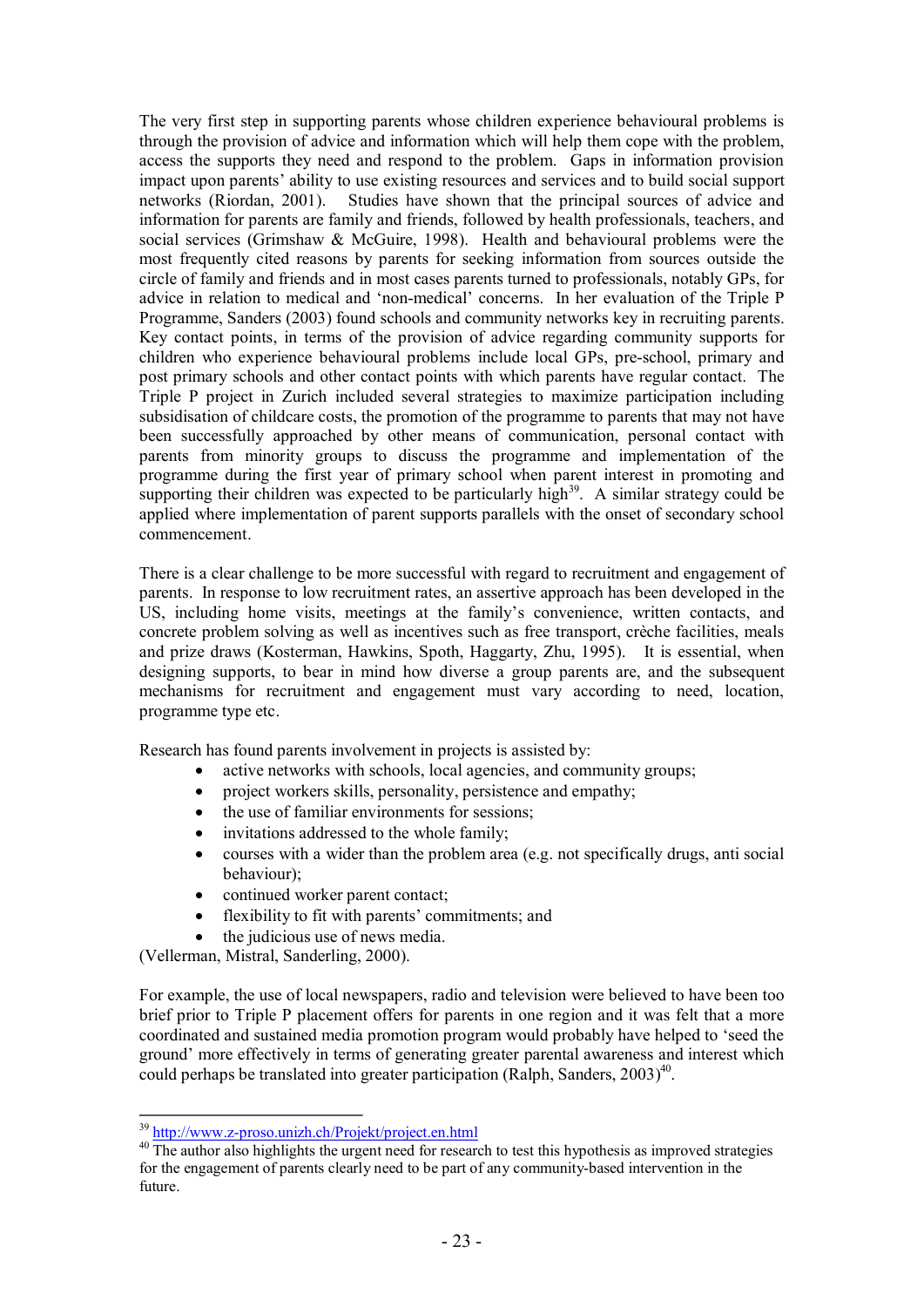Parents involvement in projects has been hindered by:

- · social difficulties (including the extra financial and organisational difficulties of single parents);
- the location of the event and personal safety;
- lack of engagement with the school or community;
- $\bullet$  lack of self-confidence;
- fear of being stigmatised as a parent of a drug user/violent child etc;
- lack of perceived need; and
- lack of project resources.

(Velleman et al., 2000).

#### **5.4 Strategic Issues for Consideration in Designing Support Services for Parents**

A key consideration in designing support services for parents of children with behavioural problems centres around tailoring services to reflect the needs of parents and children in that area. It is recommended that supports for parents include:

- assistance to communicate adequately with their children about what is happening and why (good communication between parents and children)
- provision of help for their own distress (supportive and appropriate parenting)
- · support for and information about parenting (reduction/minimising parental distress)
- · information about and opportunities for developing skills for containing and managing conflict (minimal conflict and no involvement of children in parental disputes)
- · encouragement to foster regular contact for children with extended families on both sides, and with children's friends (optimal living and visiting arrangements for children)
- help to make arrangement for the future, including encouragement to foster involvement of parents in their children's lives (successful fostering of children's relationship with other parent and wider kin).

(Hawthorn, Jessop, Pryor, Richards, 2003).

It should also be noted that the group aspect of programmes, which provided parents with an opportunity to liaise with parents experiencing similar difficulties was consistently praised by programme participants and often listed as one of the key and most beneficial aspects of the programmes.

#### *What to bear in mind when considering approaches to supporting parents.*

By asking fundamental questions at the beginning of a service, and involving those who are likely to benefit, a different and more effective approach to delivering services may emerge. Fundamental questions include:

- Who are we aiming to reach?
- · How do parents/ children gain access to the programme?
- · Questions of privacy and confidentiality also arise as there may be some stigma attached to children's attendance at programme.
- What are the aims of the programme and are they specified to users?
- Does the choice of programme match what we are trying to achieve?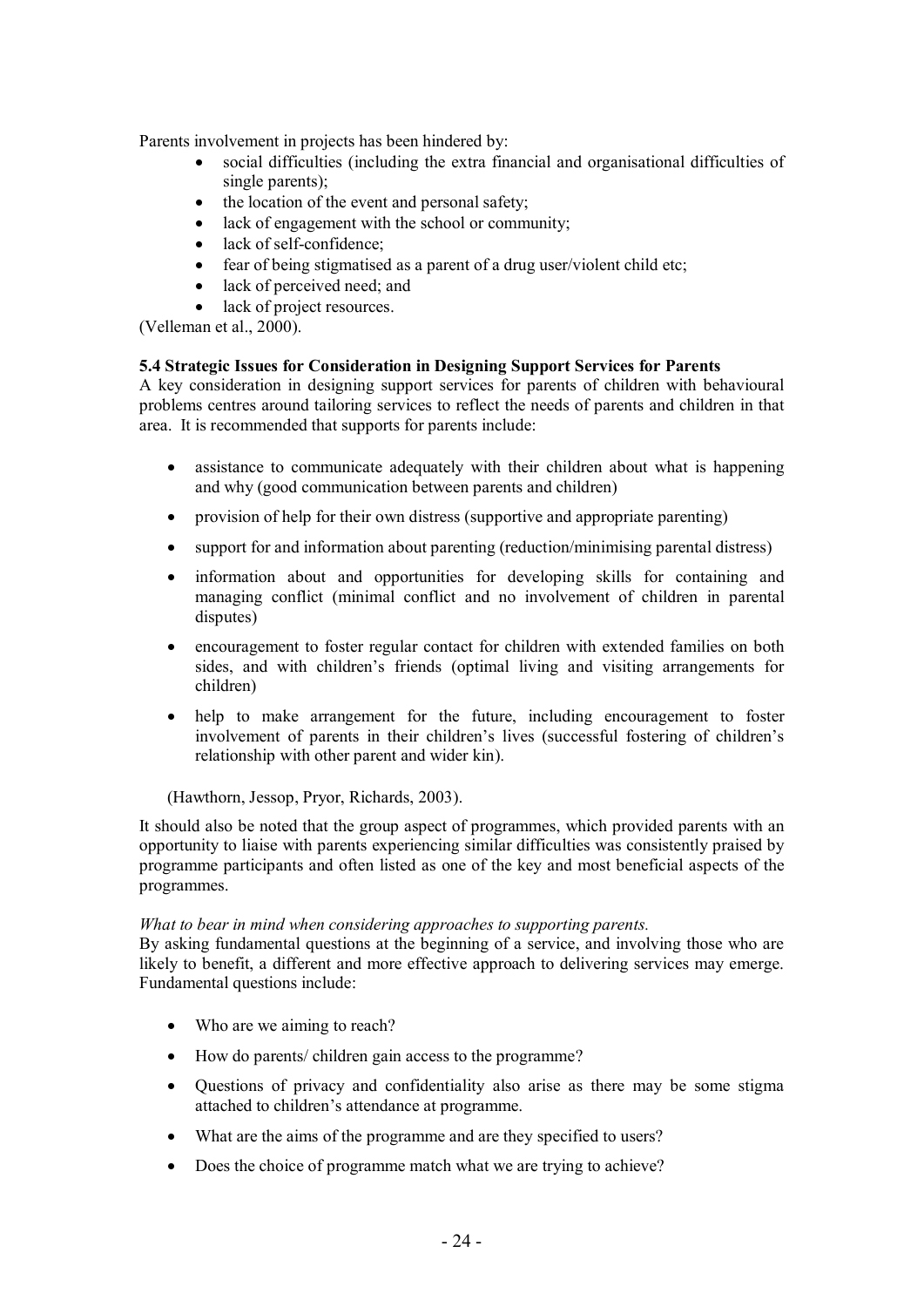- Does the programme content reflect its aims?
- Are the aims of the programme based in research?
- Are trained personnel involved?
- Is the programme age appropriate?
- Is the programme culturally and religiously appropriate?

# **5.5 Focus on Child Also**

Services which directly address the needs of the child are also pivotal, if child behavioural problems are to be effectively addressed, treated, and resolved. For example, a 2000 – 2001 UK study on services and interventions for children of parents who have/are separating found that in line with the predominant 'caretaker' view of childhood, many of the traditional support systems operated via parents and other adults on the assumption that their benefits will flow through children. The impact on children of programmes designed for parents is therefore indirect and mediated by parents. While research suggests that children may benefit from interventions that help to improve adult relations, children still have separate needs for support (Hawthorn et al., 2003). Gomby and colleagues (1999) reported that most home visiting programmes try to benefit children indirectly through changes in parents' behaviour, rather than directly through interventions with the children and argue that it is not surprising, then, that the outcomes of home visiting programmes for children's general health and development are not as positive as the outcomes for parents (Gomby et al., 1999). International research on models of best practice in reducing and effectively responding to the behavioural problems of children within families incorporated, at least, a two pronged response of support for parents and the children (some cases also included wider reaching community supports).

Tony Bates, CEO of Headstrong<sup>41</sup> recently outlined a 5 step plan for Irish society to adopt in improving youth mental health. The plan proposed (1) involving young people, (2) supporting families, (3) working together, (4) acting early and (5) investing in change<sup>42</sup>.

For adolescents, community based, attractive, accessible drop in centres may be used as a vehicle for engaging with adolescents at risk or in the early stages of developing mental health difficulties. Adolescents want accessible, user friendly services, specific to their needs. Young people say they are least likely to approach adults/professionals when they have problems and are more likely to depend on peers. Family doctors, school staff, JLOs may all play a role in helping adolescents engage with programmes, especially where they use evidence based approaches for working with families to engage young people in treatment, such as those which have been shown to work in cases of adolescent substance abuse (Dept. of Health & Children, 2006).

It is therefore essential to recognise that in addressing the support needs of parents of children with behavioural problems, a simultaneous/parallel response to the needs of children who exhibit behavioural problems is essential. Such a strategy has resonances of a children's rights approach to service planning, a primary commitment from the National Children's Strategy.

<sup>&</sup>lt;sup>41</sup> Headstrong is a new initiative to ensure that young people in Ireland aged twelve to twenty five are better supported to achieve mental health and well being. Headstrong works with others to improve services for young people and to reduce the stigma about mental health issues. Headstrong's goal is that the normal experience of a young person encountering problems with their mental health is that they will be able to speak openly about hw they feel and to get the support they need when they need it.<br><sup>42</sup> www.headstrong.ie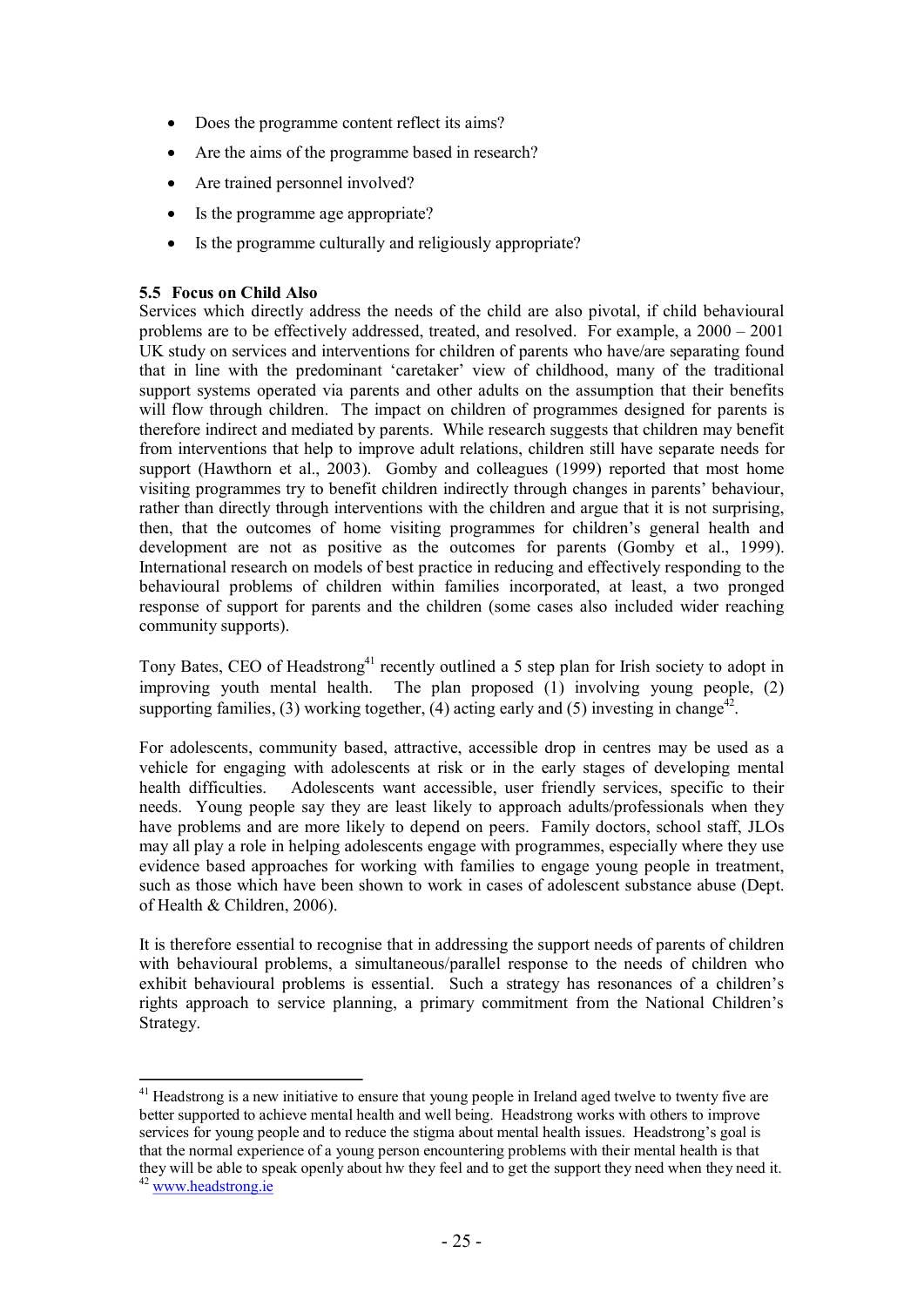#### **SECTION SIX:**

#### **SUMMARY OF KEY FINDINGS & RECOMMENDATIONS**

#### **Overview:**

- The spectrum of child behavioural problems varies from very mild to clinically problematic, and their definition and nature expand beyond the term 'behavioural problems' to incorporate mental/psychological and emotional health problems. Often the behavioural problem is a manifestation of a deeper emotional/mental health problem. The most prevalent types of disorders disclosed in children in Ireland are, emotional disorders, oppositional, defiant and conduct disorders, attention deficit disorder, with or without hyperactivity, major psychiatric disorders, developmental delay and autism, eating disorders and antisocial behaviour e.g. drug and alcohol abuse.
- It is estimated that a fifth of the child and adolescent population may suffer from psychological problems at any given time. A 2004 Irish study found 17% of two to five year olds,  $10\%$  of six to twelve year olds and  $26\%$  of  $13 - 18$  year olds screened positive for a mental health problem (Cummins, McMaster, 2006). Almost half of these (43%) had an anxiety disorder, a quarter had oppositional defiant disorder and just over a fifth had ADHD.
- Research suggests two key entry points in the development of behavioural problems early childhood and early adolescence with potentially different risk factors associated with each (Bartussch, Lynam, Moffitt and Silva, 1997). The most significant age difference is that ADHD is more common amongst children, while conduct disorder is more common amongst adolescents (Martin & Carr, 2006).
- Early behavioural disturbance has been cited as one of the strongest predictors of later problems, including psychological difficulties, involvement in crime and antisocial behaviour (Rutter, 1989; Kolvin et al. 1990). Children who exhibit particularly high levels of externalising behaviour problems early in their lives are at high risk for intensifying to lying, bullying and fighting in middle childhood, and more serious behaviours such as cruelty to animals, vandalism and aggressive criminal behaviours in adolescence (Hann, D., Borek, N., 2001).
- Adolescence is a key stage of life development when children require an understanding of life challenges they face and need to develop basic skills to cope with difficult emotions. It is a time of increased risk of poor mental health with anxiety, depression, psychosis, eating disorders, and substance misuse becoming more prevalent, as well as an increasing risk of deliberate self harm and suicidal behaviour (Department of Health & Children, 2006).
- Some young people begin to exhibit problem behaviours during early adolescence. In such cases, entry into conduct problems generally occurs through associations with peers. However, placing too much emphasis on peer pressure, may lead parents to underestimate their own influence on children, which, though it varies at different ages, has been shown to affect young people's long term behaviour (Oyguard et al., 1999).
- · Risk factors for behavioural problems include maternal factors (age of mother, smoking/alcohol consumption during pregnancy, maternal stress), family factors and processes (parent's relationship status, parenting approach, family income, family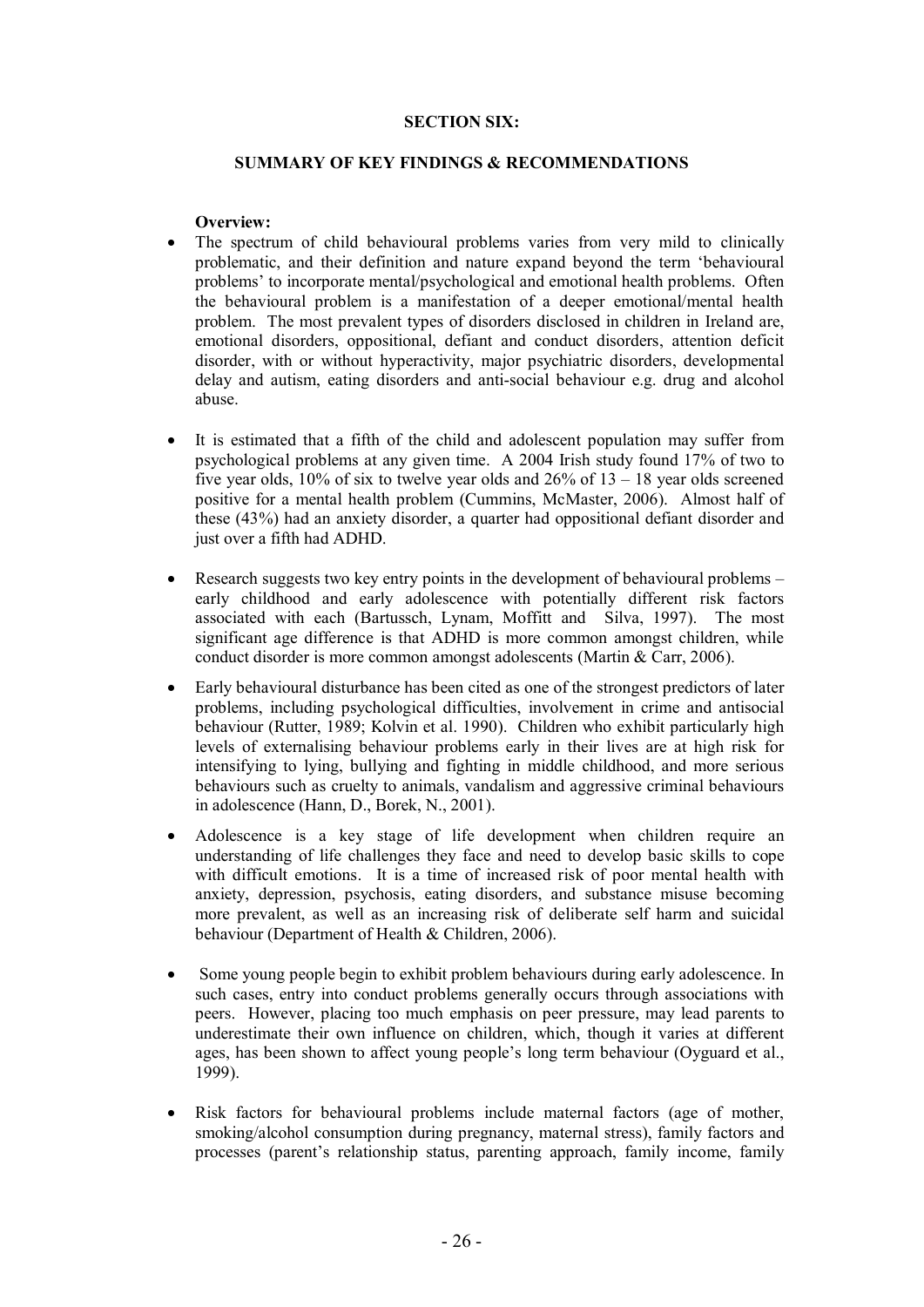history of problem behaviour) and the community (neighbourhood, peer influences and school).

• For every risk factor, an increased exposure to risk is found to relate significantly to an increased likelihood of reported involvement in problem behaviour. Conversely, the more young people are exposed to protective factors, the less likely they are to report taking part in antisocial activities (Beinart, S., Anderson, B., Lee, S., Utting, D., 2002). Protective factors directly reduce a risk, buffer an individual against the effects of a risk, disrupt the mediating factors associated with the risk and prevent the initial occurrence of the risk factor (Cummins, McMaster, 2006).

### **Assessment and Intervention**

- Early identification of behavioural difficulties and early implementation of family support programmes promote better mental health outcomes for children at risk of behavioural, emotional and mental health problems. In Ireland, childhood emotional, developmental disorders, behavioural problems and mental illness are under recognised and often remain untreated. This under recognition may adversely affect the child's behaviour, emotional well being and educational attainments, as well as affecting family, friends and society at large (Cummins, McMaster, 2006).
- · Currently, secondary and tertiary services are inequitably distributed across the country, not all teams are fully resourced and some geographical areas lack provision altogether. Waiting lists are often long, a situation which is not unique, even in developed countries. There is consequentially a need to develop alternative There is consequentially a need to develop alternative approaches to reduce the prevalence of child and adolescent mental health problems and to provide assistance and support as early as possible where problems arise. The earlier support is accessed the better.
- · There are a wide range of community care services that deliver care at primary level in the community. Less intensive interventions are usually offered within a primary care context initially and only if youngsters do not respond to these, should more intensive interventions be offered, or referral made to secondary or tertiary services (Martin, Carr, 2005).
- · A particularly successful means of supporting families is to focus on parenting behaviour. Mental health problems can have a significant and adverse impact on children, adolescents, parents and families. It is therefore important that interventions provide broadly based help for the parents and families of young people with problems as well as the young people themselves (Sawyer et al., 2000).
- Parent behaviour can set the stage for children to develop and use coping skills that make them more resilient, or conversely can place children at risk for problems (Blout, 1989). Preventative work with families has been identified by numerous sources as the most effective means of avoiding severe long term problems (Pugh et al., 1994; Kamerman & Kahn, 1993). The development of effective parenting skills has been considered as the primary mechanism for change in child conduct disorder, through the reduction in the severity, duration and manifestation of the disorder<sup>43</sup>.

# **Recommendations for Supporting Parents**

Parents of children with behavioural difficulties bear a heavy burden and stress and depression as well as familial and marital discord often develop. Great emphasis has

<sup>43</sup> http://www.adhd.com.au/conduct.html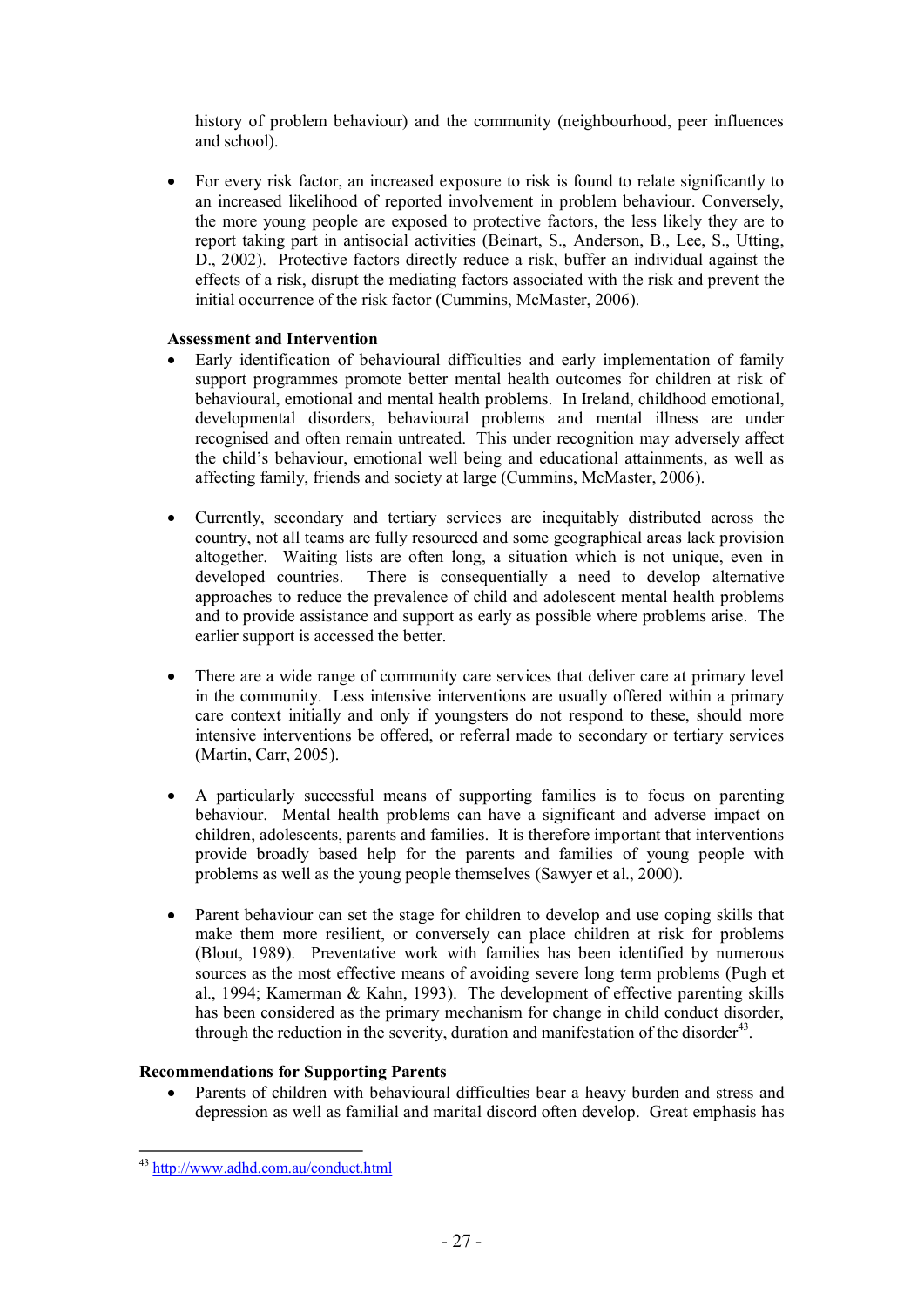been placed on programmes which address parents' situation and needs. Treatments must take accord of the fact that parents and family members suffer considerable burdens and stresses even while the behaviourally disturbed child is of preschool or primary school age. A central issue relating to treatment is how it affects the family as a unit, and what kinds of benefit are obtained (Morch et al., 2004).

- Family disorganisation and lack of knowledge or motivation may prevent young people with psychological problems and their families from proactively engaging with health and/or other support services. Community based, attractive, accessible, evidence-based training programmes may be used as a vehicle for identifying children at risk, and engaging with families of children with mental health problems. With young children, engagement should target parents. With adolescents, services may directly target teenagers, as well as their parents. A variety of professionals, including family doctors, PHNs, pre school and school staff may all play a role in helping parents engage with such programmes.
- The age of the child will very often affect the type of support required by parents of children with behavioural problems.
- · Research indicates that parenting programs have been positive, with significant changes in parents' and children's behaviour and parental perception of child adjustment. Research suggests that parents who have participated in parent training programs are successful in reducing their child's level of aggression by 20 - 60  $\%^{44}$ .
- · Model programmes with proven results include the Webster Stratton Incredible Years Programme, Positive Parenting Programme, Mellow Parenting, Strengthening Families Programme and Multi Systematic Therapy.
- · Evaluations of these and other programmes have highlighted several factors which parents reported as beneficial in supporting them in coping with their child(ren)'s behaviour. These include:
	- o The group dynamic of several parenting programmes: parents found it very encouraging to meet other parents who understood the problems they faced with their child. It was a great benefit to be able to talk honestly and openly about the difficulties they had to deal with, in a supportive group environment.
	- o The qualities of group leaders: parents were generally *very satisfied with group leaders* and were most impressed with what they perceived as the leaders' positive personal qualities including warmth, optimism, enthusiasm, including warmth, optimism, enthusiasm, supportiveness, attentiveness and humour.
	- o Programme content: assistance to communicate adequately with their children about what is happening and why, provision of help for their own distress, support for and information about parenting, opportunities for developing skills for containing and managing conflict, encouragement to foster regular contact for children with extended families on both sides, and with children's friends and help to make arrangement for the future, including encouragement to foster involvement of parents in their children's lives (Morch et al., 1999).
- · Follow up studies also highlighted the following factors which parents believed would be of benefit in future programmes:

<sup>44</sup> http://www.adhd.com.au/conduct.html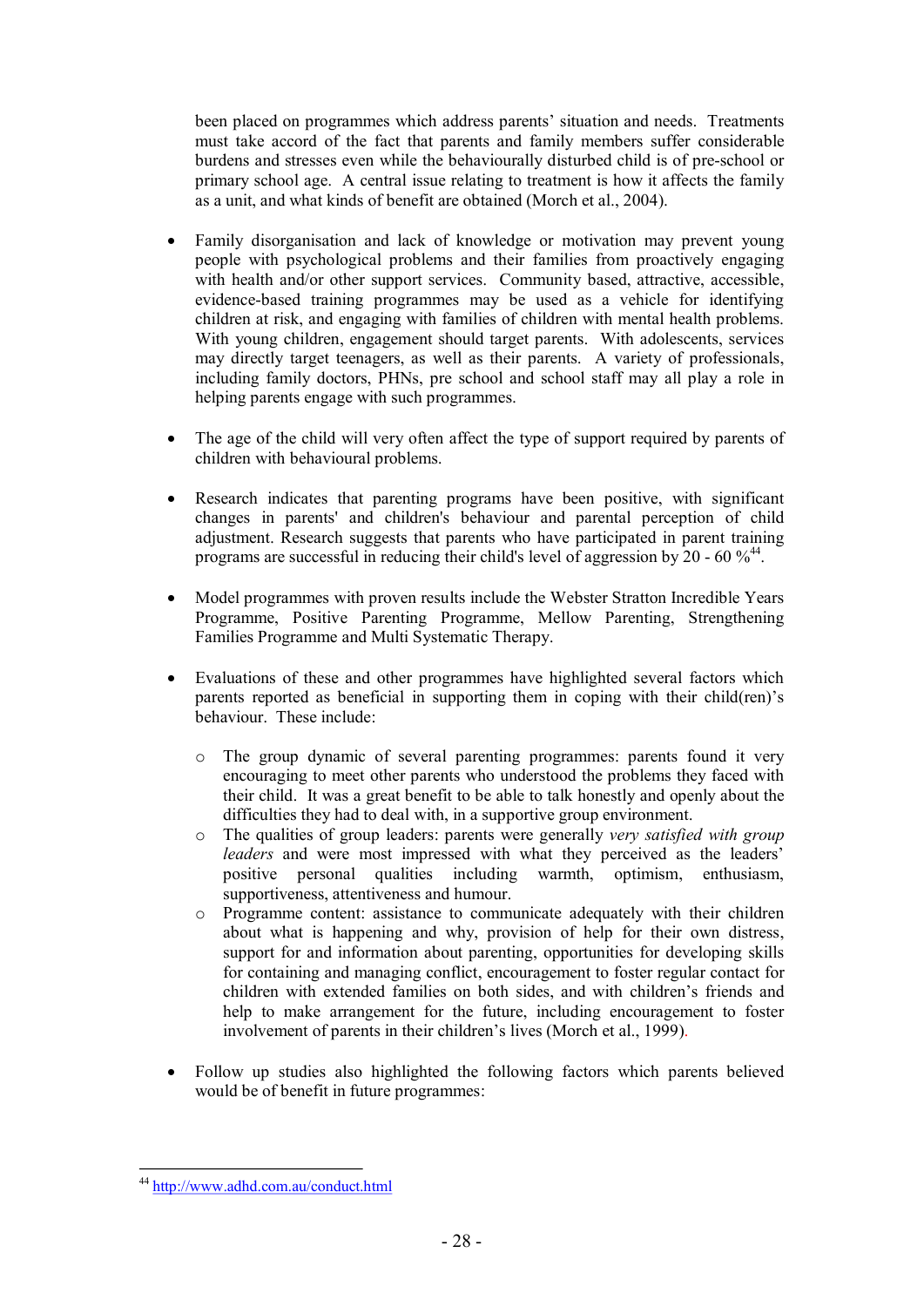- o Maintenance of small group sizes: in designing programmes, small courses of no more than ten parents were thought to be most effective. This is because they encouraged more open communication and involvement.
- o Follow up booster sessions: where these excited parents specifically noted their benefit and where they did not, many expressed a desire for follow up or 'booster' sessions (Morch et al., 1999).
- One of the major problems that parenting support programs face is that they do not reach all the families that need support. There is a clear challenge to be more successful with regard to recruitment and engagement of parents. A key point of contact, therefore, in terms of the provision of advice regarding community supports for children who experience behavioural problems is through local GPs, pre-school, primary and post primary schools and other contact points with which parents have regular contact. In response to low recruitment rates, an assertive approach has been developed in the US, including home visits, meetings at the family's convenience, written contracts, and concrete problem solving as well as incentives such as free transport, crèche facilities, meals and prize draws (Kosterman, Hawkins, Spoth, Haggarty, Zhu, 1995).
- · It is recommended that supports for parents include:
	- o assistance to communicate adequately with their children about what is happening and why (good communication between parents and children)
	- o provision of help for their own distress (supportive and appropriate parenting)
	- o support for and information about parenting (reduction/minimising parental distress)
	- o information about and opportunities for developing skills for containing and managing conflict (minimal conflict and no involvement of children in parental disputes)
	- o encouragement to foster regular contact for children with extended families on both sides, and with children's friends (optimal living and visiting arrangements for children)
	- o help to make arrangement for the future, including encouragement to foster involvement of parents in their children's lives (successful fostering of children's relationship with other parent and wider kin).

(Hawthorn, Jessop, Pryor, Richards, 2003)

· Services which directly address the needs of the child are also pivotal, if child behavioural problems are to be effectively addressed. The impact on children of programmes designed for parents is necessarily indirect and mediated by parents. It is therefore essential to recognise that in addressing the support needs of parents of children with behavioural problems, a simultaneous/parallel response to the needs of children who exhibit behavioural problems is essential.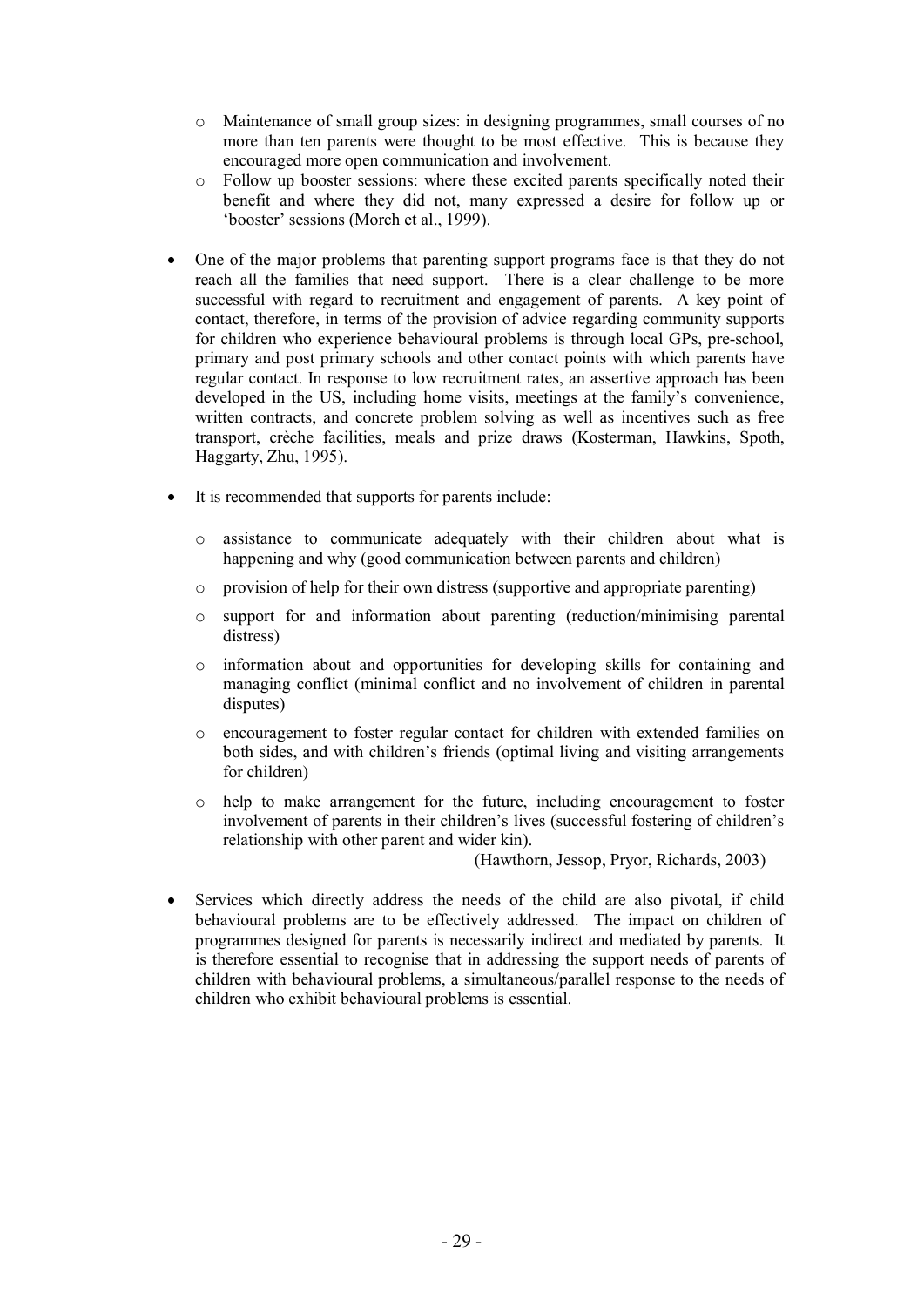# **References**

Aos, S., & Phillips, P., & Barnoski, R., & Lieb, R. (2001), *The Comparative Costs and Benefits of Programs to Reduce Crime,* Doc. No. 01 – 05 – 1201, Washington.

Barton, L. R., Roman, L. A., Fitzgerald, H. E., & McKinney, M. H. (2002), *Informal social support characteristics and utilization of parenting support services among lowincome African American mothers of premature infants,* Infant Mental Health Journal,  $23(3)$ ,  $278-292$ .

Barton, C., Alexander, J., Waldron, H., Turner, C., Warburton, J., (1985), *Generalising Treatment Effects of Functional Family Therapy: Three Replications,* American Journal of Family Therapy 13, 12 – 26.

Bor, W., Sanders, M. R., & Markie-Dadds, C. (2002), *The Effects of Triple P-Positive Parenting Program on Preschool Children with Coo-Occurring Disruptive Behaviour and Attentional/Hyperactive Difficulties,* Journal of Abnormal Child Psychiatry, Vol. 30, No. 6, pp. 571 – 587

Cummins, McMaster (2006) *Child Psychological and Emotional Health*, Health Services Executive, Sligo.

Barlow, J., & Parsons, J., (2003), *Group Based Parent Training Programmes for Improving Emotional Behaviour and Adjustment in Zero to Three Year Old Children,* The Cochrane Database of Systematic Reviews, Issue 2.

Beinart, S., Anderson, B., Lee, S., Utting, D., (2002), *Youth at risk? A national survey of risk factors, protective factors and problem behaviour among young people in England, Scotland and Wales,* Communities That Care, London.

Bradley, S and Hayes, N (2006), *Ballymun Needs Analysis Study,* CSER, Unpublished.

Brazelton, T. (1992), *Heart Start: The Emotional Foundations of School Readiness*, National Centre for Clinical Infant Programmes, Arlington, VA

Burley, S., Hayes, F., Martin, C., (2005), *Evaluation of the Positive Parenting Programme within the Starting Well Demonstration Project,* Scottish Centre for Social Research, & Centre for Research on Families and Relationships, Edinburgh.

Davis, H. & Spurr, P., (1997), *Parent Counselling: An Evaluation of Community Child Mental Health Service,* Child Journal of Pyschology and Psychiatry, Vol. 38, pp. 365 – 376.

Dekovic, M. (1999), *Risk and protective factors in the development of problem behavior during adolescence*, Journal of Youth and Adolescence, 28(6), 667-685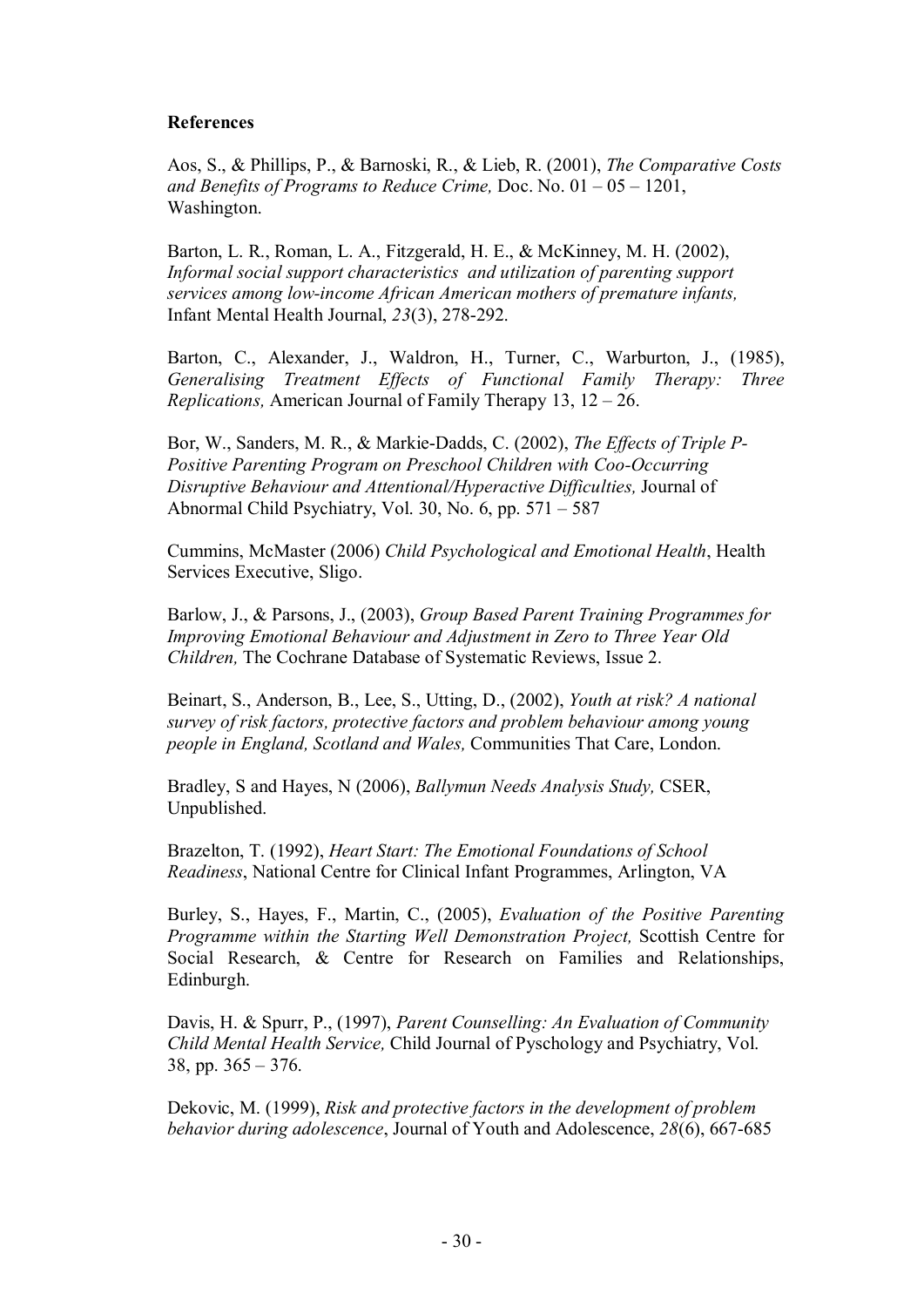Department of Health and Children (2006), *A Vision For Change, Report of the Expert Working Group on Mental Health Policy,* Stationary Office, Dublin.

Duncan, G., Brooks-Gunn, J., Klebanov, P. (2004), *Economic Deprivation and Early Childhood Development,* Child Development, Vol. 65, pp. 296 – 318.

Evans, G., (2004), *The Environment of Childhood Poverty,* American Psychologist, Vol. 9, No. 2, pp. 77 – 92.

Farrington, D., & Coid, J. (2003), *Early Prevention of Adult Anti-Social Behaviour,* Cambridge University Press, Cambridge.

Farrington, D., & Hawkins, J.D., (1991), *Predicting Participation, Early Onset and Later Persistence in Officially Recorded Offending,* Criminal Behaviour and Mental Health, Vol. 1, pp.  $1 - 33$ .

Farrington, D., Loeber, R., & Van Kammen, W. B. (1990), *Long-term Criminal Outcomes of Hyperactivity-Impulsivity-Attention Deficit and Conduct Problems in Childhood*.

Fergusson, D. & Lynskey, M. (1998), *Conduct Problems in Childhood and Psychosocial Outcomes in Young Adulthood: A Prospective Study*. Journal of Emotional & Behavioural Disorders, 6, 2-18.

Fitzgerald, M., Jeffers, A. & Kinsella, A. (1994), *A Followup Study of Depressive Illness in Childhood,* British Journal of Clinical and Social Psychiatry, 9, 12-15.

Gilligan, R. (1997), *Beyond Permanence? The Importance of Resilience in Child Placement and Practice Planning,* Adoption and Fostering

Gilligan, R. (2000), *Adversity, Resilience and Young People: the Protective Value of Positive School and Spare Time Experiences,* Child and Society, Vol. 14, 37 – 47.

Grimshaw, R., & McGuire, C., (1998), *Evaluating Parenting Programmes: A Study of Stakeholders Views,* National Children's Bureau & JRF, London.

Gomby, D., Culross, P., Behrman, R. (1999), *Home Visiting: Recent Program Analysis and Evaluation,* The Future of Children, Vol.9, No. 1, pp. 4 – 26

Hall, D. & Elliman, D. (ed) (2003), *Health for All Children* (4<sup>th</sup> ed.), Oxford University Press, Oxford.

Hann, D. & Borek, N. (2001), *Taking Stock of Risk Factors for Child/Youth Externalising Behaviour Problems,* National Institute of Mental Health

Hawthorn, J., Jessop, J., Pryor, J., Richards, M. (2003), *Supporting Family Through Change: A Review of Interventions and Services for Children of Divorcing and Separating Parents,* Joseph Rowntree Foundation, York.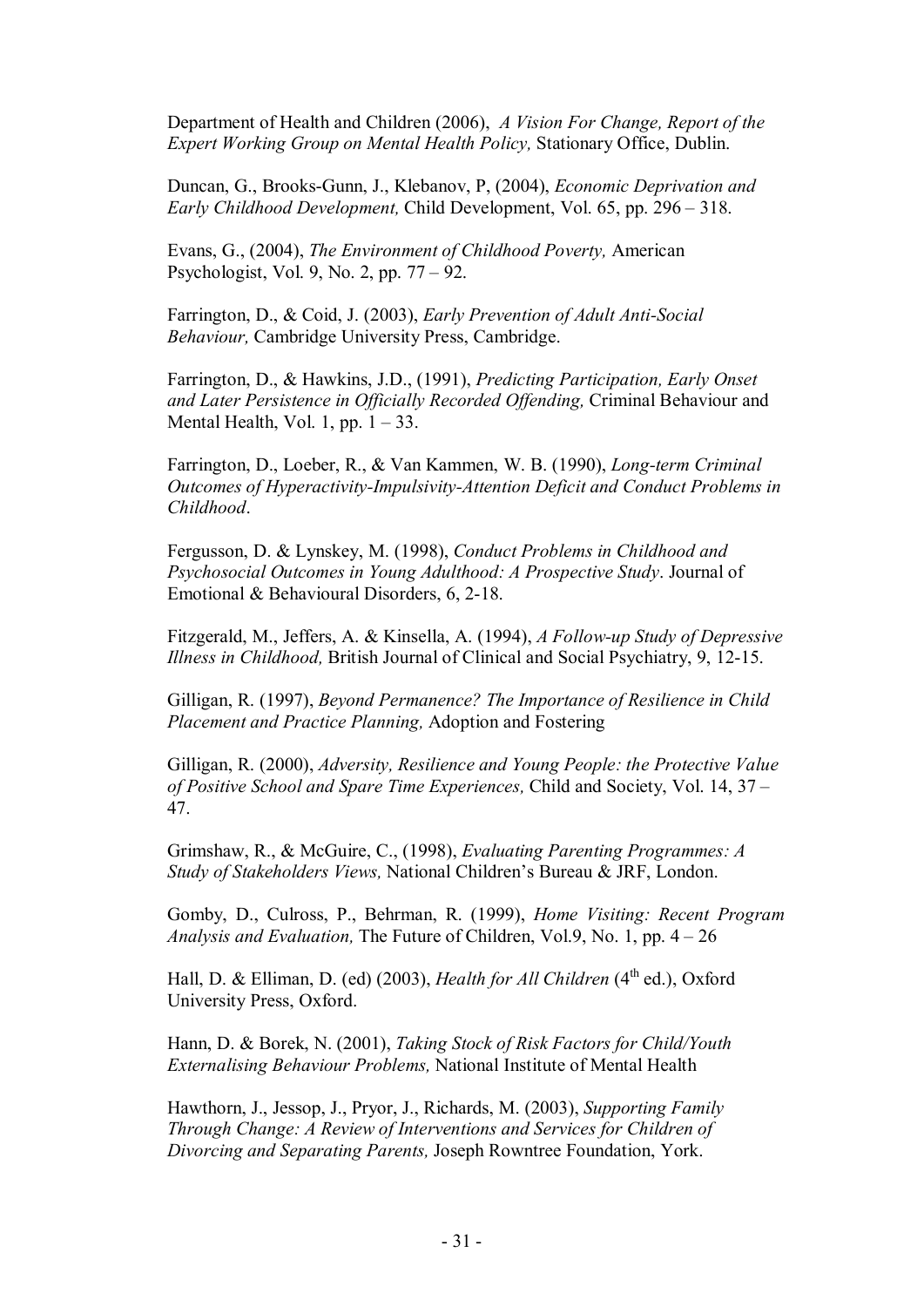Hayes, N. & Kernan, M. (2001), Seven years old: *School Experience in Ireland*, Dublin Institute of Technology, Dublin.

Hayes, N., Bradley, S., Newman, C. (2005), *An Accessible Childcare Model,* National Women's Council of Ireland, Dublin.

Henggeler, S. W. (1999), *Multisystemic therapy: An overview of clinical procedures, outcomes and policy implications*, Child Psychology and Psychiatry Review, *4*, 2–10.

Irish College of Psychiatrists (2006), *A Better Future Now, Position Statement on Psychiatric Services for Children and Adolescents in Ireland,* Occasional Paper OP60, Irish College of Psychiatrists, Dublin.

Lahey, B., Waldman, I., McBurnett, K (1999), *Annotation: The Development of Antisocial Behavior: An Integrative Causal Model,* Journal of Child Psychology, Vol. 40, No. 5, pp  $669 - 682$ 

Martin, M. & Carr, A. (2005), *Mental Health Service Needs of Children and Adolescents in the South East of Ireland: A Preliminary Screening Study,* Health Service Executive Southern Area, Reference 08 – 05 – 0035.

McKeown, K., Pratsche, J., Haase, T., *Family Well Being: What Makes a Difference?,* Ceifin Centre

Morph, W., Clifford, G., Larsson, B., Rypdal, P., Tjeflatt, T., Lurie, J. (2004), *The Norwegian Webster Stratton Programme, 1998 – 2004,* NTNU: Norway.

Kamerman, S., Kahn, A (1993), *Home Health Visiting in Europe,* The Future of Children, Vol. 3, No. 3.

Klein, K., & Forehand, R. (2000), *Family processes as resources for African American children exposed to a constellation of sociodemographic risk factors,* Journal of Clinical Child Psychology, 29(1), 53-65.

Kolvin, I., Miller, F.J.W., Scott, D.M., Gatzanie, S.R.M. & Fleeting, M. (1990), *Continuities of Deprivation? The Newcastle 1000 Family Study.* Aldershot, Avebury, UK.

Kosterman, R., Hawkins, J., Spoth, R., Haggarty, K., Zhu, K., (1995), *Preparing for Drug Free Years: Effects on VideoTaped Interventions,* Social Development Research Group, Washinton.

Kusche, C. A. & Greenberg, M. T. (1994), *The PATHS Curriculum*, Developmental Research and Programs, Seattle.

Leischeid, A., Cunningham, A., (1998), *Seeking Effective Intervention for Young Offenders: Interim Results of a Four Year Randomised Study of Multi-Systematic Therapy in Ontario,* Centre for Children and Families in the Justice System, London.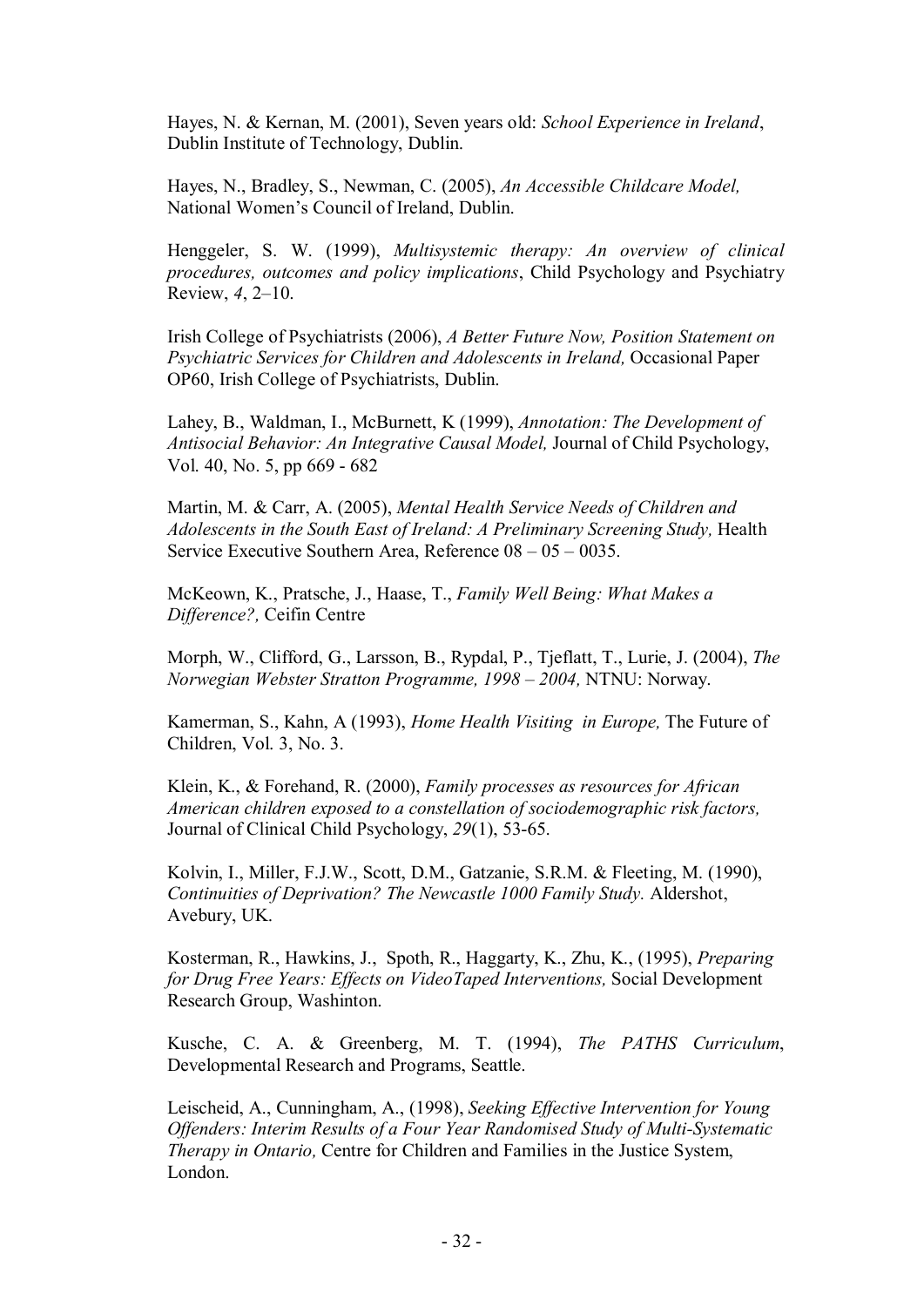National Institute for Health and Clinical Excellence (2007), *Parent Training Education Programmes in the Management of Children with Conduct Disorders,* NICE, London.

O'Connor, T., & Heron, J., & Glover, V. (2002), *Antenatal Anxiety Predicts Child Behavioral/Emotional Problems Independently of Postnatal Depression*, Journal of the American Academy of Child & Adolescent Psychiatry, Vol. 41, No. 12, pp. 1470 – 1477.

OECD (2004), *Thematic Review of Early Childhood Care and Education Policy in Ireland,* OECD, Paris.

Olds, D., Henderson, C., Cole, R., Eckenrode, J., Kitzman, H., & Luckey, D. (1998), *LongTerm Effects of Nurse Home Visitation on Children's Criminal and Antisocial Behavior: 15year Follow Up of a Randomized Trial*, Journal of the American Medical Association, 280(14), 1238-1244.

Patterson, G.R, Chamberlain, P., Reid, J. (1982), *A Comparative Evaluation of a Parent Training Programme,* Behaviour Therapy, Vol. 13, pp. 638 – 650.

Place, M., Reynolds, J., Cousins, A., and O'Neil, S. (2002), *Developing a Resilience Package for Vulnerable Children,* Child and Adolescent Mental Health, Vol. 7, No. 4, pp 162 – 167.

Pugh, G., & De'Ath, E., & Smith, C. (1994), *The Needs of Parents: Practice and Policy in Parent Education,* Macmillan, London.

Prinz, R. J. M., Gloria E.; Source. (1994), *Family-based treatment for childhood antisocial behavior: experimental influences on drop out and engagement*, Journal of Consulting and Clinical Psychology,  $62(3)$ ,  $645-650$ .

Ralph, A and Sanders, M (2003), *Preliminary evaluation of the Group Teen Triple P Programme for Parents of Teenagers Making the Transition to High School*, Australian e-Journal for the Advancement of Mental Health, Vol. 2, No. 3.

Richman, N., Stevenson, L., & Graham, P. J. (1982). *Pre-school to school: A behavioural study*. Academic Press, London.

Riordan, S., (2001), *Supporting Parenting: A Study of Parent's Support Needs,* CSER: Dublin.

Sanders, M (1999), *Triple P Positive Parenting Programme: Towards an Empirically Validated MultiLevel Parenting and Family Support Strategy for the Prevention of Behaviour and Emotional Problems in Children,* Clinical Child and Family Psychology Review, 2 (2), pp 71 – 90.

Schweinhart, L. (2000), *The High/Scope Perry Preschool Study Through Age 40: Summary, Conclusions and Frequently Asked Questions*, High/Scope Press, Ypsilant.